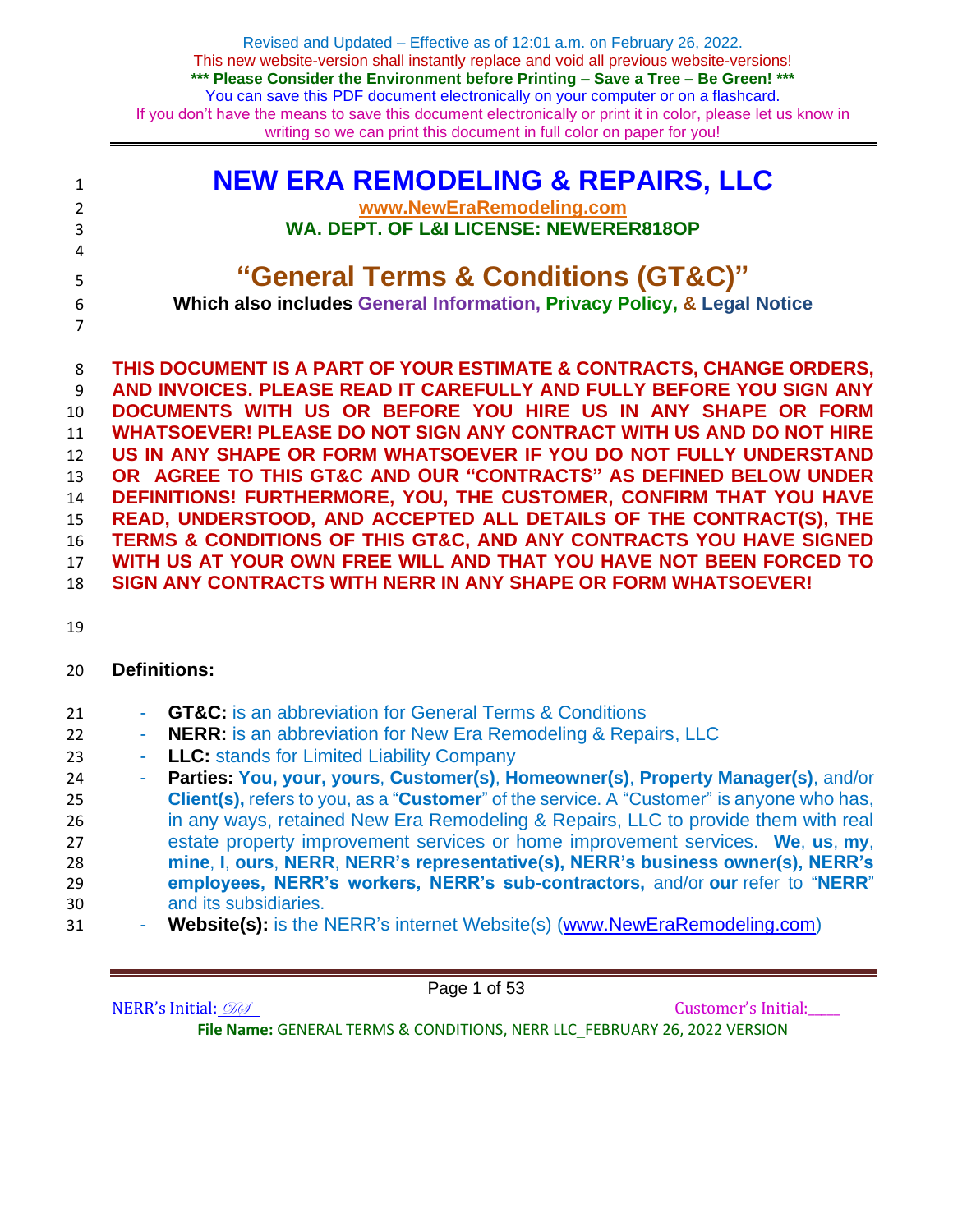- **NERR's Internet Profiles:** is any profiles we have on the internet at sites such as Google, Yahoo, Bing, Yelp, BBB, Angieslist, Facebook, Tweeter, … etc. - **Jobsite:** is the location(s) at a specific address where we provide service to our Customers. - **Contract or Estimate:** is the Estimate & Contract (**E&C**), Change Order Contract, Estimate, or Invoice (collectively called Contracts) we sign with a Customer. Each of these documents are considered independent Contracts and independent projects. A Contract is a legal agreement between NERR and the Customer. - **Dispose of it:** means it is trash – get rid of it as trash by putting it in the Customer's trashcan (onsite) or take it to the county disposal facility or other disposal places (offsite) as trash. - **Words of Authority:** "**May**" means "has discretion to," "has a right to," or "is permitted to." and "**Must**" means "is required to." - **Binding Contract:** The Contract is only binding if it has been signed by the Customer & NERR's representative **and** the deposit or full payment, if required in the Contract, has already been received by NERR. - **Guarantee and Warranty:** Warranty is for products and parts and guarantee is for workmanship. We never give Warranty to any Customers because we do not manufacture the products or the parts we purchase for a project. - **Limited Workmanship Guarantee and Comprehensive Workmanship Guarantee:**  In a Limited Workmanship Guarantee, we will do only 1-repair in 1-trip if requested. In a Comprehensive Workmanship Guarantee, we will do multiple repairs in multiple trips if requested as stated in the Contract. Please see details of our "Workmanship Guarantee" on the following pages.
- **Who is the homeowner or the property owner?** You confirm that you are the Customer 57 and the property owner or the homeowner. You further confirm that your spouse (if any) & you are both responsible for the payments even if only one of you sign the Contract(s).
- **Contradictory Statements:** If any contradictions discovered due to errors or for any reasons whatsoever between this GT&C and the Contracts we sign with a Customer, then the most stringent case to NERR' advantage shall prevail. Similarly, if any contradictions discovered due to errors or for any reasons whatsoever in various parts of this GT&C document or in the Contracts, then the most stringent case/interpretation to NERR's advantage shall prevail.
- **Leniency:** NERR, at its own sole discretion, may show some leniency in enforcing the terms & conditions of this GT&C and the terms & conditions of the Contracts against a Customer.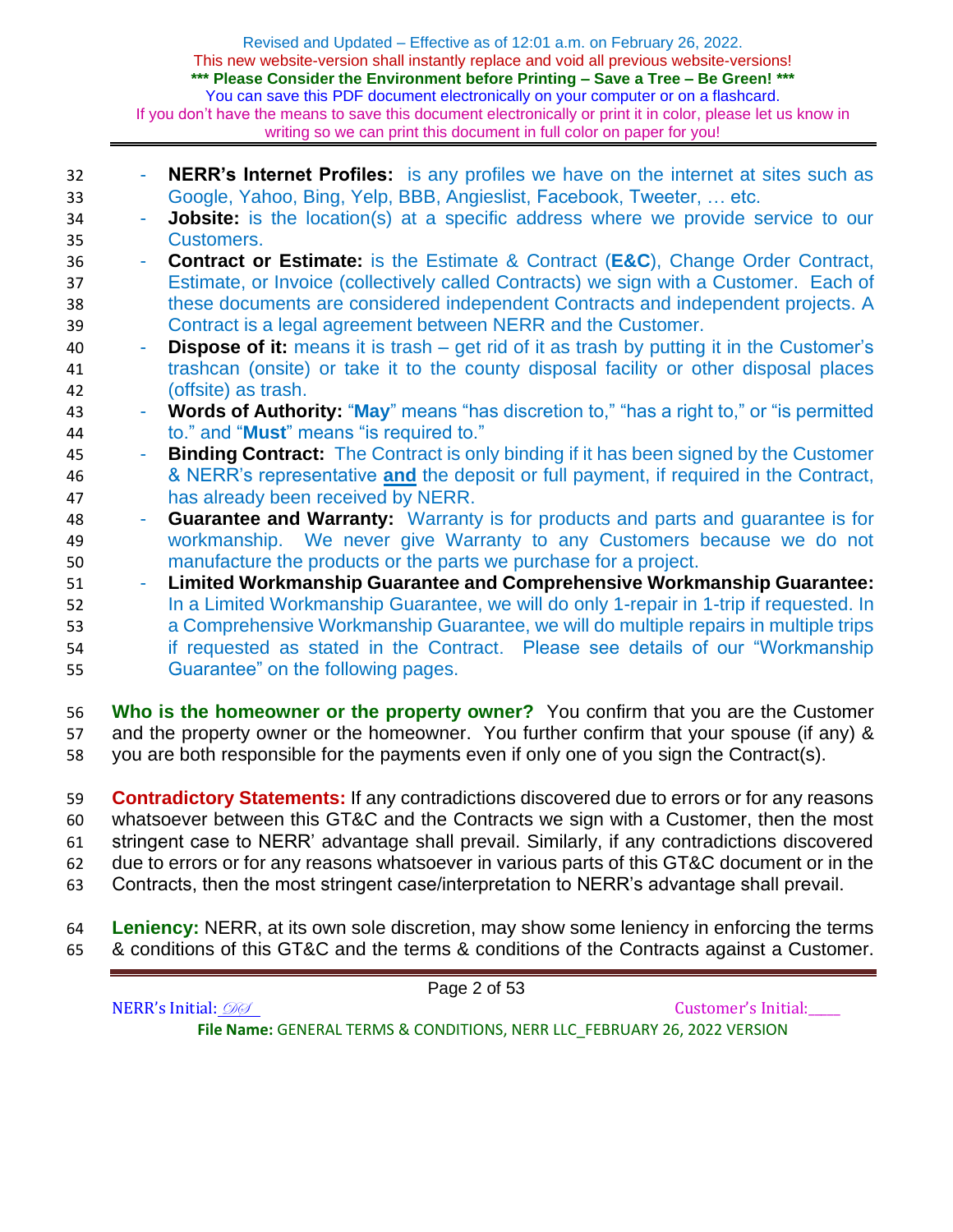This does not mean that we are violating the terms & conditions of this GT&C and/or the terms & conditions of the Contract(s) we have signed with a Customer!

### **What We Can Do for You:**

 There are hundreds of jobs or tasks that we can do for you to solve your problems or bring improvements to your house or place of business. We can fulfill your handyman needs. We can also repair a damaged window, fix a door, or completely remodel your bathroom or kitchen. We can repair wood trims, roof leaks, light fixtures, patch concrete, or paint your house - inside and out. We can make your garden and lawn more beautiful. Do you need a pet door installed, a showerhead replaced or just your caulk or grout repaired? We can repair or replace your floor or wall tiles or complete a drywall patch. Whether it is a big job of remodeling your entire house or just a small list of tasks, we can help. Please call us today and get all your repairs done in a timely and a cost effectively manner.

- We clean up the work area after ourselves each day or at the end of every small job. We
- understand health and safety well and are trained in how to handle any potentially
- hazardous materials and use the proper techniques for all repairs and remodeling projects.
- We sometimes use services of certain licensed sub-contractors or professional sub-
- contractor if your project is too big for us to handle by ourselves or if we do not have the
- expertise or the license to do the work or part of the work by ourselves.



NERR's Initial:  $\mathcal{D}\mathcal{D}$ 

Page 3 of 53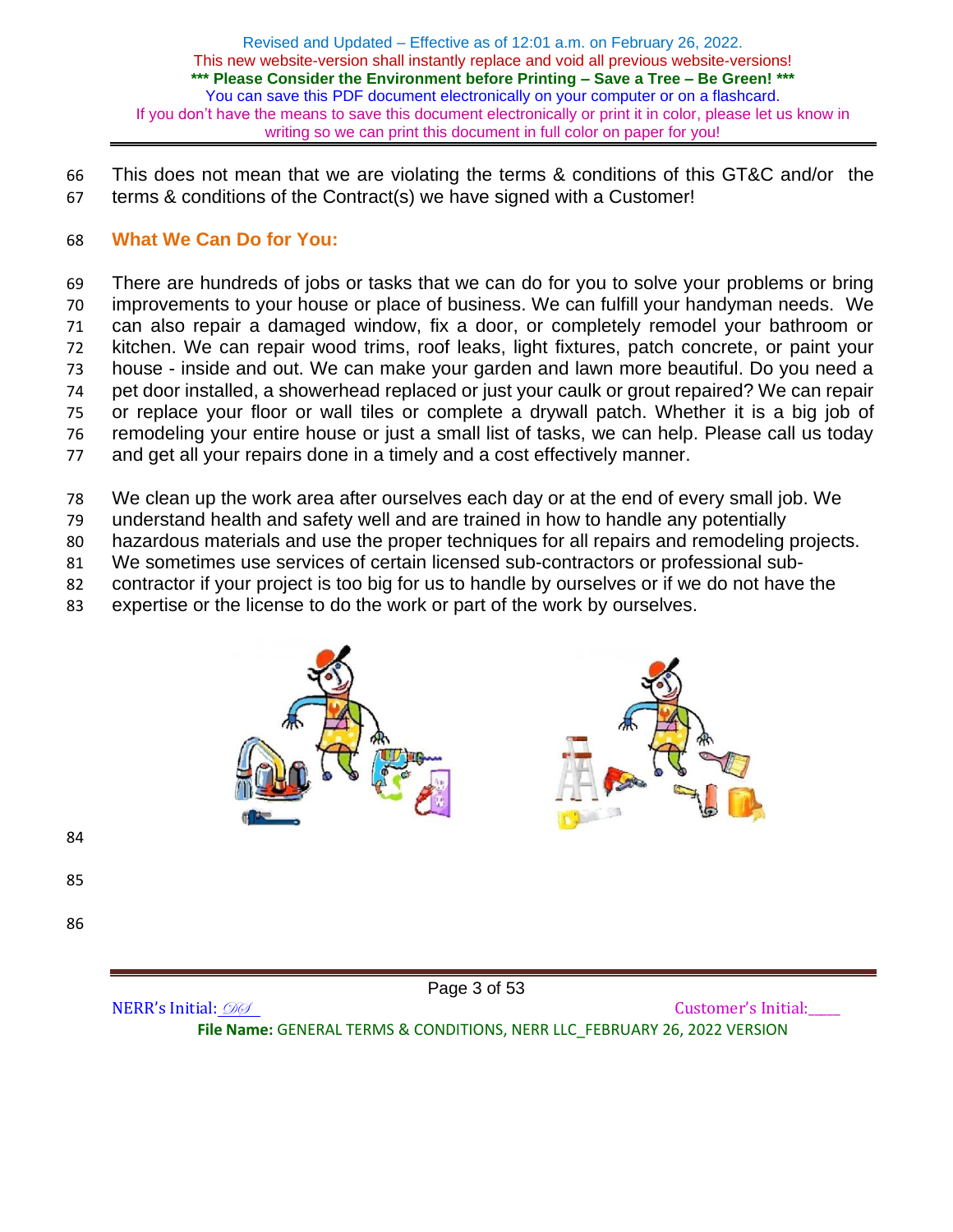# **Types of Quotes: Please note that we must be pre-paid in full amount**

**once you sign a contract with us if you do not live in the house/facility/structure you** 

 **want us to remodel, repair, or work on! Pre-payment in full amount is also required for commercial, industrial, or other similar projects!!!**

- 
- **Time & Materials (T&M) Basis Estimate:**

 We always price each project / job on a "Time & Materials (T&M) Basis" which is also called **Contract, Estimate, or Estimate Contract** for short. This ensures that you will only pay for the work we complete and any materials we purchase for your project. You will also have the option of buying some of the needed materials or parts yourself should you decide to save money by not paying us for shopping time or markup on the materials you want. In that case, we may suggest, upon your request, what materials, and quantities of /materials/parts, to buy and help you make a shopping list. However, you will be fully responsible for getting the right materials and the right quantities with appropriate dimensions regardless of our suggestions.

 In this case, contingencies are not considered in the estimates; and the prices given are **minimum costs** to you. You will be informed if hidden or unanticipated problems or issues are discovered or if additional work is required during the project. In that case, you will be given an estimate for the additional work required. Please note that estimates are **not fixed quotes**!

 The advantage of this method is that it is the least costly and fastest way to have many small to medium sized tasks done. The disadvantage is that you do not have a firm price up front, but rather an approximate time frame for completion of your overall project. You may not be asked for an advance deposit for small sized jobs that do not contain specialty ordered items. We may request deposit and/or weekly payments for medium to big projects.

- If you wish your project to be priced differently, below are other possibilities:
- **Estimates Range:**

 To get an estimate range for the total costs, we can only give you an educated guess for what the costs will be. You will be provided a low and a high number that may range within 25% of each other. The advantage is that you pay the actual cost and there is no extra mark up to

cover contingencies and you will not be charged more than the highest price. The

NERR's Initial:  $\mathcal{D} \mathcal{D}$ **File Name:** GENERAL TERMS & CONDITIONS, NERR LLC\_FEBRUARY 26, 2022 VERSION

Page 4 of 53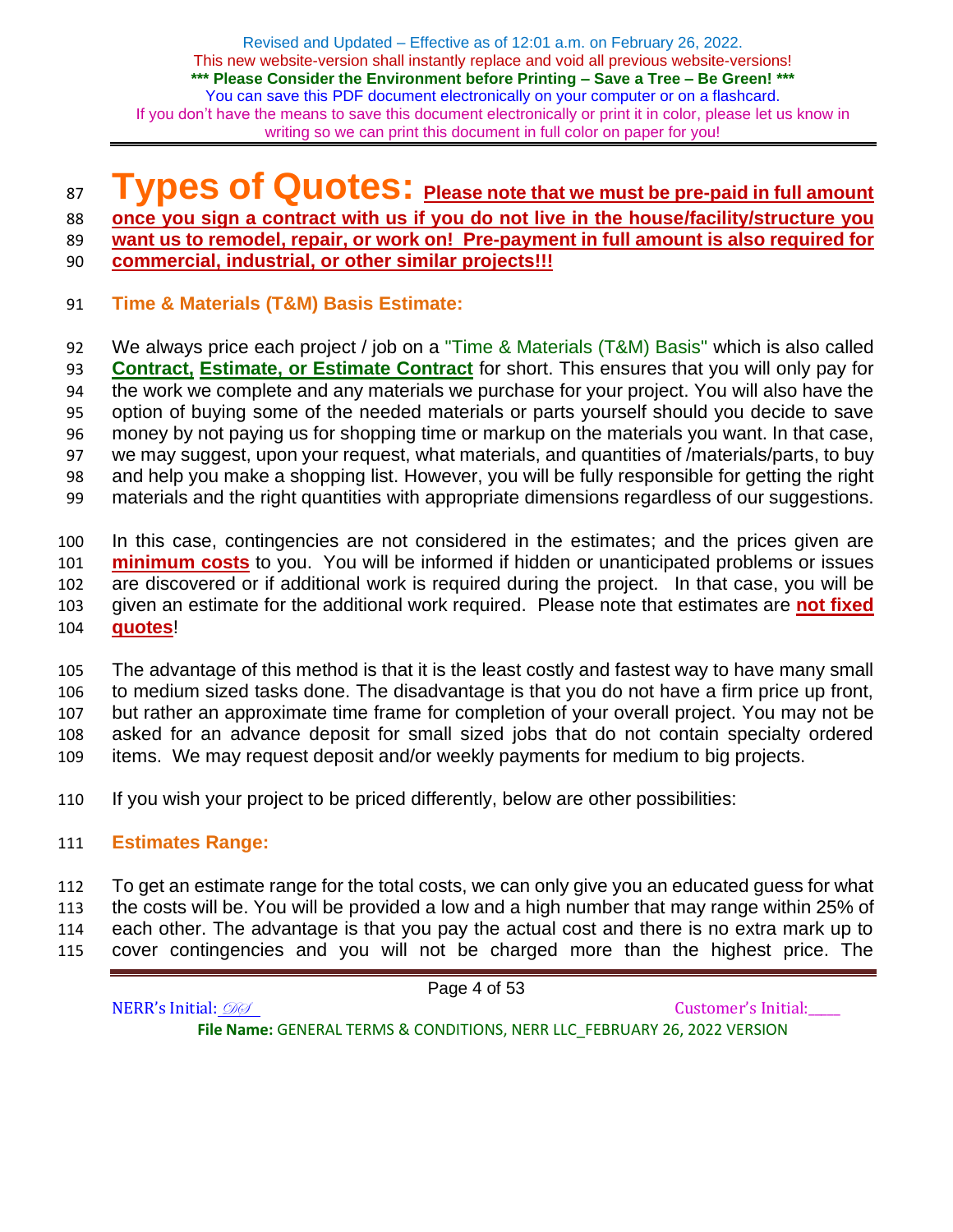disadvantage is that you do not know your exact cost in advance. However, if you are comfortable with the estimate range, then you can be satisfied with the final total cost.

## **Bid or Fixed Quote:**

 This is a firm quote on labor and materials we buy for your project and will be the exact amount you pay. The advantage is that you know the exact cost up front. The disadvantage is that we must plan on unforeseen problems and your cost will be higher than other methods because we must charge more to cover the risk of unexpected costs. For Bids and Fixed Quotes, we require that you pay for the entire cost of your project ahead of time before the 1st day of the project or when you sign the Contract!

### **Price Not to Exceed:**

 This is like T&M but provides you with a price the project will not exceed. This is good when you have a long to-do list of small tasks but a limited budget. Then, we will try to complete as many tasks as we can and as fast as we can. The advantage is that you will not run over your budget; and the disadvantage is that all tasks may not get done this time and you may have to deal with the remaining undone items on another occasion. For "Not to Exceed" projects, we require that you pay for the entire maximum cost of your project ahead of time before the 1st day of the project when you sign the Contract! We will refund to you if the total cost come to less than what you initially paid us. We will be the sole authority to decide on the refund amount. No bargaining will be allowed by either party!!! 

## **Hidden Damage or Hidden Problems:**

137 Damages or problems discovered which could not be seen before starting your project are not included in "Estimates" or "Price Not to Exceed". Once discovered, we will notify you and discuss with you a change order or a new invoice or contract detailing all the additional costs for you to approve before continuing your project. **This additional costs must be pre-paid in advance before continuing your project!**

 **Customer Changing the Scope of Work or Misbehaving after the Contract(s) are signed:** We strongly urge the Customer not to be wishy washy about the scope of work and try to change them often or in any shape or form after the Contract (s) is/are signed. We do not tolerate bossy Customers (BACKSEAT DRIVERS) who try to tell us how to do our work

NERR's Initial:  $\mathcal{D}\mathcal{D}$ **File Name:** GENERAL TERMS & CONDITIONS, NERR LLC\_FEBRUARY 26, 2022 VERSION

Page 5 of 53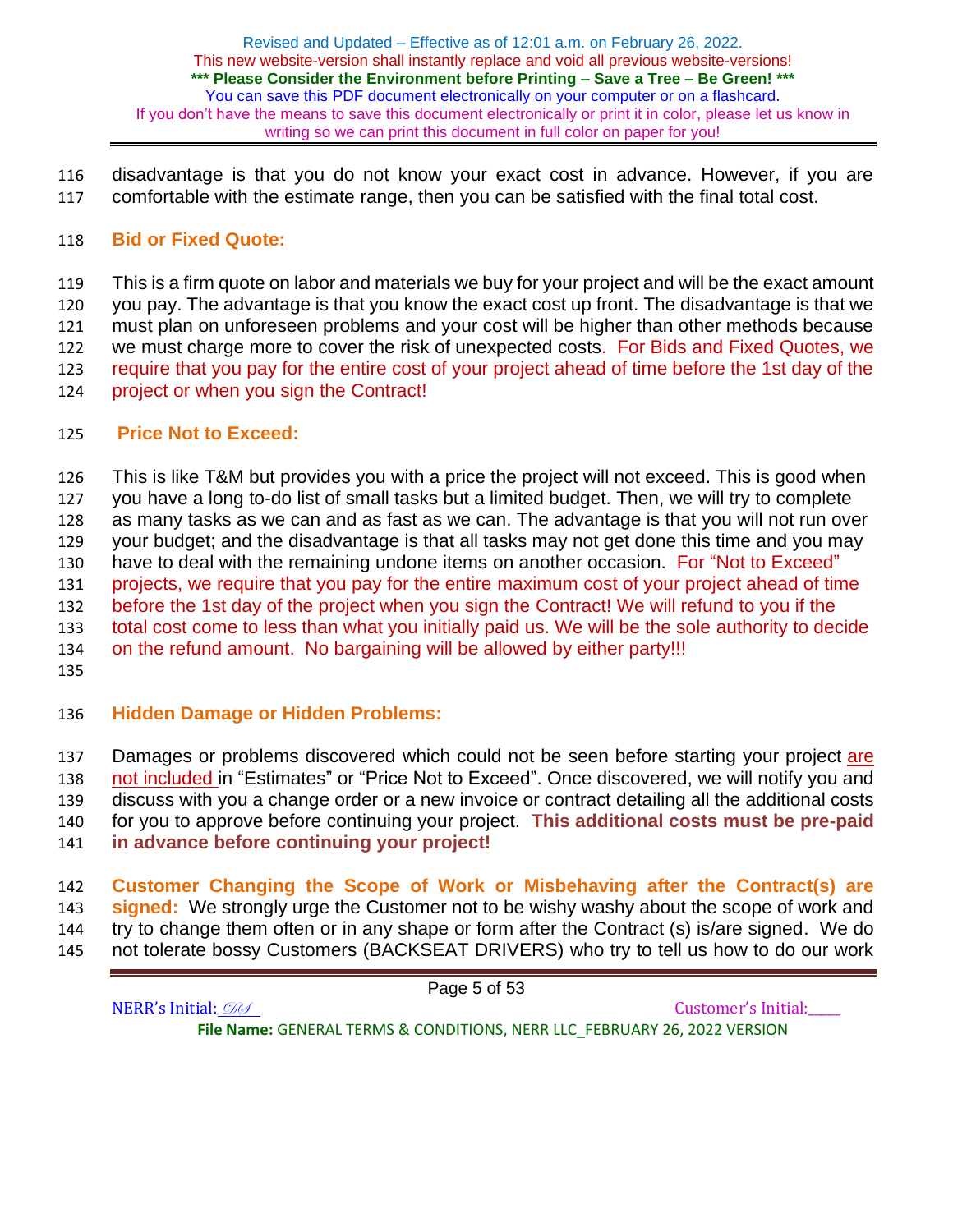or give us orders on how to perform the various tasks of the project or try to micro-manage our daily activities in any shape or forms. If we experience such behaviors stated above by the Customer, we have the right **to quit working** and end the project to avoid further problems or complications. In that case, no refunds will be given to the Customer; and the Customer is fully liable for paying us the remaining balances of their Contracts. No cancellation of any parts of the contract by the customer is allowed after the contract(s) is/are signed. No refunds will be given to the customer for cancellation or modifications of the scope of work. Deposit (s) and/or other payments will not be refunded under any circumstances for any reasons whatsoever!!! We have the rights to request the balance payment at any time during the project for any reasons whatsoever before we continue our work.

 We also have the right to charge a Customer \$50 for revising each Contract each time if we agree to revise, modify, update, change the Contracts, or issue Change Order Contracts in any shape or form. This cost will cover the time we must spent in changing the details of the Contract and printing costs.

 In some rare cases, we may agree to continue the work despite the difficulties the Customer has been giving us if they promise not to be bossy anymore, not to micro-manage our activities anymore, not to make changes to the scope of work or to the contract, and not to be "picky" about the quality of our work. In this case, **we will demand that the Customer pay us the remaining balances of their Contracts in full before we continue our work.** In this case, no more changes to the scope of work will be allowed and no additional work related to the project will be accepted by us. We will do our best to bring the project to a completion. If the Customer break his or her promise, we have the right to quit working and end the project to avoid further problems or complications. Again, In this case, no refunds will be given to the Customer in any shape or form or by any reasons or means whatsoever!

 **Scheduling:** The time frame we indicate in the E&C, invoices, Change Orders, Additional Work, …etc. to complete a project is approximate time frame which may also include additional days in case hidden problems are discovered and/or additional work is requested by the Customer. The time frame has nothing to do with the money we charge a Customer. The money we charge a Customer is for the tasks and the material costs of the project. We often finish the project sooner than the time frame we indicate in a contract if no additional work is requested by the Customer or if no hidden problems are discovered.

NERR's Initial:  $\mathcal{D} \mathcal{D}$ 

Page 6 of 53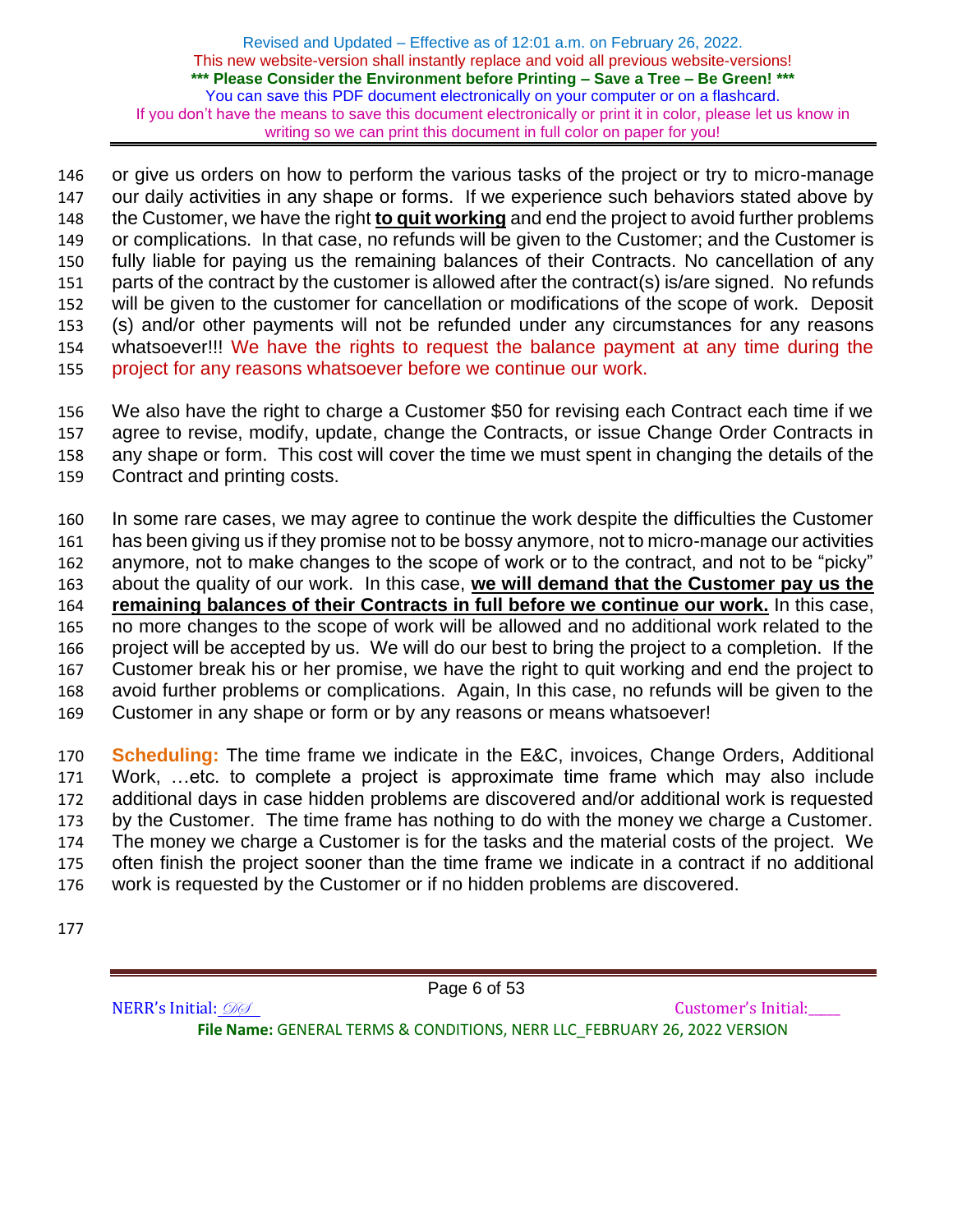### **Service Call Fee:**

 We sometimes charge a flat fee of only \$95 to come out to each jobsite to give you an estimate. This fee will cover the driving time to your place as well as the cost of operating our 181 truck. This amount must be paid during the  $1<sup>st</sup>$  visit if we ask for it. You will be credited for this amount in your invoice if you hire us to do your project.

 For after hours, emergencies, or urgent service calls, the fee will be a minimum of \$150 in most cases if we drive less than 15 minutes to get to your site. For longer drives, we normally add \$50 for every additional 15 min. of driving. However, we will not charge more than \$250 in total for driving time. These fees cover only the driving time. Additionally, you will be charged our special labor fee (much higher than our regular labor fee) + material & part costs for whatever you will be asking us to do.

### **Labor Fees:**

 Currently, we normally charge a labor rate of \$50 - \$200 per hour depending on our operating costs, the complexity, danger, and risks associated with each job/project. Labor rates are 192 charged in increments of 30 minutes (1 to 30 min.  $= \frac{1}{2}$  hr. and 31 to 60 min.  $= 1$  hr.) On the average, normally, our labor fees are about \$50-\$75 per hour. Under certain special circumstances, we may lower or increase our labor rates to meet our business financial needs. For example, we may lower our rates when the business is slow to attract more Customers, or we may increase our labor rate if the cost of operating our business increases. We sometimes, at our own sole discretion, in exchange for a successfully posted online 198 Google review (good or bad – see our coupon at our NERR website), we give discount to 1st-199 time Customers, to schoolteachers ( $1<sup>st</sup>$  grade to  $12<sup>th</sup>$  grade), to senior citizens (75 and older,) to the handicapped, to disabled veterans, and to on-active-duty uniformed U.S. soldiers. These discounts normally apply if we ask them to write a review (GOOD or BAD) online on the last day of the project (one discount per Customer per month.) All discounts and promotions are for labor fees only.

## **Sales Tax:**

 If the E&C, the Change Orders, and/or the Invoices do not specifically show the amount of sales taxes, then all labor fees & part costs on these documents already include sales taxes!

Page 7 of 53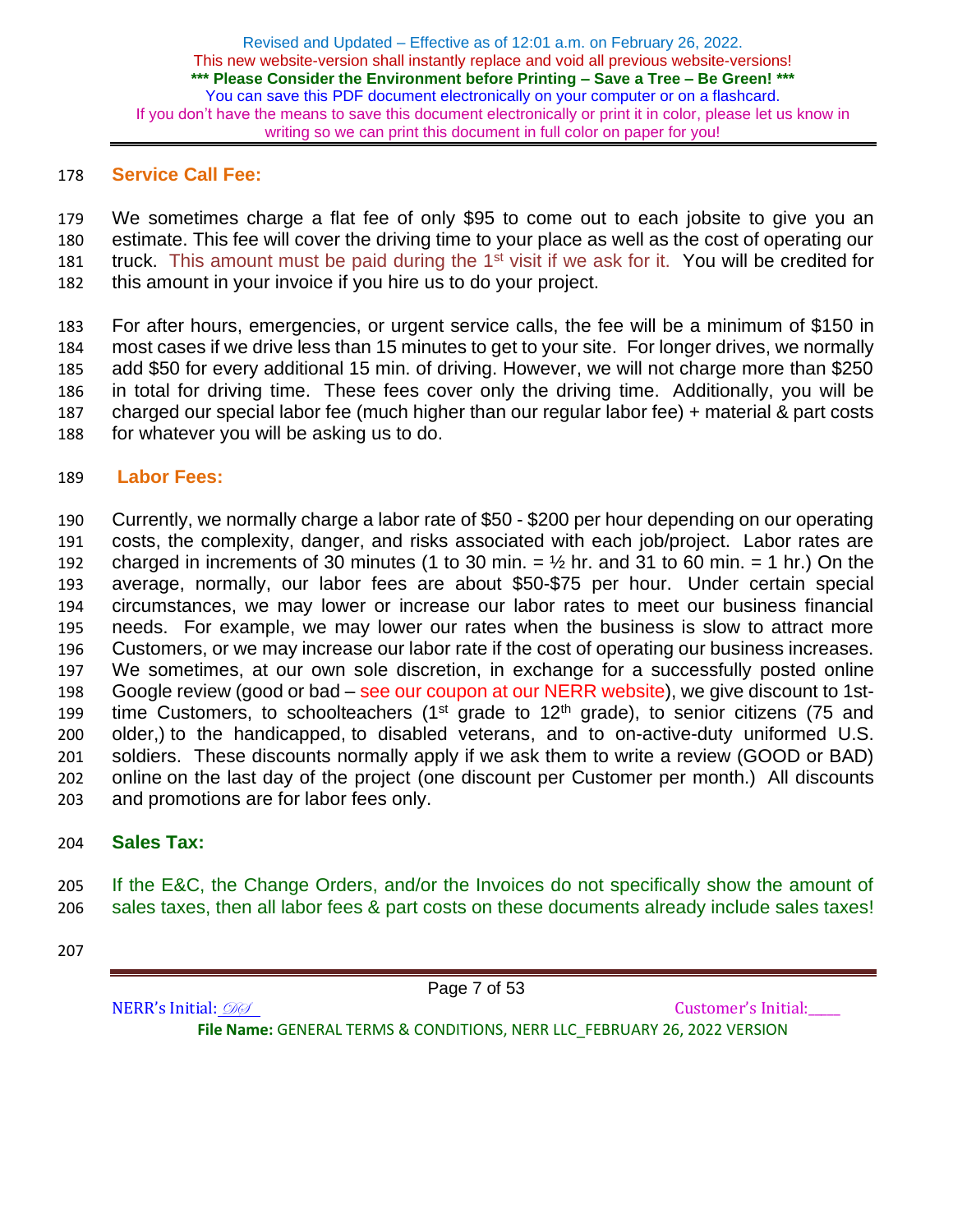## 208 **Setup & Clean up and Trip Charge Fees:**

209 We normally charge a minimum of \$95 trip charge + labor fee per hour + our material & part costs to go to a Customer's house to do a job or a project no matter how small the job or the project is. The setup & clean up normally include mobilizing our tools & equipment, shopping for parts, cost of covering the floors with drop-cloth, cost of covering furniture and other items with plastic, cleaning, sweeping, or vacuuming the floors at our discretion during the project and after the repairs are done at the end of the project. It may also include managing the trash, if any.

- 216 **Here is our normal five-step process for communicating with you:**
- 217 1. Once you request a service, we will come by and review your project with you and give 218 you an estimate of the time and cost to complete your project. We may also tell you 219 when we can start the work.
- 220
- 221 221 2. We may contact you again a day or so before, if necessary, to remind you what time 222 we will start to do the work.



223<br>224

- 3. As work progresses, we will keep you updated. If we discover any hidden problems or 225 damages or any unanticipated circumstances that requires additional work, we will 226 discuss them with you, price them, and together, we will schedule changes in a work 227 order.
- 228

Page 8 of 53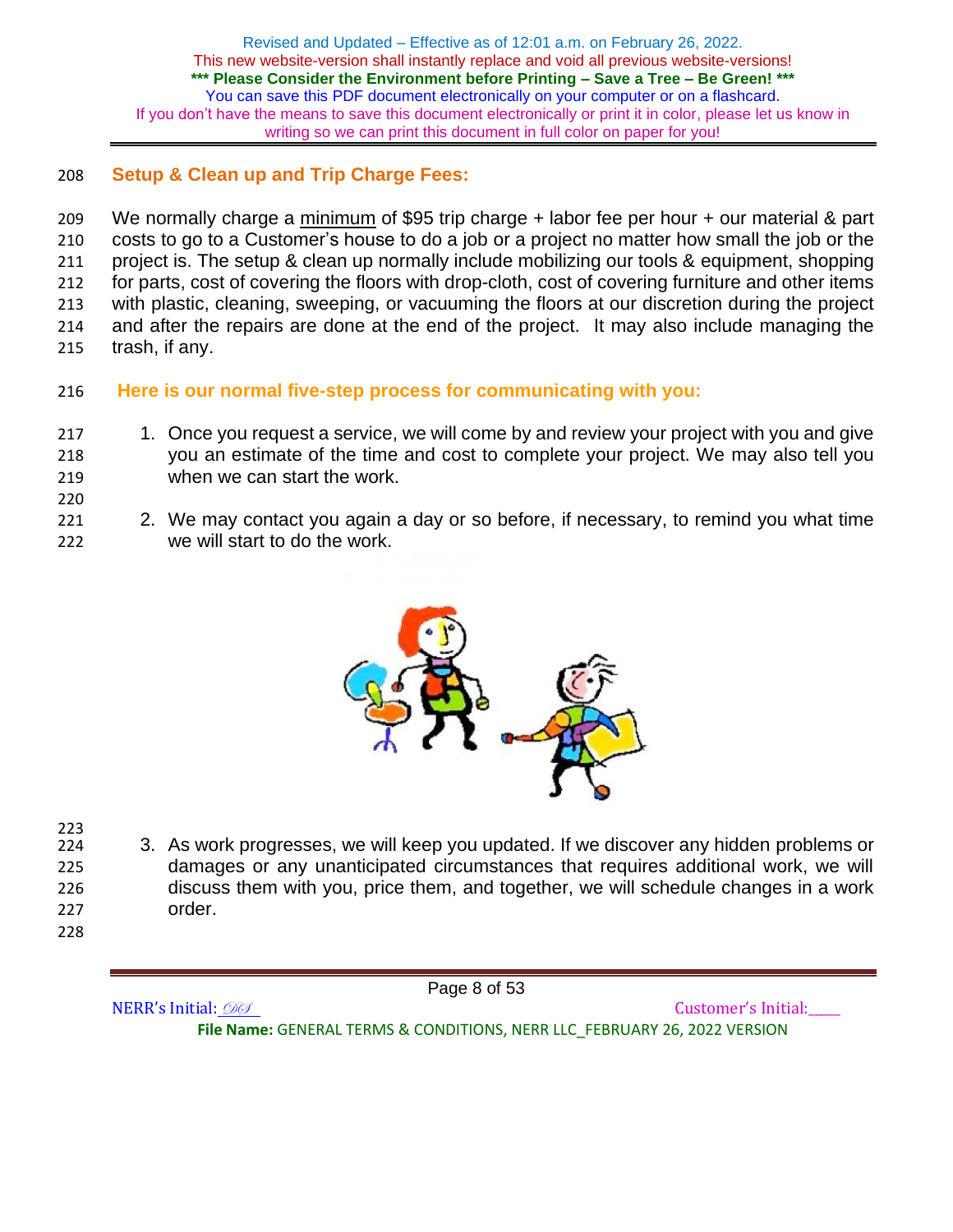- 4. You are always welcomed to contact us by phone, via cell phone text messaging, or by email if you wish to communicate with us regarding the ongoing project or the projects we have completed for you in the past - we will get back with you as soon as we can.
- 
- 5. We encourage you to give us feedbacks on the project and our performance on daily bases and once the job is complete. You can do that by email, letters, online reviews, text messaging, or other written means you wish.
- **Other issues:**

 **Customer's Initial on Every Page:** If this **GT&C** is provided to the Customer electronically (by email, text messaging, on a computer disk, or other electronic means), then Customer's initial on every page is not required to confirm that they have received it and have agreed to it. If the Customer does not agree to any parts of this **GT&C**, then the Customer must inform us in writing and not sign any Contracts with us. If NERR provides this **GT&C** to the Customer on paper form (not electronically,) then we will require the Customer to initial each and every page of it before signing a Contract with us. In other words, lack of Customer's initial on every electronic page does not mean that the Customer is not bound by the terms and conditions of this **electronic form of GT&C**.

 **Estimate & Contracts, Invoices, Change Orders (collectively called Contracts):** Before signing any Contracts, the Customer must read the Contract's details and this GT&C in full details and ask for clarifications if they do not understand any parts of them, and **in writing**, request changes to be made if they do not agree to any issues. If we agree to the requested changes, then we will make the changes before asking the Customer to sign the Contract. This GT&C is a part of every Contract we sign with a Customer. The Customer must also read the scope of work listed on the Contracts and ask us for corrections if they find errors or omissions before signing the Contracts. If errors or omissions are detected after the Contracts are signed, then the most stringent case that is to NERR's advantage shall prevail! If we mutually agree that the Contract needs to be rewritten and signed again, then we will make the corrections and price the project correctly as well if necessary. A Contract number is the date when the Contract was issued. For example, 2022-0307-JDO, indicates that the Contract was issued on March 07, 2022 and the "JDO" is extracted from the Customer's names "John Doe."

Page 9 of 53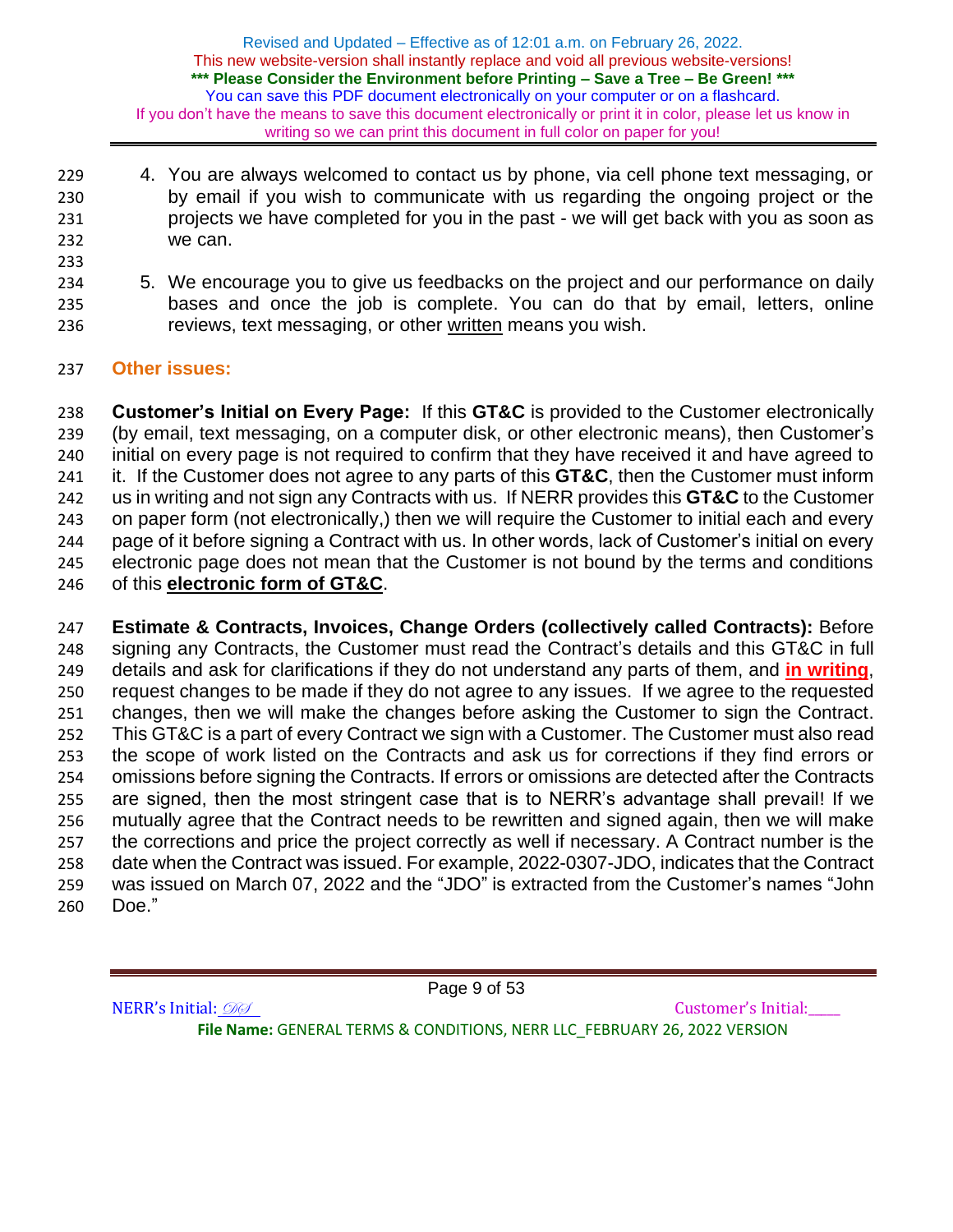**Facility Types & Additions:** Due to our general liability insurance restrictions, we may not be allowed to provide our services to owners, residents, operators, or managers of townhomes, duplexes, apartments (multi-family structures), facilities with more than 3-stories, or other multifamily homes. Also, for the same reason, we may not be allowed to do additions to a structure. It is the Customer's responsibility to inform us if they live or their project site is in such properties ahead of time so we can more closely look into our options without violating our insurance requirements and/or violating privacy or rights of the other residents living there.

 **Utilities:** We expect the Customer to provide us with water, electricity, gas, or other utilities, as needed, free of charge during the project regardless of what times of the day or night we work. In other words, all invoices, estimates, quotes, Contracts, …etc. are given with the assumption that we do not have to pay anyone for utilities used or we do not have to bring or produce our own utilities to or at the jobsite. The Customer agrees to allow us to use their toilets and their trashcans, recycle bins, …etc. on daily bases during the project.

 **Environmental**: We try to be a "GREEN" company and avoid using hazardous materials as much as possible[ such as oil-based paint, paint thinners, pesticides, herbicides, asbestos containing materials, … etc. We also try as much as possible to avoid advertising on papers, magazines, newspapers, … etc. We do our best to separate and classify the trash we produce at the Jobsites so we can take the recyclable items to recycling centers or to put them in the Customer's recycling container for proper disposal by the city or county authorities. We also expect the Customer to allow us to use their onsite trashcans on daily bases for the trash we produce on daily bases. Otherwise, we have the right to add additional daily fees (\$5 to \$10 per day) to our invoice(s) for hauling all the trash to an offsite facility on daily bases. We always take the bulky heavy trash items offsite for disposal anyways at no additional costs to the Customer beyond what we have already charged the Customer in a Contract. **Please Consider the Environment before Printing this document – Save a Tree – Be Green!**

 **License & Insurance:** As a company, we are a registered and licensed General Contractor (WA L&I Registration #: NEWERER818OP,) we are bonded, and have liability insurance as required by the State of Washington. Most of the services we provide to Customers are done by either our well-trained handymen, or by the business owner (David), or by hired qualified sub-contractor who will work under our supervision. If you require that certain licensed servicemen or licensed sub-contractor to do your entire project or a part of your project, please inform us **in writing** ahead of time so we can properly and adequately budget your project before signing any Contract with us. It is the Customer's responsibility to request **in writing**

Page 10 of 53

NERR's Initial:  $\mathcal{D} \mathcal{D}$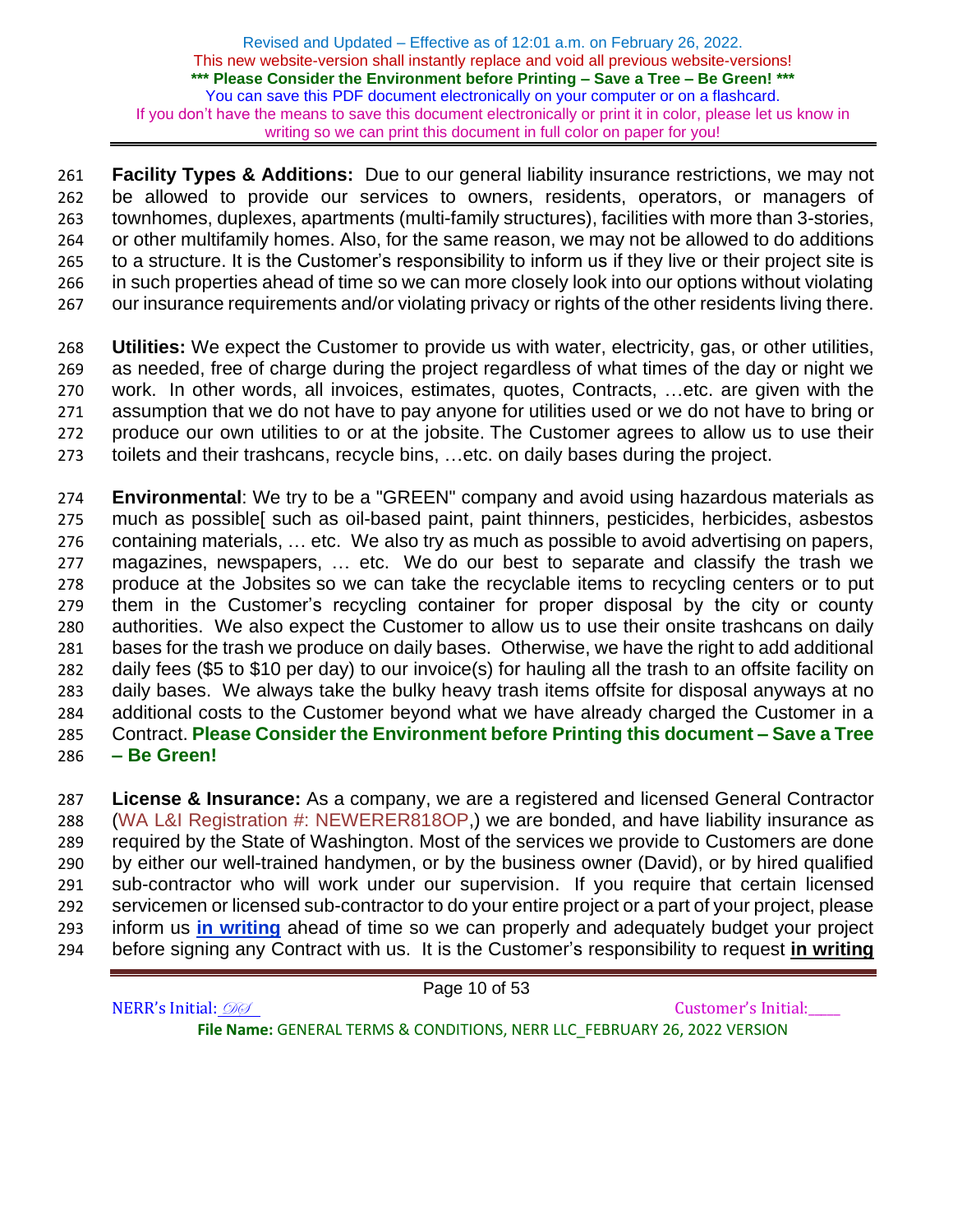certain licensed servicemen such as plumbers, electricians, sewer specialists, roofers, framers, heating & air conditioning specialists, … etc. for their projects ahead of time before signing a Contract with us..

 **Surety Bond**: Our surety bond currently covers up to \$12,000. The Customer agrees that, under no circumstances, but within the applicable Federal & State laws and local rules & regulations, and within the terms & conditions of the surety bond, whichever is more appropriate, the Customer will not ask for more than a **total** of \$12,000 (including ALL attorney's and other legal fees and costs FOR ALL INVOLVED PARTIES INCLUDING THE SURETY BOND COMPANY, collection fees, court costs, paperwork, expert testimonies, damages claimed, out of pocket expenses, … etc.) if the size of their project is more than \$12,000 and if they also find NERR at fault for any good reasons. In addition, and similarly, the Customer agrees that the Customer will not ask for more than the **Total Cost** (labor + parts provided by NERR only minus the attorney's fees and other legal fees and costs as stated above) of the project if the **Total Cost** of the project is less than \$12,000. Our bond company will require a court judgement against NERR, LLC before they pay any complaining Customer.

**Legal or Regulatory Paperwork:** By law, we may be required to give you, the Customer,

certain notices related to your project and get your signatures. These may include the

following. If we forgot to give you these documents or if you believe that you have not

received these documents from us, please remind us to do so ASAP in writing. It is also the

Customer's responsibility to make sure that they get these documents from us if required!

By signing a Contract with us, you also confirm that you have seen the following 5

documents and you fully agree to them as if you have actually signed them for us. Examples

 of these notices / Forms **are attached to the end of this document** for your information and review and acceptance.

- 1. Disclosure Statement Notice to Customer
- 2. Construction Lien Notice to Owner
- 3. Lien Release Form
- 4. Notice to Be Posted by Prime Contractor
- 5. Safety Notice to Customer

 The Lien Release Form will normally be given to the Customer after the Customer has paid NERR and NERR's sub-contractors & suppliers (if any), in full. This Form will automatically become voided and invalid if disputes, disagreement, or legal issues arise between NERR

and the Customer after the last day of the project or during the project for any reasons

Page 11 of 53 NERR's Initial:  $\mathcal{D} \mathcal{D}$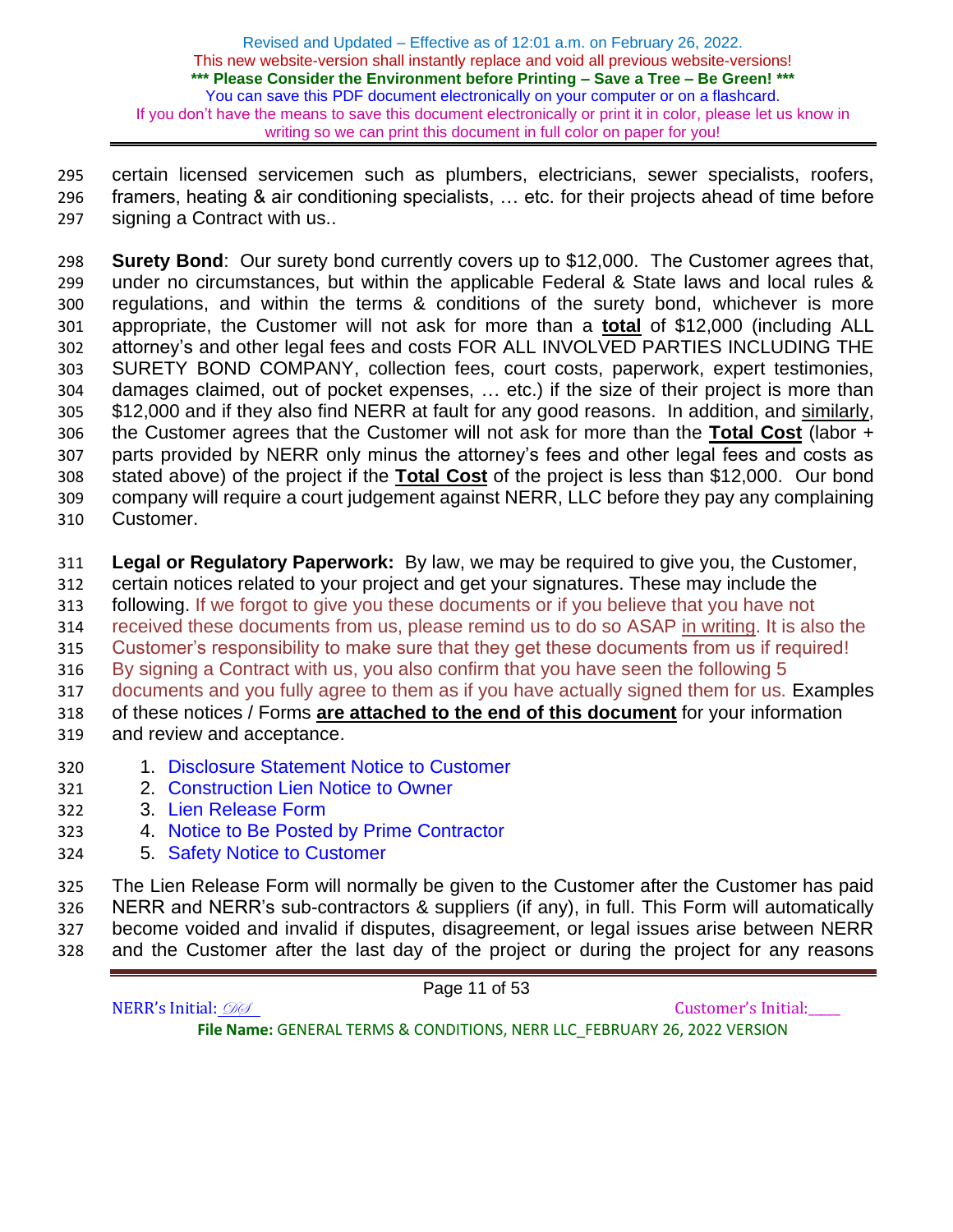including due to guarantee & warranty repair issues, if any. The last day of the project is when we announce (verbally or in writing) to the Customer that the project is completed. In other words, we will have the right to put lien on the customer's property to recover all damages done to us by the customer including **ALL** the legal costs including attorney's fees as described under "**Attorney's & Legal Fees**" in this GT&C.

 **Dust:** Home improvement projects are often very dusty, sometimes smelly, and noisy operations as well. NERR will, at its own discretion, covers the floors with drop cloths and 336 covers big & heavy furniture, if any, with plastic in the main work areas only. All small items including items hanging from the walls must be removed from the work areas by the Customer 338 1 day before the 1<sup>st</sup> day of the project. Curtains and blinds must be removed by the Customer as well. During the project, the dust will MOST LIKELY sit on all walls, doors, windows, ceilings, furniture, decorations, floors, countertops, … etc. throughout the house. In the Contract, NERR never includes the cost of cleaning the entire house, the entire main work area(s), or any other parts of the house (other than the main work areas in **a limited** way) due to dust generated during the project. For example, the main work area is only the bathroom that we are remodeling and not the adjacent areas around the bathroom. **It will be the sole responsibility of the Customer to clean up the dust everywhere including the main work area at his/her own expenses during the project and/or after the project is completed.** Walls, ceilings, doors, windows, beds, ceiling fans, curtains, light fixtures, shutters… etc. in the main work areas will not be dusted and/or cleaned by us either! We will however, lightly vacuum the floor at the end of the project.

 **Slippery Floors and Our Tools & Equipment Laying Around:** Please note that we normally cover the floor with drop cloths, paper, tarp, plastic, or other materials, collectively called "floor coverings," from the entrance point to the facility/house all the way to the project location in the facility/house at our sole discretion. These materials are slippery on smooth hard floors and steps (i.e., hardwood, linoleum, laminate, tile, concrete, stairways, … etc.) It is the responsibility of the Customer to advise everyone in the house/facility of the potential danger of the slippery floors. We will always have our tools, equipment, and supplies at the Jobsite at various locations (i.e. in a room, in backyard, on patio, on porch, in garage, in hallways, front of the building on lawns, … etc.) Here, we also ask the Customer to be careful when they encounter these item as they walk throughout the house/facility, so they do not trip over them. If you (the Customer) feel like anyone in the facility/house may slip and fall or trip over our items and get hurt in any shape or form, please inform us **in writing** so we (Customer & NERR), mutually, can perhaps find a better way to come up with safer solutions. Under no circumstances, NERR, its employees, workers, or subcontractors will be responsible for slips,

Page 12 of 53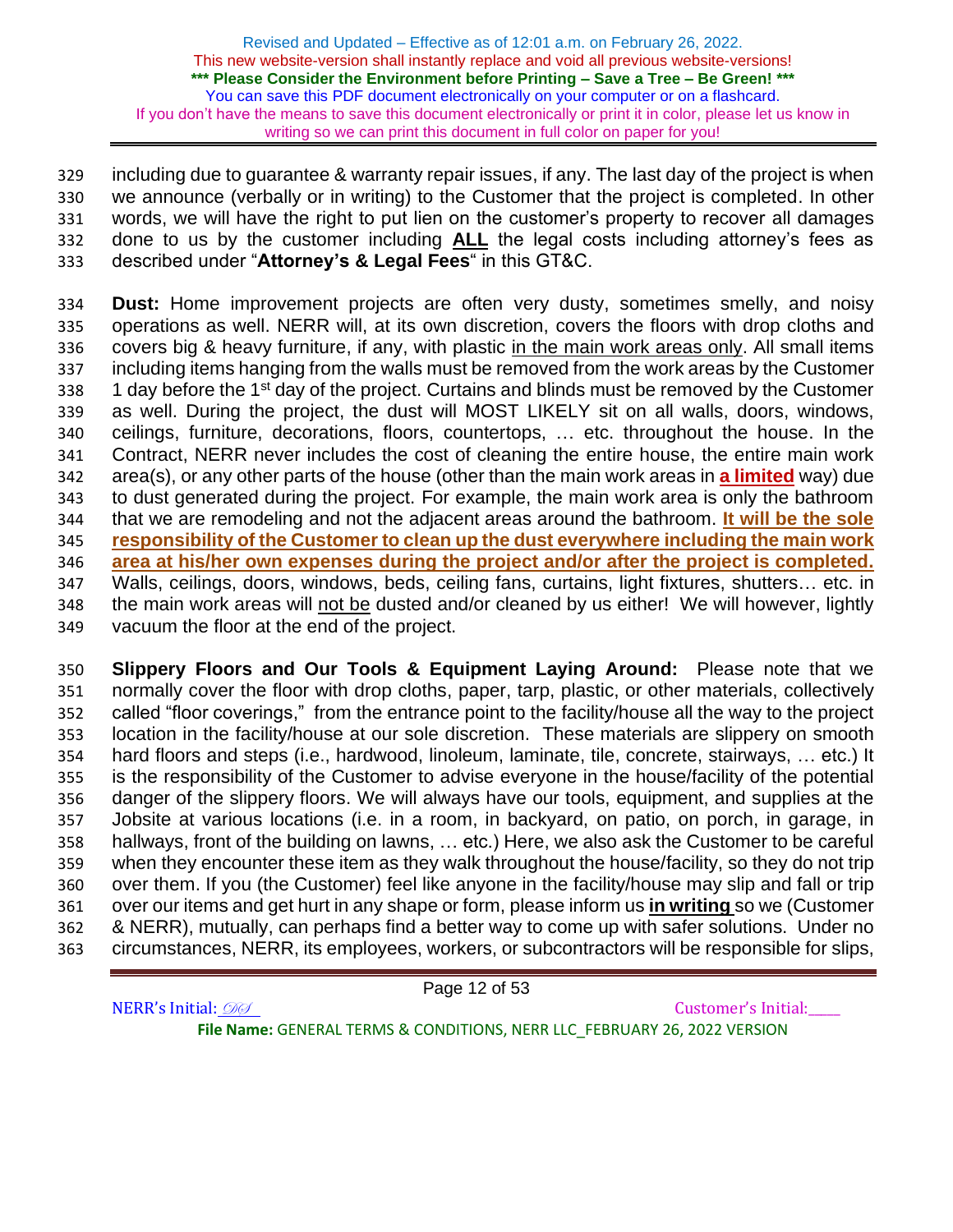fall, and injuries to anyone (including Customers' pets and/or guests) due to walking on our floor coverings or tripping over our tools, equipment, or supplies. We will not be liable for safety of pets or children chewing on our live electrical wires either!!!

 **Who Is the Boss?:** Please note that NERR's relationship with the Customer is a Customer- Contractor relationship. No one is the boss! You and we **are not** in an employer-employee relationship. Some Customers mistakenly think that they are the boss and they are the employer and we are their employee since they have hired us to work for them. They also mistakenly think that since they are the boss, they can tell us how to do our work and/or be picky or a "backseat driver." The fact is that the Customer & NERR have mutually agreed to work together to bring the project to a successful and peaceful completion. We expect the Customer to be considerate, polite, reasonable, not bossy, cooperative, and friendly to us as we will be to them. **We will not tolerate rudeness, picky people, perfectionists, "backseat drivers" or people who try to tell us how to do our work. These type of people are strongly advised to seek help for their projects elsewhere!!!** 

 **Single Point of Contact (SPOC):** We (NERR) must have only one (1) designated single point of contact from the Customer side so we can, on daily bases, communicate with this individual regarding the project related issues. The SPOC must have full authority to make project related decisions about any issue whatsoever when we communicate with him/her. It is the responsibility of the Customer to inform us who this individual will be before the Contracts are signed. The SPOC from the Customer side must be the one who signs the Contract. This individual must also inform other people associated with the Customer not to interfere with the project related issues in any shape or form when it comes to communicating with us (NERR.) The SPOC from NERR side is always David Sabet, the business owner, **or** anyone who signs the Contract on behalf of NERR.

 **Scope of Work & Change Order/Invoice (Contract):** Anything that is not specifically listed or described in the Contract as scope of work is not a part of the Contract. If any tasks which are left out of the Contract by mistake or intentionally, then they are not part of the Contract either. In most cases, in our Contracts, we charge our Customers on "Time & Material" bases as described in this GT&C. It is the responsibility of the Customer to carefully read the details of our Contracts and this GT&C and make sure that they understand them and fully agree to them before SIGNING in any Contracts with NERR. If you are on "Time & Material" bases, the prices shown on your Contracts **ARE THE MINIMUM COSTS** and are only good for the items and tasks/scope of work listed. For additional work for hidden problems discovered during the project, if any, unanticipated complications, if any, or additional work for additional

Page 13 of 53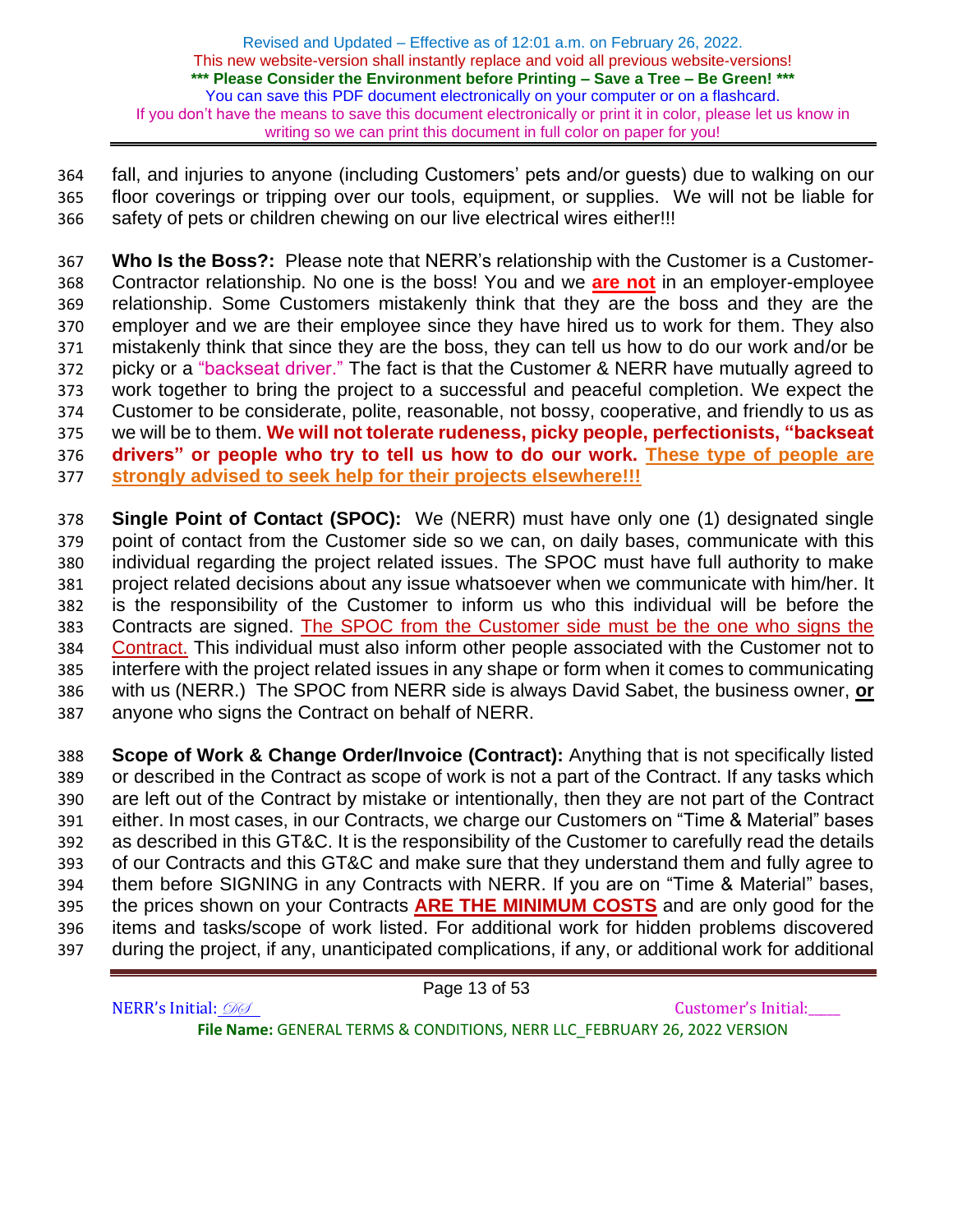tasks requested by the Customer, if any, the Customer will be charged the same labor rate as the labor rate the Customer was charged in the initial E&C + material costs. In this case, a Change Order/Invoice or separate Contract may be issued by NERR. No labor discounts 401 will be given in Change Orders/Invoices or new Contracts to the Customer. Change orders / invoices and new Contracts are independent Contracts and must be pre-paid at the time of signing them.

 **No Bargaining:** No bargaining by the Customer or we are allowed before, during, and/or after any projects! NERR does not allow bargaining by the Customer during the project for additional fees NERR asks for due to discoveries of hidden problems, unanticipated complications, due to changes the Customer makes to the scope of work, due to additional tasks the Customer request, or due to requests or demands the Customer may make for re- doing a task that is already done. In a Change Order/Invoice or in a new Contract, the Customer will be charged the same labor rate as the labor rate the Customer was charged in the initial E&C + material costs. No labor discounts will be given in Change Orders/Invoices or in new Contracts. We do not bargain with the customer either to earn their business! 413 Change orders / invoices and new Contracts are independent Contracts and must be pre-paid at the time of signing them.

 **Reserved Money / Contingency Money**: For all projects, we strongly suggest that the Customer allocate some additional money as reserve for the hidden problems we may discover, the changes the Customer may bring up during the project, unanticipated complications, and/or issues we (NERR & THE CUSTOMER) neglected by mistakes when we wrote & signed the Contract. Please note that the larger the project is, the larger the amount of your reserved money should be. We suggest the Customer to have in reserve, in addition to the total cost of the project listed in the Contract + the costs of the parts the Customer has agreed to provide for the project, at least 10% to %15 of the total initial costs of the project anticipated.

 **Parts by Customers:** The Customer must buy **all the items** which they have agreed to buy for their project and have them ready at the jobsite **before the 1st day of the project** for our inspection to avoid delays in completing their project on time. NERR is often fully booked a few months ahead of time and projects are scheduled back-to-back in advance and we need to start them on time and finish them on time too. We thank you for your cooperation in advance. If the Customer is supposed to buy and install a shower door glass and/or a tub door glass (collectively called shower enclosure,) this can be done after we finish building the shower and/or the shower/tub combination. We will charge additional fees for making

Page 14 of 53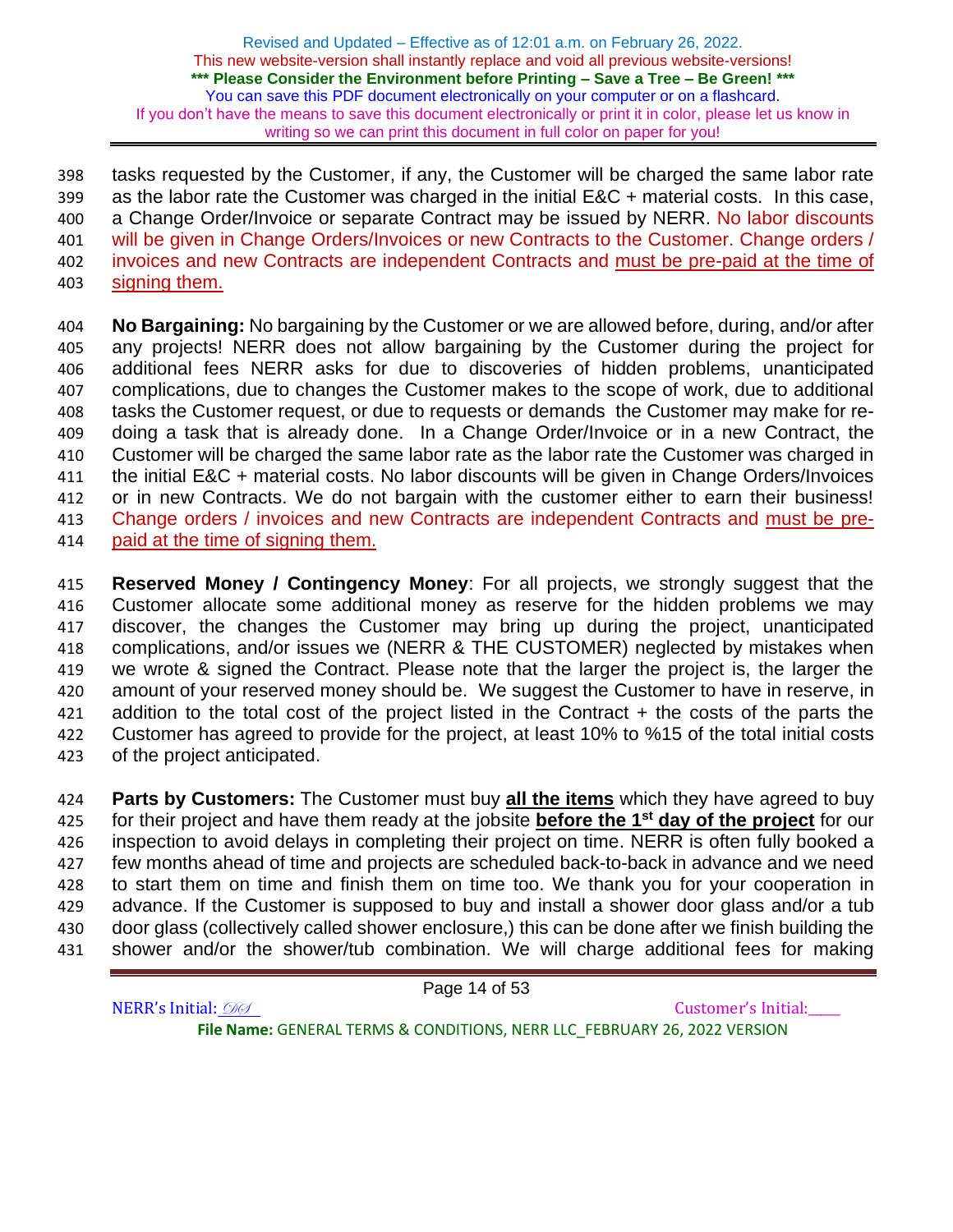## additional trips (**minimum of \$95 per daily trip + a minimum fee of \$400 for remobilizing**

 **our tools & equipment and supplies each time**) to a Customer's jobsite if we cannot finish 434 a project completely due to lack of parts the Customer was supposed to provide. The \$95 fees must be paid by the Customer on daily bases. The minimum \$400 fees must also be 436 paid before we come back. NERR has the right to inspect the parts the Customer has 437 purchased for their project before the  $1<sup>st</sup>$  day of the project. If NERR finds that the parts the Customer has bought for their project is inadequate, wrong, from oversea countries which we may not be familiar with or may not be according to American standards, or unacceptable to NERR for any reasons, NERR has the right to delay the start of the project, refuse to do the project, or reschedule the Customer's project after NERR completes subsequent scheduled projects for other Customers who are waiting "in-line" to be served by NERR. In these cases, NERR has the right to charge the Customer extra fees to restart the project later. The deposit(s) the Customer has paid us will not be refunded under these or any circumstances!

 **Defective Products & Parts**: We sometimes find out that a product or part which we purchased from stores and installed or used or the Customer purchased for a project turn out to be defective and fail after a while. NERR is not liable in any shape or form for the damages these defective product may cause to the Customer or the Customer's property. NERR never give product warranty to a Customer under any circumstances because we do not manufacture or make these products. Manufacturers are liable for product warranties. We strongly suggest that Customers keep their receipts or proof of purchases so they can deal with the sellers and the manufacturers directly without getting us involved. If the defective parts or products purchased by NERR, then we will deal with the manufacturer on liability issues ourselves.

 **Binding Contract:** Our signatures on the Contract indicate that all involved parties agree to all terms and conditions of the Contract and this GT&C. Once the Contract is signed, the previous versions of the Estimate & Contracts, if any, for that particular project is immediately voided. By signing the Contract, all parties also agree to this GT&C which is also available at our Website at www.neweraremodeling.com. Please note that NERR revises and updates the GT&C on regular bases. So, please download or print our GT&C immediately and save it when you sign a contract with us if we have not given you a printed copy or an electronic copy already. The tab link for this GT&C is at the top of the Home page of our Website under "Terms & Conditions". Please make sure to read it fully and carefully and let us know, in writing, if you have any questions, need clarifications, or need written modifications before you sign the Contract. Please let us know if you have any difficulties finding this GT&C at our Website or if you have difficulties printing it so we can help you get a printed copy. Please

Page 15 of 53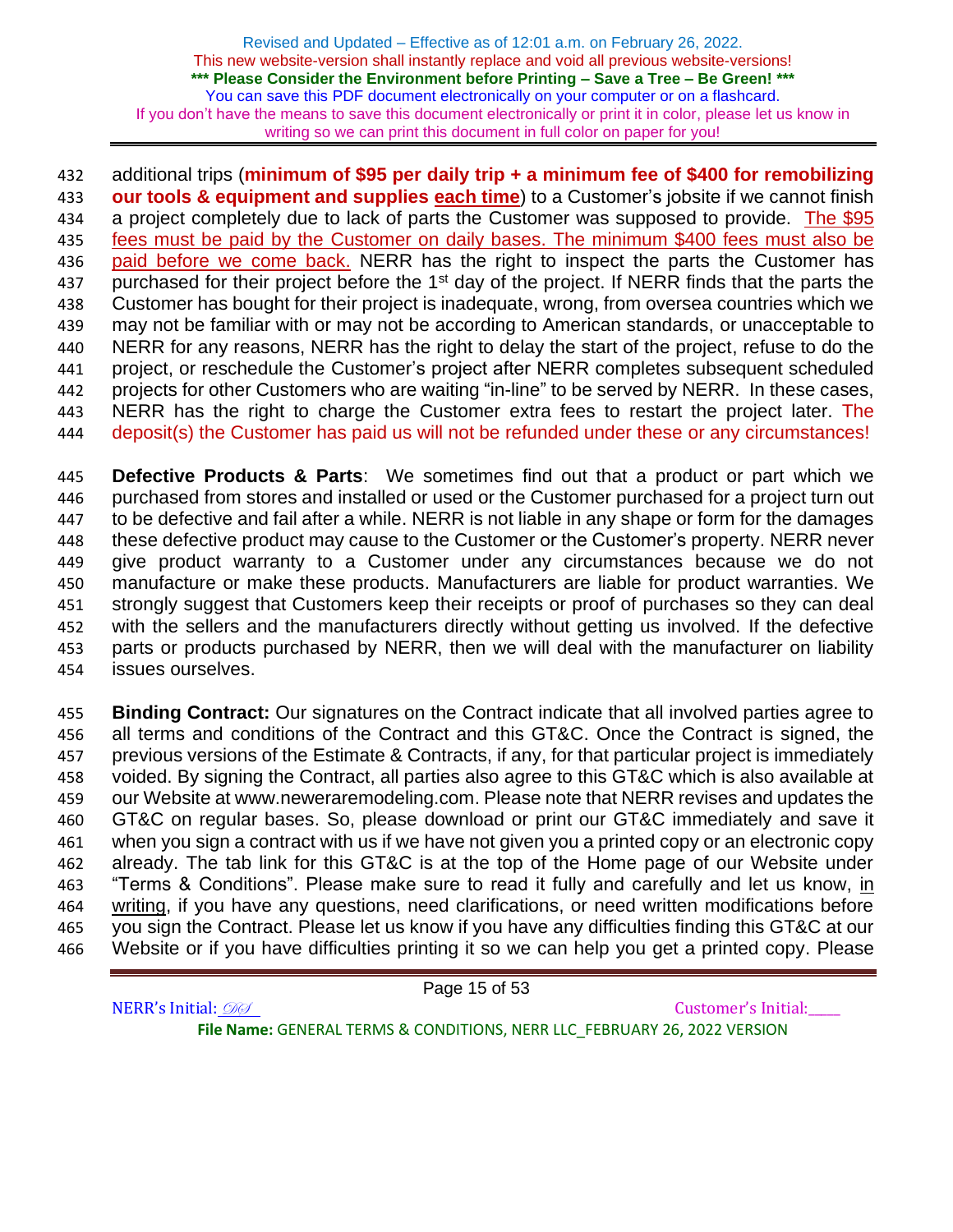print and attach a copy of this GT&C to the E&C, Change Order(s), invoices, quotes, …etc. you sign with us for future reference. The Contract is not valid if it is not signed and dated by **both** the Customer and NERR. In addition, the Contract is not valid (not binding) either until 470 the deposit or the full payment, if required, is received by NERR's business owner even if the 471 Contract is signed by both the Customer & NERR. We (NERR) have the right to cancel any signed contracts or verbal agreements if we experience any difficulties with the Customer before or during any projects without assuming any liabilities whatsoever!!!

 **Garage or Storage Space**: We normally need at least 100 sf of storage space in the Customer's garage or somewhere in the house where our tools, equipment, and supplies will be protected from rain, snow, hail, strong wind, theft, …etc. The Customer is obligated to provide us with such space if we request it. As we work in the garage, sometimes by cutting tiles, cement boards, wood, sheetrock, etc., heavy dust will be created. The dust will sit on everything in the garage. We will not be responsible for cleaning or dusting off things in the garage as no money has been allocated for this purpose! It is the homeowner's responsibility to do the cleaning himself or herself.

 **Safety of Our Equipment & Supplies**: We normally leave our tools, equipment, and supplies at the Customer's house/facility for the entire duration of a project. We expect the Customer to protect them as they would protect their own belongings in the house/facility.

 **Children & Pets:** Children and pets must be kept away from the work areas for their safety. By no means, NERR or its owners, operators, workers, employees, or subcontractors will take responsibilities of any kind to protect children and/or pets during the project. The Customer must keep the children and the pets under their own carful supervision while we work every day and away from our work areas. Pets must not have access through the doors, gates, windows, or areas, … etc. we use on daily bases to go in and out of the work areas or in and out of the house/facility. The Customer will be responsible to compensate us for damages done to our tools, equipment, or supplies by their children, dogs, cats, or other pets. The Customer agrees that NERR will not be held responsible, in any shape or form whatsoever, if their pets or children get hurt by playing with, chewing, eating, or using our tools, equipment, or supplies. Similarly, NERR will not be responsible, in any shape or form whatsoever, if the Customer's pets or children cause any damages to the Customer's property by using, plying with, or touching, or tripping over our tools, equipment, or supplies.

 **Health & Safety Plan**: We have a written health & safety plan for NERR, our workers, employees, subcontractors, Customers, and the people & pets associated with the Customer

| Page 16 of 53                                                             |                     |
|---------------------------------------------------------------------------|---------------------|
| NERR's Initial: 200                                                       | Customer's Initial: |
| File Name: GENERAL TERMS & CONDITIONS, NERR LLC FEBRUARY 26, 2022 VERSION |                     |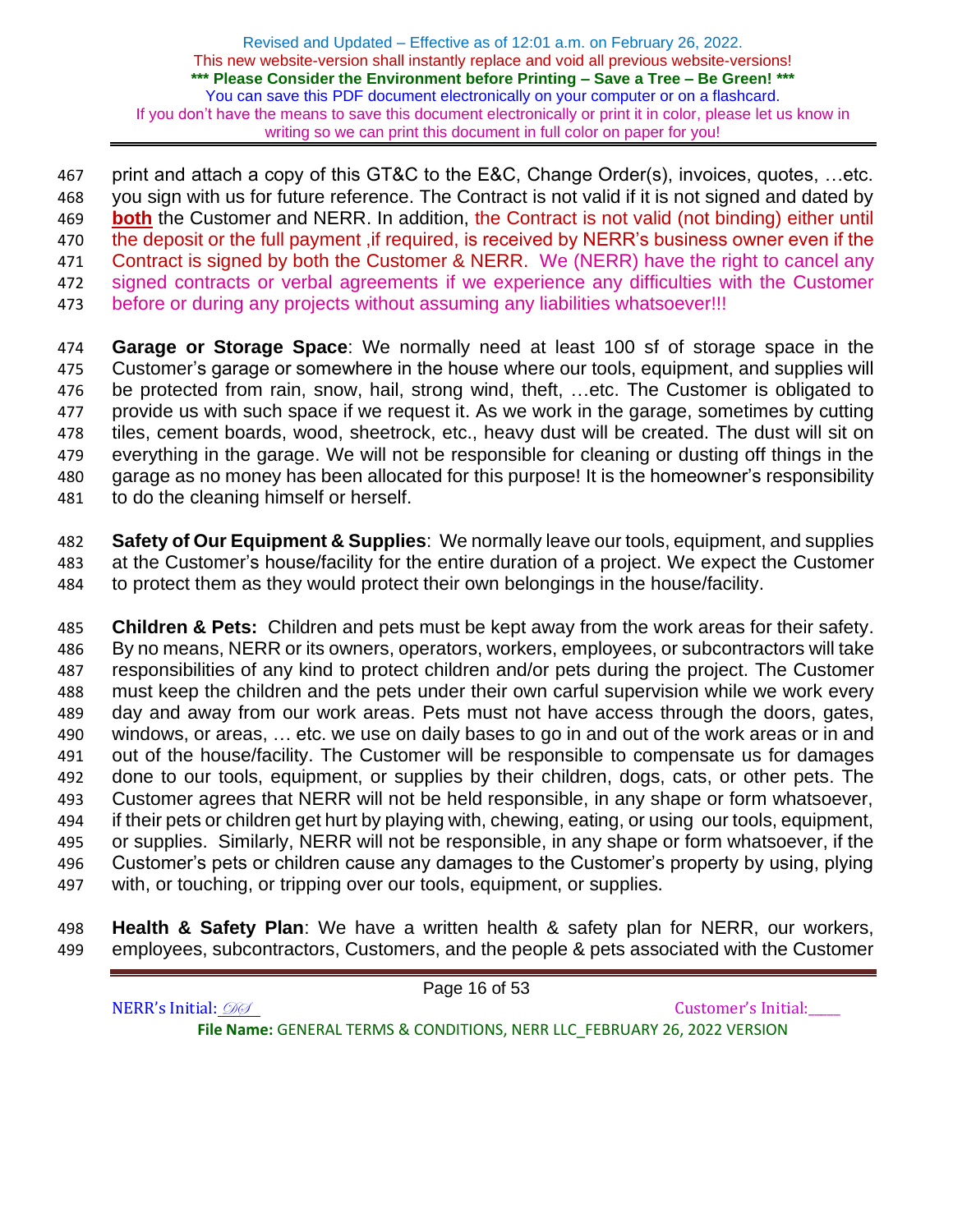at every Jobsite. Please let us know in writing if you wish to have an electronic copy or printed copy of it for your review so we can provide it to you before signing any contracts with us. This Health & Safety Plan is also available at the bottom of the Home Page at our website [\(www.NewEraRemodeling.com.](http://www.neweraremodeling.com/)

**Permits:** It is the responsibility of the Customer to find out if construction permits are

- required and obtain construction permits or any kind of permits required for their own
- projects once we give them a written Contract which shows the scope of work. THE
- CUSTOMER MUST PROVIDE US WITH A COPY OF THE PERMIT IF THEY HAVE
- OBTAINED IT BEFORE WE FINALIZE THE CONTRACT. ADDITIONAL FEES WILL BE
- ADDED TO THE CONTRACT DUE TO INSPECTION DELAYS AND FOR IMPLEMENTING
- THE REQUIREMENTS OF THE PERMIT. ALL PERMITTING FEES AND INSPECTION
- FEES MUST BE PAID BY THE CUSTOMER TO THE PERMITTING OFFICE DIRECTLY. In
- some States, cities, or counties, the permitting fees are remarkably high, and the permitting
- processes are complicated and time consuming and will cause delays in completing your
- projects. We must know ahead of time if the Customer needs to pull permits or has permits
- so we can plan and budget the project costs correctly ahead of time!
- **Reporting to County Appraisal Office:** If reporting is legally required, it is the
- responsibility of the Customer to report the home/facility improvements to the County
- Appraisal Office or other appropriate government authorities after the project is completed.

 **Suggestions or Referrals:** The Customer is ultimately and fully responsible for all the decisions they make about the parts, styles, methods, designs, quantities, qualities, prices,… etc. they agree to buy for their project. If asked by the Customer, we may make some suggestions to them or refer them to some contractors, vendors, or shops as to what they can buy before the start of a project, during a project, or even after the project is completed. We never force a Customer to accept our suggestions, referrals, or our proposals for parts or otherwise under any circumstances! We will not be responsible, in any shapes or forms, if the Customer buys something we have suggested and turns out to be no good, too difficult to install, or inappropriate, not available, or defective!!!

 **Tiles & Tile Sizes:** Due to uneven, crocked, wavy, skewed, unplumbed, non-90-degree angles between walls, non-90-degree angles between walls & ceiling, non-90-degree angles between walls and floor, non-flat walls, non-flat ceiling, crocket studs, unplumbed studs,…

NERR's Initial:  $\mathcal{D} \mathcal{D}$ **File Name:** GENERAL TERMS & CONDITIONS, NERR LLC\_FEBRUARY 26, 2022 VERSION

Page 17 of 53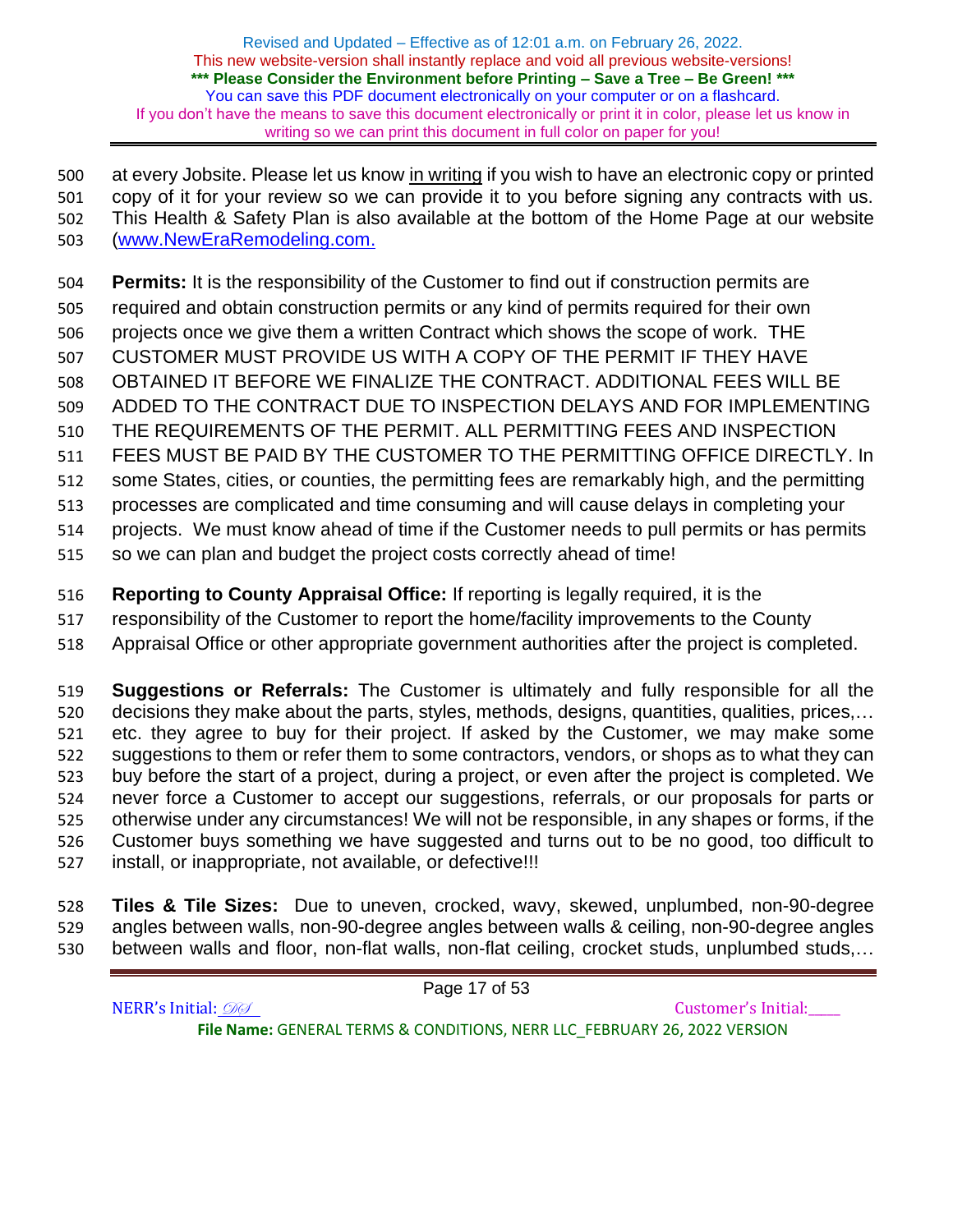etc.; the grout lines between some of the tiles will not come out perfectly rectangular or as expected by the Customer. Similarly, for the same reasons, the edges of some tiles will not come evenly flush together. In these cases, it is almost impossible to avoid these cosmetic problems. Under no circumstances or conditions, we guarantee or promise that we can do a perfect job to the Customer's satisfaction. **We advise picky or perfectionist Customers not to hire us and seek help elsewhere!** We cannot install tiles larger than 12"x24" for anyone as our tile cutter machine cannot handle larger tiles than this. If you insist on getting tiles larger than 12"x24", we must rent a tile cutting machine which may cost a minimum of \$95 per day for your project. NERR must be paid by the Customer this total rental fee ahead of time before we rent the tile cutter machine; or they can rent it themselves and provide the machine to us. In this case, we will not be responsible for breakage or damage to the tile cutter while we use it during the project either.

 **Grout Color:** We strongly suggest that the Customer choose or provide a grout that closely matches the color of the tiles we will be installing. This will help improve the overall look of the installed tiles as the grout will hide some of the flaws in the way the tiles may get installed due to imperfect walls, floor, and/or ceilings as described above. Non-matching grout color will or may magnify the flaws and therefore the tiles and the grout lines may look ugly! Please also note what we said about picky or perfectionist Customers!

 **Texture Matching:** We will do our best to try to match the existing wall and/or ceiling texture as closely as we can when we repair walls or ceilings. By no means, shape or form, we promise that we can match the texture to your satisfaction. There will be additional fees if you want us to redo it if we agree to redo it for you; even then, we will not, by any means, shape or form, promise that we can match the texture to your satisfaction.

 **Paint Color & Paint Sheen:** Please understand that the paint stores and paint suppliers, in most cases, cannot perfectly match the color and sheen of a material sample we collect from your house/facility for color matching. If you wish not to see color and/or sheen variations in the repaired or altered areas, we suggest that you allow us to paint the entire area around the repaired or altered areas until we reach a point or line where the surface area changes direction. That way, the variation in color and sheen will most likely not be noticeable. Please note that this will add to the load of work we have to do and will require additional paint and additional painting supplies. For this, you agree to pay us for the additional work & materials. We will issue an invoice/change order for this before we do the work. As always, additional fees for additional work must be pre-paid at the time of signing the Contract, invoice, or Change Order.

Page 18 of 53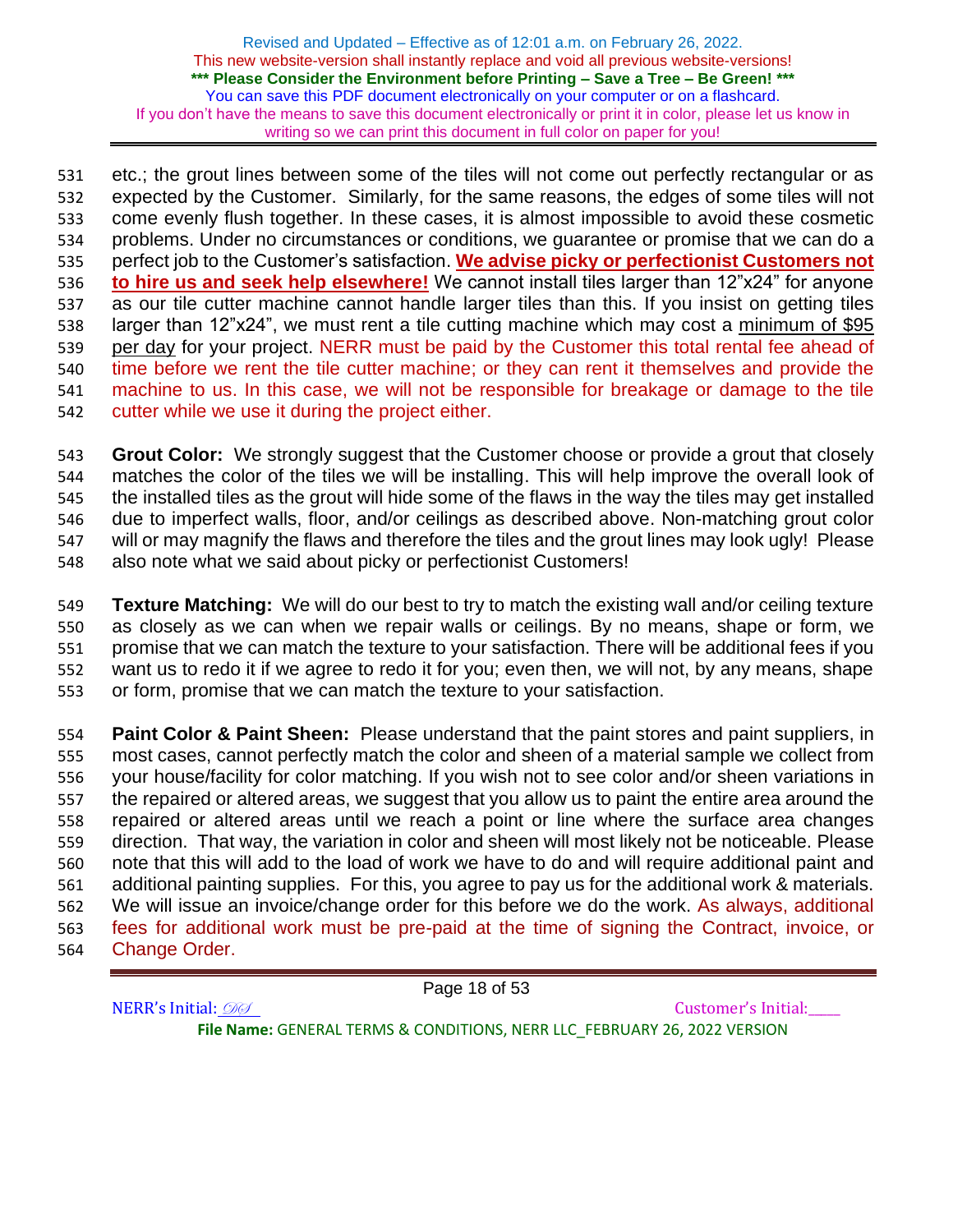**House/Facility Key & Security**: We normally do not accept to take a house/facility key from a Customer if the Customer cannot be at home during a project. We instead can take a garage door opener or accept door lock code. We strongly suggest that the Customer change the code as soon as we finish with the project. Under no circumstances, we will take responsibility for the safety and security of the house when the Customer cannot be home during the project. We will however make sure the doors we will be using are locked when we leave the house at the end of each working day. If the Customer insists on giving us their house/facility key, then we strongly suggest that the Customer change the house/facility key immediately after we complete the project. In this case, NERR, NERR owners & employees, workers, sub-contractors will not be held responsible by the Customer in any shapes or forms or for any reasons whatsoever for theft, robberies, or any illegal acts committed against the house/facility, belongings of the Customer, or occupants of the house/facility.

 **Property's Water Meter**: It is the responsibility of the Customer to show us which water meter belongs to their property as we often must shut the water to the property when our plumbers do plumbing work. Also, it is the Customer's responsibility to inform us if their water meter is connected to any other parts of the property that is under control or occupancy of a renter or someone else other than the Customer. The Customer must also inform all occupants of the properties which are connected to the same water meter we will be shutting off during the project.

 **Measurements, Quantities, Dimensions, Materials, Parts, Prices, Scope of Work, Project Duration, etc.:** All these items are estimated in the Contracts and are approximates. All costs are estimated and are the **minimum costs** for each project. Actual materials & parts and quantities to be used may be modified by NERR before or during the project after the Contracts are signed at NERR's sole discretion. During the project, we may find a better way of doing a task or use a better or a different quality material to complete a task or the parts we anticipated to buy are not readily available. In other words, just because certain parts, materials, or supplies (collectively called parts) are listed in the Contract, it does not necessarily mean that we will be using all those parts, or we will be using the same exact parts listed on the Contract. In fact, the list of parts is solely a potential list for NERR to know what material and parts we might need for the project so we can plan ahead of time before we come to the Jobsite.

 **Additional Trips to Complete a Project:** There will be an additional minimum of \$95 daily trip charges + our usual labor fees and part costs each time we have to come back to the Jobsite to finish a project due to lack of parts the Customer fails to provide on time for us; or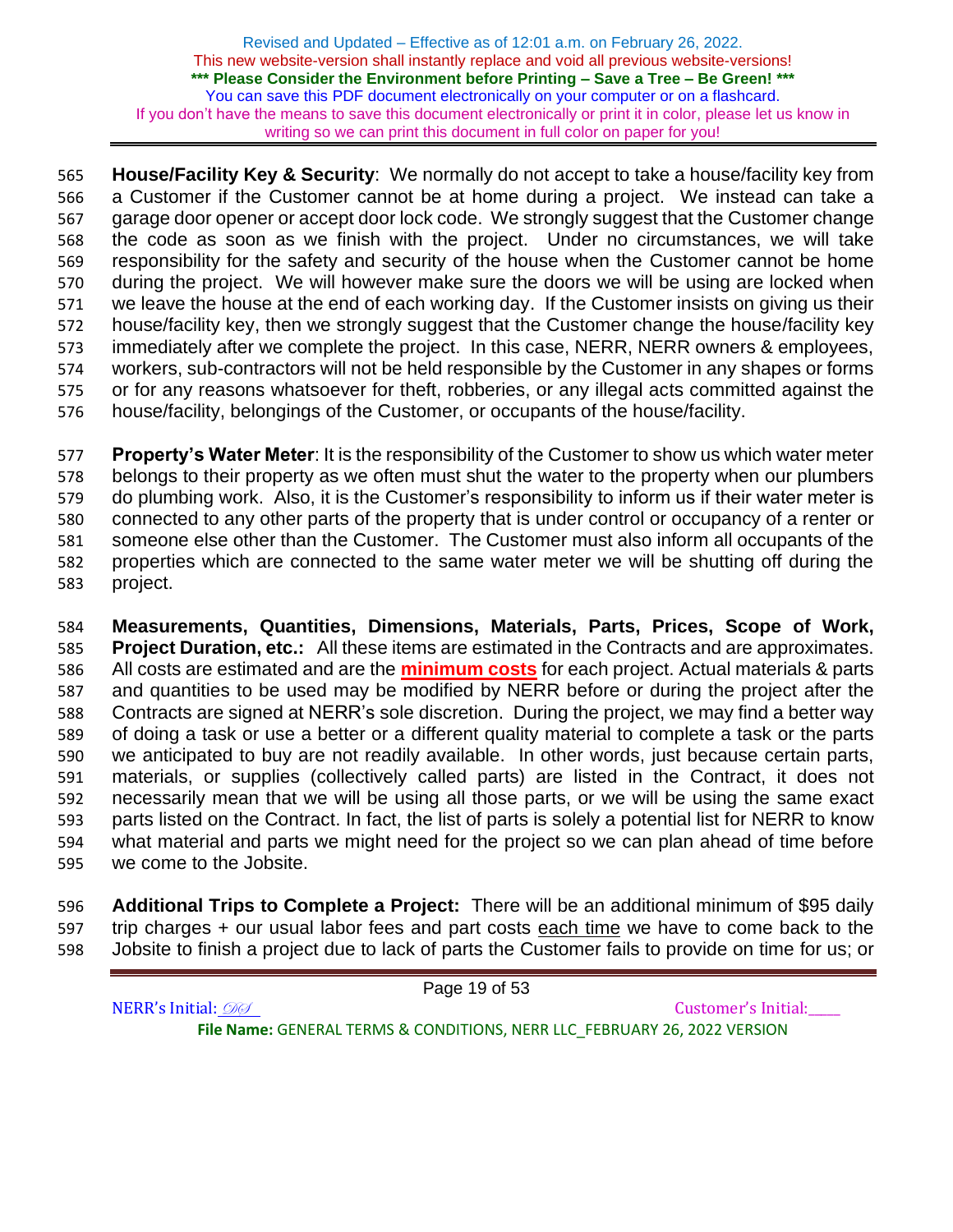due to inability of a Contractor (i.e. countertop Contractor, electrician, plumber, shower glass Contractor, heating & air conditioning Contractor, … etc.) hired by the Customer to complete their tasks on time before we finish our work. Also, there will be an additional fee of \$400 for re-mobilizing our tools & equipment to the jobsite each time. If the project is stopped by the Customer or by us for any reasons and we must re-mobilize our tools & equipment to continue the project at a later date, again, there will be a minimum of additional charge of \$400 each time + our usual labor fees and part costs + the \$95 trip charge per day. This fees & costs must be pre-paid for us to come back.

- **Customers' Trashcans / Daily Trash Disposal:** The Customer agrees to allow us (NERR) to use their trashcans on daily bases for disposal of trash produced during the project. NERR at its sole discretion, will be considerate and reasonable and leave enough room in the trashcans for the Customer's private daily disposal of trash. Bulky heavy trash pieces will be hauled away by NERR during the project or at the end of the project for offsite disposal at no additional costs beyond what we have already charged the Customer in the Contract. NERR will have the right to charge the Customer additional \$5 to \$10 per day for every day of the project if the Customer refuses to allow NERR to dispose of trash in their trashcans or in their recycle trashcans.
- **Inspection by Customer:** The Customer must inspect our work on daily bases at the end of the day after we are gone home for the day and report to us on daily bases in writing by email, text message, or on paper if they see deficiencies or problems with the quality of our work so we can correct them as quickly as possible if we find out that Customer's concern is reasonable. Please do not be "picky," "perfectionist," or "a backseat driver"!!! Otherwise, you may remain disappointed when we cannot make it better or we cannot re-do them without charging you extra fees to do them your way!!! Even if we agree to redo a task and charge you for re-doing it, there will be absolutely no guarantee that we can fulfill your picky needs!!! In this case, we will issue an invoice or a change order for what you want us to do. The Customer must pre-pay us for this invoice or change order.

 **Thinset, Thinset Adhesive, or Glue:** NERR, at its own professional discretion, may use either thinset, adhesive thinset, or other appropriate glues/adhesives to install tiles on walls, ceilings, and/or floors. For the purpose of reducing the cost of a project, upon Customer's request, we offer alternative less expensive ways of installing tiles directly over existing floor tiles or over existing linoleum flooring to a Customer who has limited budget for a project. These cost reducing suggestions may not be according to any industry standards. The

Page 20 of 53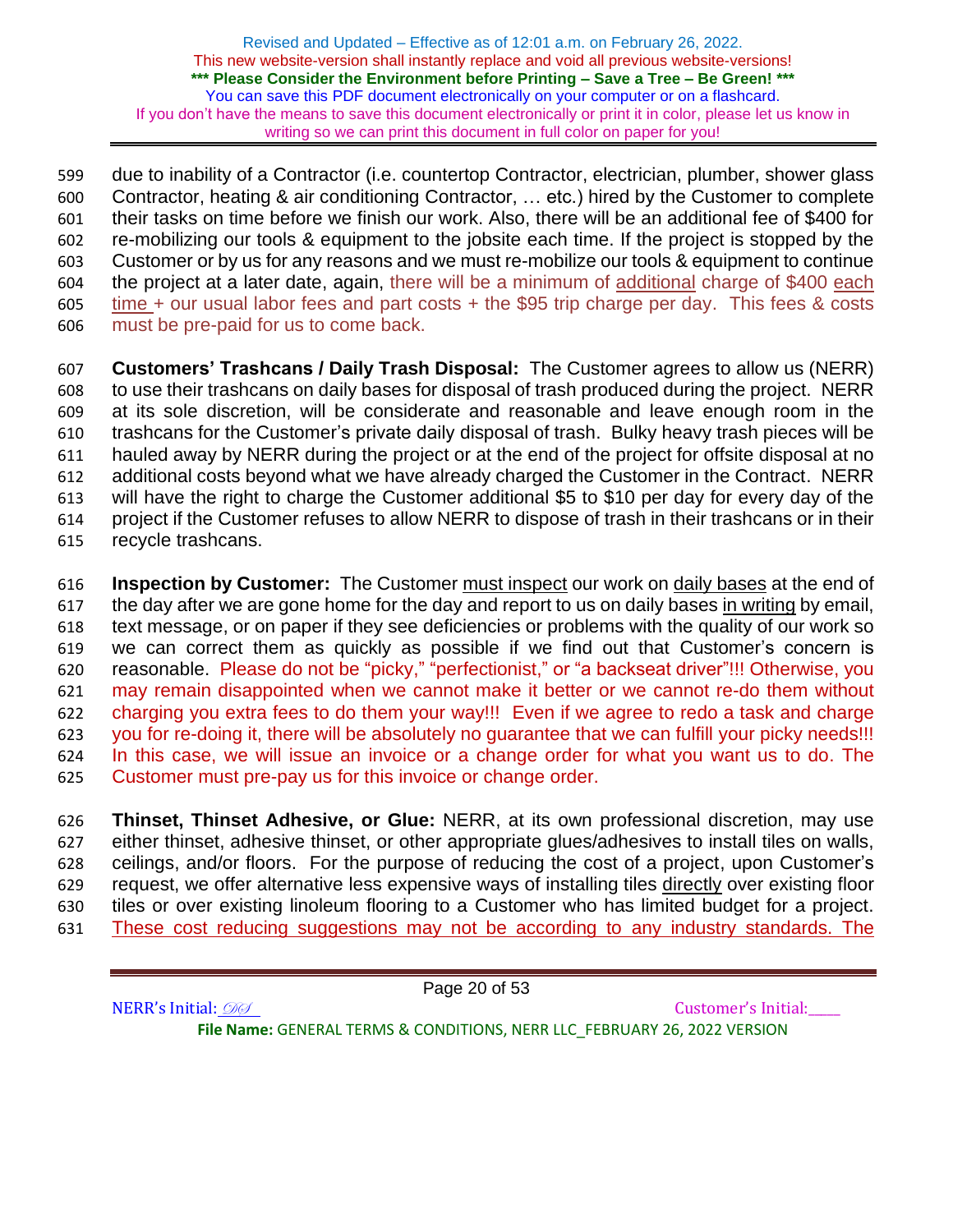Customer is ultimately and eventually fully responsible for the choices they make regardless 633 of what we may suggest!

 **Shower Glass Guard:** Shower glass guard is a relatively inexpensive way of moderately preventing water from leaving the shower area and is only effective if a "rain shower head" is installed. In this case, water comes down vertically as compared to water coming out of the shower head at an angle other than down vertically. See the picture below. This is the correct way of having a shower glass guard with a rain shower head. For shower guard or any other kind of shower door, shower enclosure, we always assume the customer wants CLEAR GLASS. It is the Customer's responsibility to make sure that the scope of work and description of materials & parts in the Contracts are correct, clear, and acceptable by the Customer. If the Customer wants to have any kind of glass other than clear glass, then the Customer must make sure that the Contracts clearly show what the Customer wants before they sign the Contracts! Also, please note that some water may still come out of the shower depending on how you take shower. This is normal for this kind of shower glass guard. So, we suggest that you use a towel on the bathroom floor to catch the water that may come out of the shower. We also suggest that you use another towel to dry up the shower threshold each time after taking a shower.



 **Purchasing Locations:** We strongly suggest that the Customer buy the parts they wish to provide to us for their project from a local store which has good return policies. That way, if an item is found to be defective or not appropriate for the job, it can be returned or exchanged without delays. We also suggest that if the Customer must buy something online, they buy them well ahead of time, examine them once they arrive, and have them onsite long before the 1<sup>st</sup> day of the project to make sure there will be no delays in completing the project as we normally are pre-booked for a few months ahead of time and other projects are scheduled back-to-back. Please do not buy product from overseas for the same above reasons. Plus, the foreign products may not be up to American standards or we may not be familiar with them and we may not be able to install them. The Customer will be charged additional fees

Page 21 of 53

NERR's Initial:  $\mathcal{D} \mathcal{D}$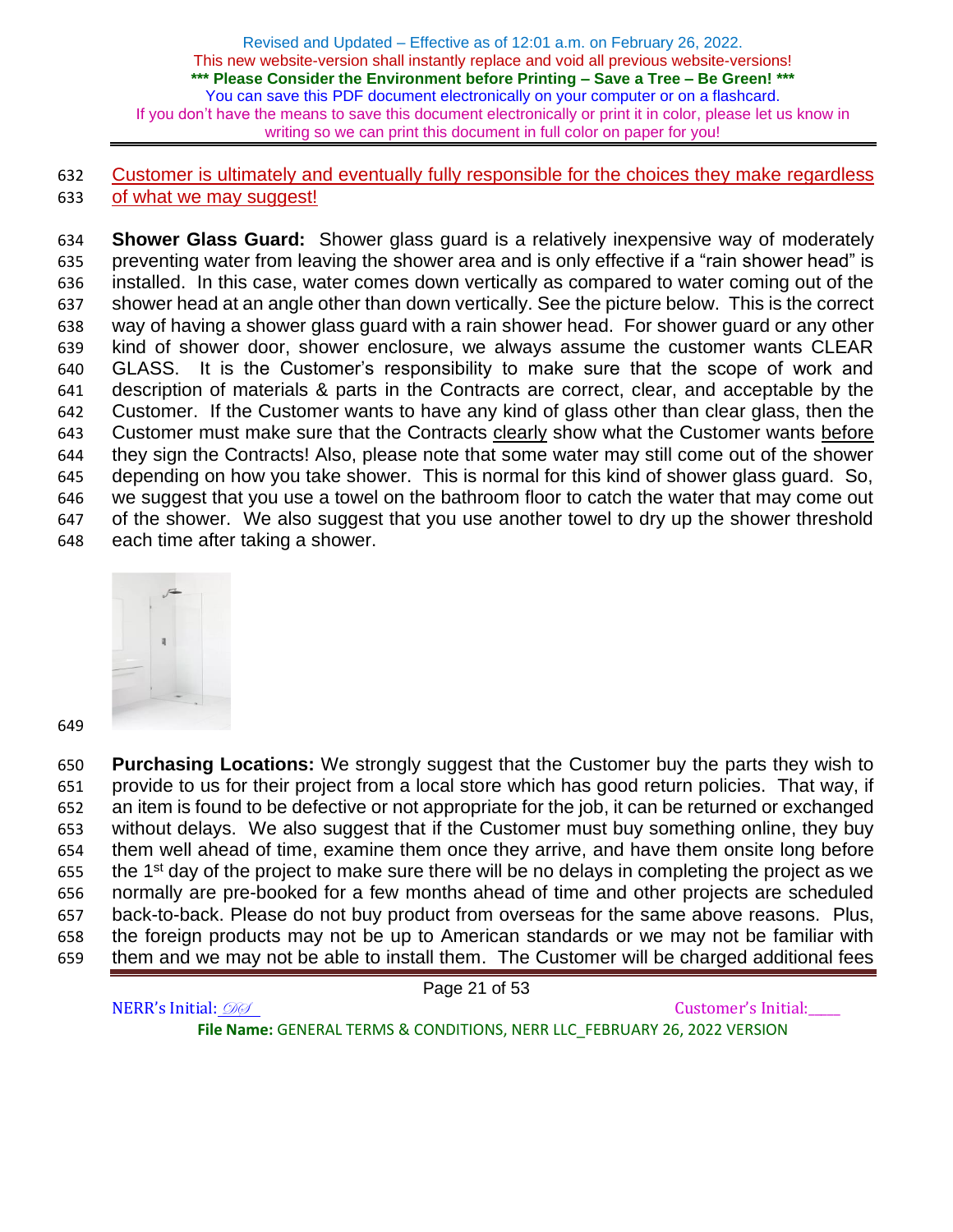if we are not familiar with the parts they have bought or if the parts they have bought are not appropriate for installation and cause delays in completing the project. If we have to come back and finish a project due to Customer's failure to provide the appropriate needed parts, there will be a minimum of \$95 trip fee **per trip** + minimum of \$400 additional fee **each time** for remobilizing our tools, equipment, and supplies back to the Jobsite to complete the project. Our availability to come back and finish a job depends on how many projects are scheduled with other Customers and how long it will take us to complete those projects before we can come back to finish your unfinished project. The Customer must pay us the balance in full owed on the invoices or Contracts when we are done with other doable tasks of the project on the day we can no longer continue the project due to lack of parts. The Customer also agrees to pay us the minimum \$95 daily trip charges and the minimum \$400 remobilization fees + any additional labor fees & part costs for additional tasks to be performed by us **ahead of time and in full** for us to come back and continue the project.

 **Working Days & Hours:** Our normal working days are usually Monday to Friday, **between** 10 a.m. and 7 p.m. excluding official holiday. Sometimes we go shopping for parts before we head toward the Customer's Jobsite, or may arrive after 10 a.m. for personal reasons, or may go to the local disposal facility to get rid of the construction trash and may get to the Jobsite after 10 a.m. During the wintertime, we may choose to leave the Jobsite sooner due to bad weather, poor road conditions, narrow and dangerous roads around the Jobsite, darkness, personal reasons, …etc. In other words, we may arrive at the jobsite any time between 10 a.m. and 7 p.m. and we may leave the jobsite anytime between 10 a.m. and 7 p.m. at our sole discretion! If we decide to change these working hours, we will let the customer know ahead of time and get their confirmation.

 **Mental Illness:** It is a well-known fact to some experts [\(Fortune Magazine, World Mental](https://fortune.com/2017/10/10/world-mental-health-day-2017-workplace-depression-anxiety/)  [Health Day 2017: Illness in the Workplace Is More Common Than You Might](https://fortune.com/2017/10/10/world-mental-health-day-2017-workplace-depression-anxiety/) Think, by [Natasha Bach, October 10, 2017\)](https://fortune.com/2017/10/10/world-mental-health-day-2017-workplace-depression-anxiety/) that currently approximately 20% of the population are mentally challenged. That is, one (1) out of every five (5) Customer we serve could be potentially mentally challenged. Our hearts go to these people as most likely it is not their fault that they have mental disorders. It has been our unfortunate experience over the decades that often misunderstanding, and complications arise from dealing with these kinds of people during the project which cannot be peacefully resolved. We strongly suggest that if that is your case, please let another healthy member of your family or a good healthy friend to be our liaison without you interfering with his or her decisions on dealing & working with us so we can complete your project peacefully & successfully! Thank you for your considerations in advance.

Page 22 of 53

NERR's Initial:  $\mathcal{D} \mathcal{D}$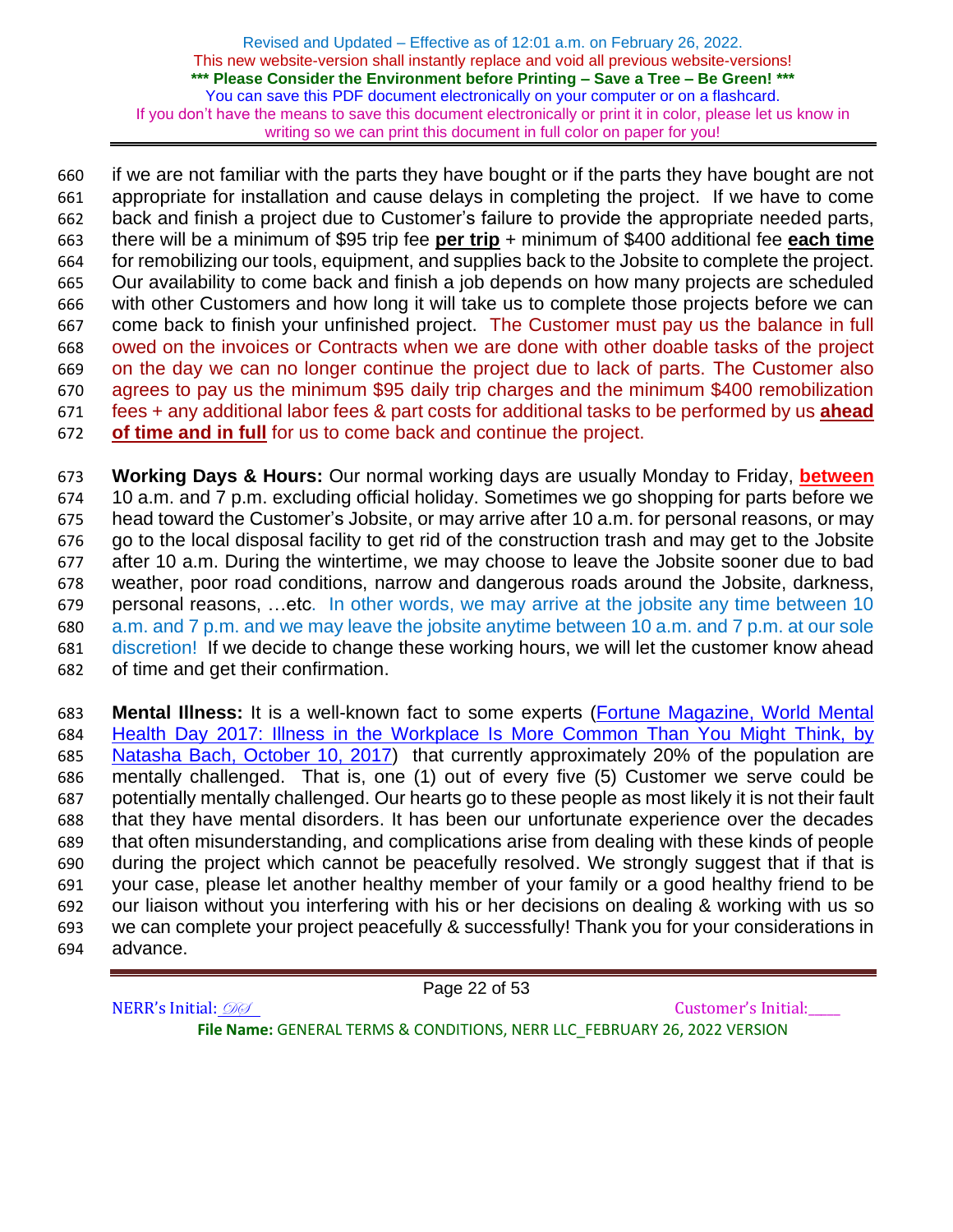We expect the Customer to be considerate, polite, reasonable, and cooperative, and friendly to us as we will be to them. **We will not tolerate rudeness, picky people, perfectionists, or people who try to tell us how to do our work.** If any problems, disputes, disagreements, or dissatisfactions arise between the parties (NERR & the Customer) during the project, NERR has the right to quit working and end the project to avoid further complications and problems. In these cases, the Customer is still fully liable to pay the remaining of his/her balance in full for the entire project. If we quit working due to the above problems, and if the Customer wishes us to come back and finish the project, and if we agree to do so, we will have the right to demand that the Customer pay us the remaining balance in full before we come back to complete the project. In that case, all given discounts, if any, will be forfeited as well! Also, at least an additional \$400 will be added to the balance for re-mobilizing tools, equipment, and supplies back to the Jobsite + a minimum of \$95 per trip per day to the Jobsite. These fees must be pre-paid by the Customer.

 **Industry Standards:** Since we are not aware of any legal and official "industry standards" for remodeling, home improvement work, handyman work, or the kinds of work we do (cosmetic work,) here in this project, we declare that our work will **not be according to ANY so called "industry standards."** At any rates, the Customer must give us a **written** publicly published "industry standards" of their choice for us to follow **before** signing any Contracts with us. Once we examine this written standard, then we will adjust the scope of work and the prices (labor & parts) accordingly before asking the Customer to sign the Contract. We have the right to refuse to consider or follow any written of verbal standards after the Contract is signed.

 Please also note that new products come to market all the time and almost every day, which may require a new method of installation or use. In addition, new and improved methods of installation or use are developed constantly which may work better or may work better with the use of newly developed products. Combination of these new products and new methods can instantly become new industry standard to some contractors and not to some other contractors.

# **Workmanship Guarantee: All given workmanship guarantees must be in writing.**

**Verbal or other form of non-written workmanship guarantees shall be invalid for all** 

 **projects, Contracts, Change orders, Invoices, claims, … etc.** All Limited Workmanship 726 Guarantees, if any, start on the 1<sup>st</sup> day of the project and end either after the 1<sup>st</sup> repair is

- done during the guarantee period or ends after the number of guaranteed days we have
- given you in the written limited workmanship guarantee. For example, if we have given you

Page 23 of 53

NERR's Initial: 000 **File Name:** GENERAL TERMS & CONDITIONS, NERR LLC\_FEBRUARY 26, 2022 VERSION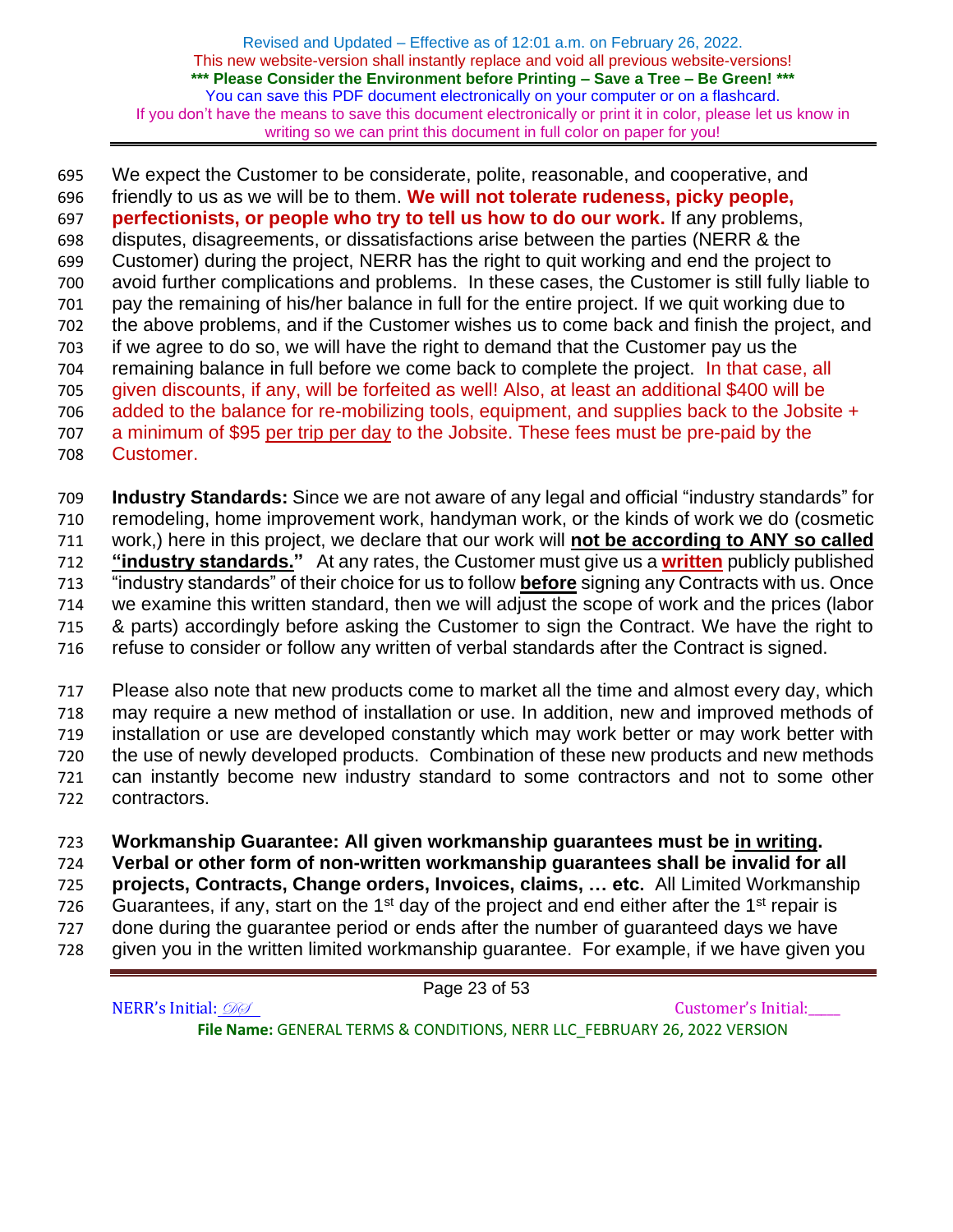a 90-day Limited Workmanship Guarantee, the guarantee ends 90 days from the 1<sup>st</sup> day of the project if no guaranteed repair is requested by you. However, if you request a guaranteed repair 45 days after the 1<sup>st</sup> day of the project, then your guarantee period ends on the day we do the repair. Similarly, if we have given you a 90-day Comprehensive 733 Workmanship Guarantee, the quarantee ends 90 days from the  $1<sup>st</sup>$  day of the project if no guaranteed repairs are requested by you. However, if you request multiple guarantee repairs, your guarantee ends when the last repair is done based on the specifics of your Comprehensive Workmanship Guarantee. **If you have not purchased a workmanship guarantee from us, all the work we perform in your projects, are done without any workmanship guarantee, product warranty, satisfaction guarantee, minimum expected expectations, expected guarantee, or any specific industry standards. In other words, the work will be done on "As Is" bases without assuming any liabilities or promises whatsoever!** In a Contract, or separately in writing, at our discretion, we may give the Customer a 30-days written workmanship guarantee for an additional fee or give the Customer a 30-day workmanship guarantee as an incentive to motivate the Customer to write an online review if they are fully satisfied with our work. If you wish to have a Limited Workmanship Guarantee or a Comprehensive Workmanship Guarantee, you must ask us in writing before you sign a contract with us. Then, we will add an additional fee of 10% to 20%, on the top of what we normally charge a Customer, to the total cost (of all Contracts and Invoices) of your project(s.) 749 Our Limited Workmanship Guarantee includes only 1-time repair in 1-trip only. During this

- type of guarantee period, if you encounter any non-cosmetic problems (technical problems) 751 with our workmanship after the job is completed, we will come back (1-time only in 1-trip only for all tasks of Contracts, Change Orders, and invoices) and repair it/them for free (free labor + free materials & parts which we purchased for your project.) **This will be the only 1- time free repair you will ever get for all work done! No other repairs will be done even if this guarantee repair fails later or if the repair work is not satisfactory to the customer for any reasons whatsoever! In other words, we will not do multiple repairs of the same issue, same defect, same problem, or any other problems; and the quality of workmanship guarantee repair is not guaranteed in any shape or form; satisfaction is not guarantee either, There will be no moneyback guarantee either under any circumstances whatsoever!!!**
- Our Comprehensive Workmanship Guarantee will specify the length of the guarantee in days and the number of repairs or trips allowed. During this type of guarantee period, if you find any problems with our workmanship after the job is completed, we will come back and

Page 24 of 53 NERR's Initial: 000 **File Name:** GENERAL TERMS & CONDITIONS, NERR LLC\_FEBRUARY 26, 2022 VERSION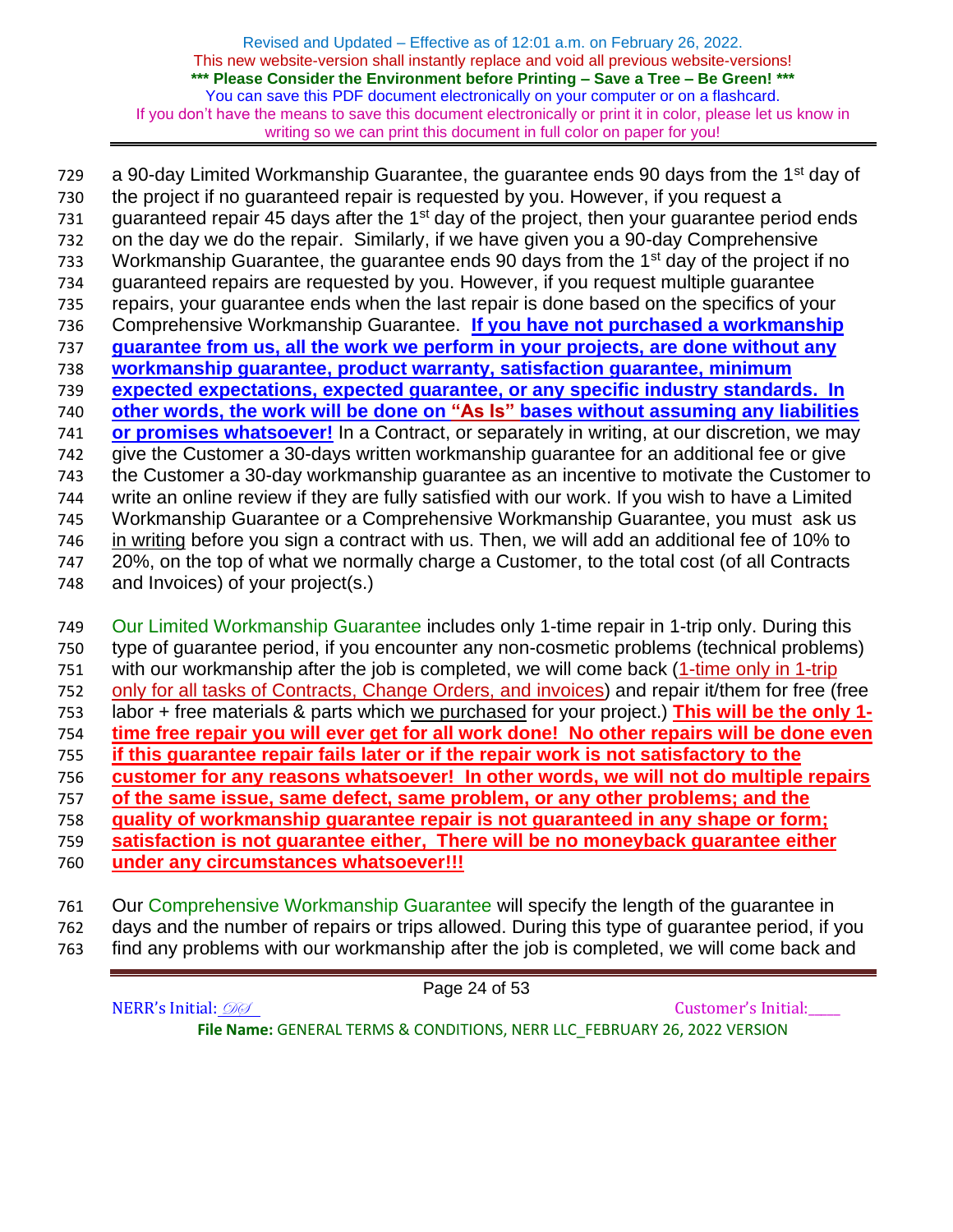repair it/them for free (free labor + free materials & parts which we purchased for your project.)

**The maximum number of repairs or trips will be limited to what is specified in the** 

**written guarantee. No additional repairs will be done even if the previous guaranteed**

**repairs fail later or if the repairs are not satisfactory to the customer for any reasons** 

- **whatsoever! In other words, we will not do unlimited repairs of the same issue, same**
- **defect, same problem, or any other problems beyond the maximum number of repairs**
- **or trips specified; and, the quality of workmanship guarantee repair is not guaranteed**
- **in any shape or form; satisfaction is not guarantee either, There will be no**
- **moneyback guarantee either under any circumstances whatsoever!!!**

 Customers **are not allowed** to tell us how to do our work during the project even if they have given us written protocol or any written industry standard prior to signing a contract with us. Also, Customers are not allowed to tell us how to do our guaranteed repair work or any repair work either. The customer must pay us for labor, parts, and other costs in advance, whatever we determine the costs will be, if we ever agree to do any work or the repair work the particular way the customer demands us to do. The material & parts which you bought for your project or installed by you after we finished the project or during the project are not covered under this guarantee and you need to supply us with them again for us to do the repairs. If an area needs to be repaired by us and you have installed something on it, you must remove it at your own costs and risks so we can do the repair work. Then, you also must re-install the removed item yourself, if you wish, but at your own costs and risks. If the removed item is not re-installable for any reasons whatsoever after we have done the repairs, or after we removed it, the Customer must buy them or buy something else that fits again at his/her own costs. If your E&C does not show any guarantee, you must specifically ask for a written guarantee

 if you wish, so we can include that additional cost in the Contract. We do not give guarantee for any landscaping work we do as many environmental factors (such as improper watering, lack of sunshine, improper fertilization, disease, improper use, or treatment, … etc.) Which are out of our control can adversely affect the quality of work done after we complete the project. **Quality of our workmanship or Customer satisfaction for quality of work is not guaranteed under any circumstances or by any means for any projects or any workmanship guarantee repairs. NERR assumes that the Customer has done his/her homework in finding us as a contractor with a good online reputation for their project. We will do the work based on our preferences and expertise. If the Customer wishes** 

Page 25 of 53

NERR's Initial:  $\mathcal{D} \mathcal{D}$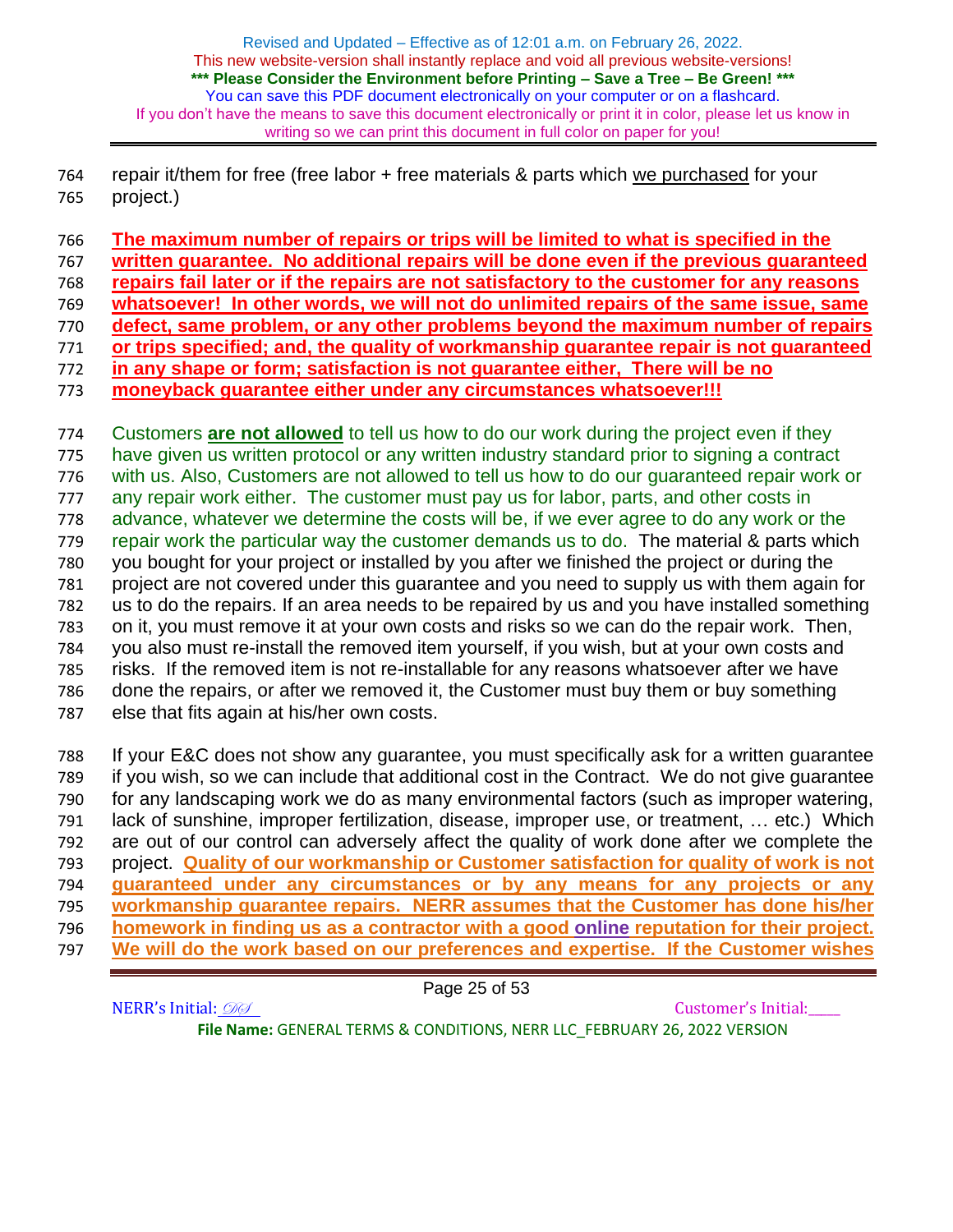**us to follow certain protocol or standard, or do the work in certain way, then the Customer must provide us with that written protocol or standard before they sign any Contract with us so we can price it accordingly. People who are picky, unreasonable, or perfectionists are advised to seek help for their projects elsewhere!!! Also, our guarantees, if any, are not a "money back guarantee" or "satisfaction guarantee" under any circumstances or by any means whatsoever!"**

 Potential Customers have the rights to ask for references. We will provide up to three (3) 805 references to a potential Customer upon a written request before signing a contract with us.

 Cosmetic issues discovered after we have completed the job/project **are not a part of our workmanship guarantee.** The Customer must inspect our work on **daily bases** and report to us immediately of their concerns **in writing** so we can fix the problems before we continue doing other remaining tasks of the project. The Customer must inspect our work on the last day of the project **also** when we say we are done with the job/project and point to us any **new** problems they have discovered since their previous day's inspection so we can fix them before they pay us the remaining balance due of their invoice(s.) This final balance due payment, regardless of whether being paid in full or part, is an indication that the Customer agrees that the job/project is 100% complete to their satisfaction!

 If you have a written workmanship guarantee from us, we will do our best to repair what we originally did which is now broken or is now malfunctioning due to our workmanship during the guarantee period. All **guarantees, if any, are voided** if items we installed, repaired, or planted are abused, misused, altered, drilled though, modified, worked on, added on, 819 damaged, moved from the fixed position, replanted, or neglected by the Customer or by any contractor or anyone else hired or utilized by the Customer to do additional work on the work we have performed. For example, all workmanship guarantees, if any, are voided if the Customer hires a contractor to install a shower enclosure on the shower we have built. Similarly, all guarantees, if any, are voided if the Customer install grab-bar(s), soap dishes, or other items on the shower walls, shower floor, shower threshold, … etc. we have built.

 Our workmanship guarantee does not include product warranty for any products and parts which may fail after we complete a project or during the project regardless of whether we provided the products and the parts, or the Customer bought them or provided them.

## **All guarantees and warranties are voided if the Customer fails to pay for his or her project in full on the last day of the project or when we request a payment. We also**

Page 26 of 53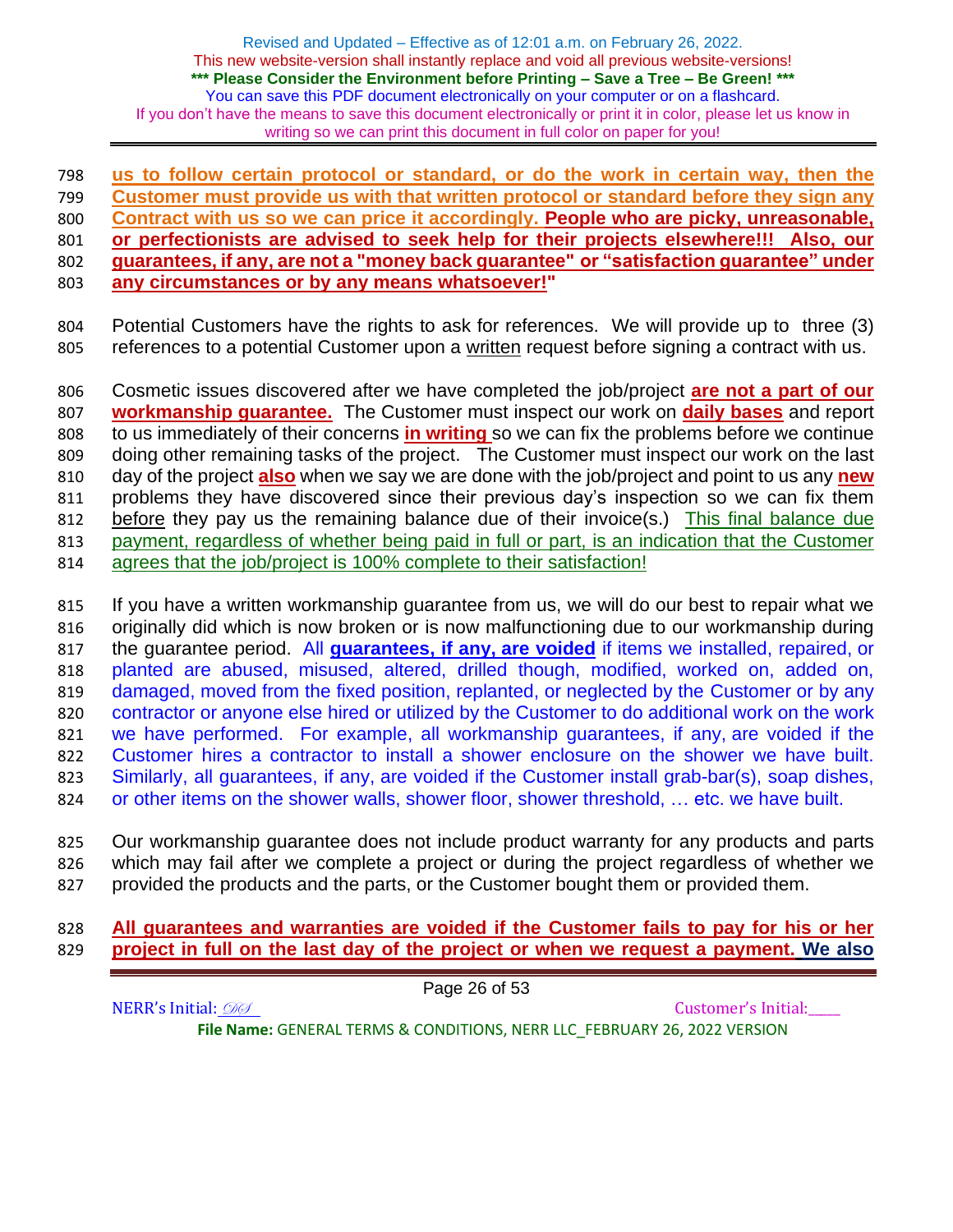### **have the right to refuse to continue to serve a Customer, if any work is left to be done, if the customer fails to pay his or her bills when we ask for payments.**

### **All guarantees and warranties, if any, will be automatically voided if we move our business location to a place which is at a larger distance of 100 miles from the Customers place where the initial project took place.**

 Similarly, if a Customer receives discounts or incentives, in exchange for writing a (good or bad) review and does not write and post it online on the last day of the project, the Customer instantly loses his or her discounts or his or her incentives, if any, for the entire project as well.

 Our guarantee and warranty are not transferable to a new property owner if the property is sold during the guarantee or warranty period!

 We charge a minimum fee of \$95 for making a house call for a "False Alarm." A False Alarm is when a Customer who has a written workmanship guarantee from us, calls us to do a guaranteed repair and we find out that the problem is not associated with the work we have done or is a "cosmetic" issue which is not covered under our workmanship guarantee. Again, we do not cover "cosmetic" issues in our workmanship guarantee at all! Anything that is not functioning correctly or has lost its integrity (technical problems) and is due to how wrongly installed or wrongly repaired, is covered. For example, plumbing leaks, loose tiles, toilet leaks, faucet leaks, shower or tub leaks, roof leaks, window leaks, loose grout, electrical problems, mechanical problems, doors or windows not functioning correctly, … etc. are considered technical problems and are covered under our workmanship guarantee if you have a written workmanship guarantee from us. If any of the above problems are caused by foundation settlings, floods, storms, earthquakes, acts of wars, acts of nature, other contributing problems in the house/facility, terrorism, alterations/modifications done by the 853 Customer, act of another contractor hired by the Customer, defective products, or anything that has caused damage to the project NERR has completed, then these problems **are not covered** under our workmanship guarantee. All other non-technical issues fall under "cosmetic" issues and problems and are not covered by our guarantees. **We will be the sole judge of what is a cosmetic issue or what is a technical problem.** In addition to the minimum \$95 house call fee, if we decide to do the requested repairs, we will charge our regular labor rate + material costs if the (former) Customer still want us to remedy the problem they have, or they think they have. Crack or fracture repairs (cracks or fractures in walls, ceilings, floors, ground, decks, … etc.) are not guaranteed in any shape or forms because the cracks are normally due to settling problems or severe storms and we have no control over

Page 27 of 53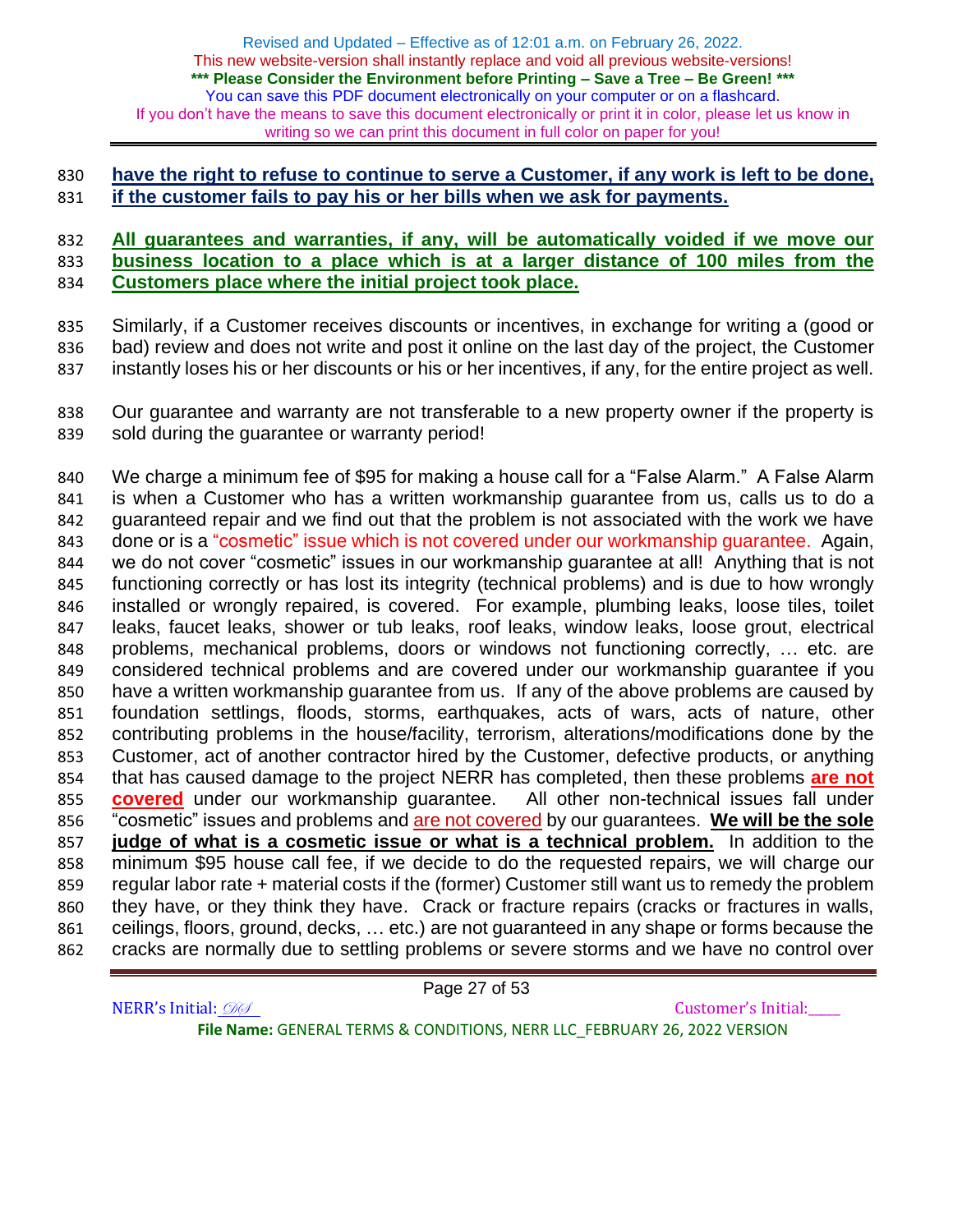863 them. We normally advise the Customer to remedy the conditions which contribute to settling problems before we repair the cracks or before fixing a door or a window which is not functioning correctly. Remedies suggested by us often include installation and **regular & proper use** of sprinkler systems, soaker hose systems, and/or foundation repairs. We strongly suggest that the Customers consistently and regularly (especially during the hot season, May through October for example) keep the property's ground areas adequately moist. In some cases, this will most likely eliminate or minimize settling problems!!!

 **Disputes, Disagreements, Legal Actions, Late Fees, Etc...:** The Customer agrees that no lawsuit or legal actions or claims will be filed by the Customer against us later than 3 months after we claim that the project was completed. Furthermore, the Customer agrees that no lawsuit, legal actions, or claims will be filed against us or against our liability insurance or against our bond by the Customer later than 3 months after we quit and leave the jobsite due to disputes, disagreements, or rudeness by the Customer.

 All involved parties (NERR, our sub-contractors, the Customer) **must first try extremely hard** to resolve their disagreements between themselves without filing lawsuit against each other. If this process fails, all involved parties **must** utilize services of a professional mediator to try to come to a settlement. If the Customer believes that he/she is entitled to some monetary compensation from NERR, then the Customer must file his/her claim with our liability insurance provider or our bond provider if the above efforts fail. If this process also fails, then all parties must inform the opposite parties, in writing, of their intension of filing a lawsuit and clearly, with supporting documents, indicate in details (including monetary values of claims if applicable) the reasons for the lawsuit. If the total monetary

 claims are within the limits of the county's small claim court, this lawsuit **must** be filled and processed through the county's small claim court where our business is located at the time

of filling even if the work was done in a different county or State.

 A 15% (APR, compounded daily) late fee will be added, by NERR, to each late payment plus additional legal fees, attorney's fees, mediator fees, and other out of pocket fees and costs (see **Attorney's & Legal Fees** below for more details) for collecting the unpaid balances, settling disputes and disagreements, forfeited discounts, late payment fees and penalties, labor & volume discounts, and all other financial damages done to NERR (including to NERR's employees, workers, and sub-contractors.) Payments are considered late if not paid in full on the due date and due time as we indicate to you. In case of nonpayment(s), short payment(s), charge back(s), and or disputes over payment(s) or 896 disputes over the scope of work, quality of work, method of work,...claims of defective work,

Page 28 of 53

NERR's Initial: 000 **File Name:** GENERAL TERMS & CONDITIONS, NERR LLC\_FEBRUARY 26, 2022 VERSION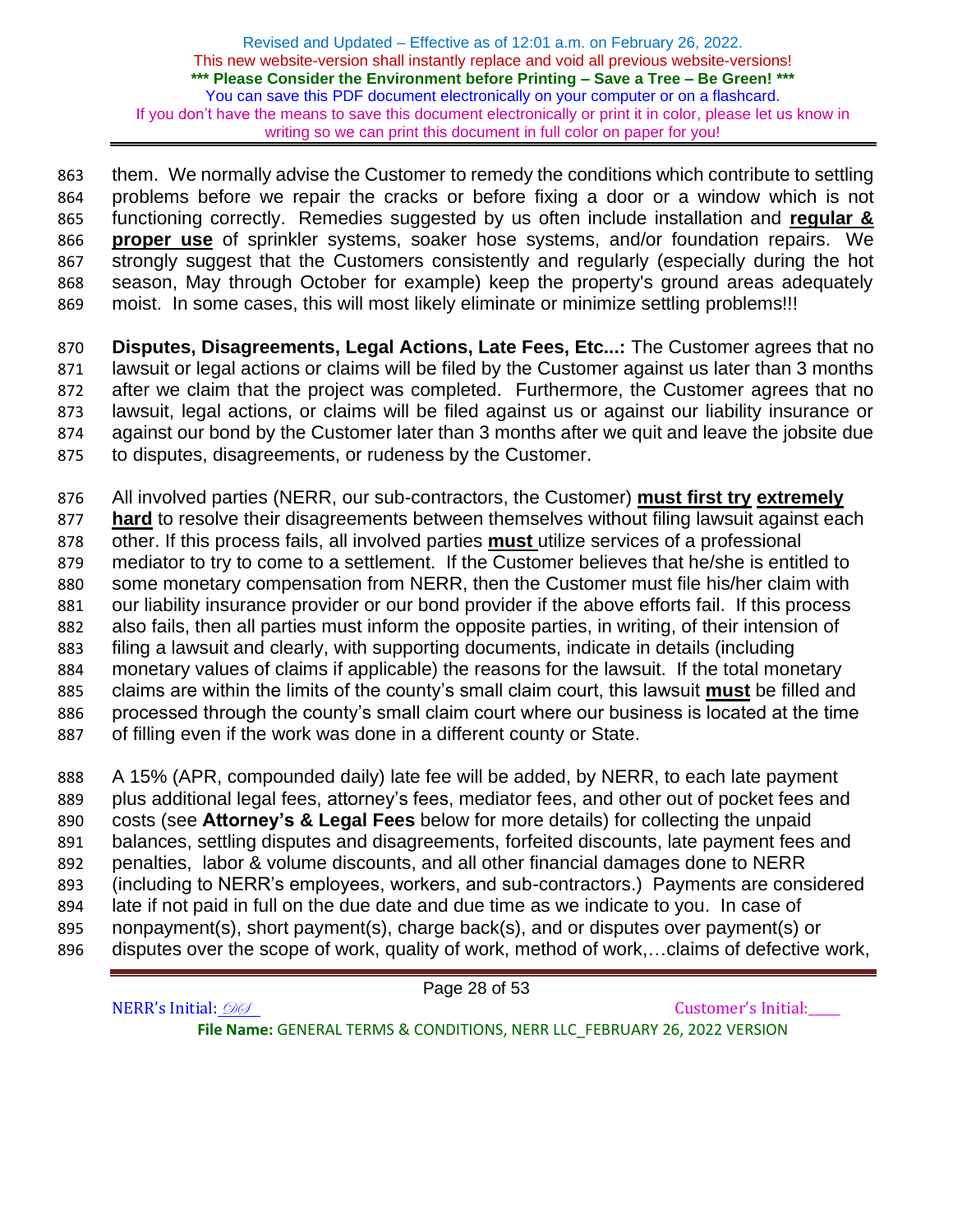etc. which would results in utilization of services of collection agencies / attorneys, arbitrators, mediators, or use of the legal system by either parties, all discounts, incentives the Customer may have received from us, guarantees and warranties (if any) and the labor & volume discounts (if any) are automatically, permanently, and immediately voided for the entire project regardless of who is at fault! In this case, all, if any, given discounts, incentives, guarantees & warranties, labor & volume discounts, will be forfeited and payable immediately by the Customer.

 No cancellations, rescheduling, or omission of the project, or omission of any tasks of the project are allowed by the Customer without written permission from NERR once the E&C is signed and is binding by both parties (NERR & the Customer.) If the Customer wishes to cancel after he or she has signed the E&C, the Customer is fully obligated to pay for the labor cost of the entire projects + the costs of all parts including the costs of any special orders, if any. **Project deposits are non-refundable under any circumstances once the Contract is signed and is binding by both parties except** if NERR does not start the project within one (1) week (7 days) after the definite starting date indicated in the Contract without a written consent from the Customer. In this case, NERR will fully refund the deposit back to the Customer if the Customer still wishes to cancel. Any changes to the scope of work by the Customer will be addressed in a change order Contract or invoice with labor costs, part costs, and other usual fees, only if NERR agree and allow the changes. The labor rates for the change orders will be the same as the labor rates of the main/initial E&C. Similarly, if hidden problems are discovered or unanticipated complications are encountered during the project, change orders or invoices with remedial costs will be issued after consulting with the Customer. Change order Contracts must be pre-paid in full and in advance at the time of signing the Contract, invoice, or Change Order Contract.

 We expect the Customer to be considerate, polite, reasonable, and cooperative, and friendly to us as we will be to them. We will not tolerate rudeness, picky people,

perfectionists, or people who try to tell us how to do our work. If any problems, disputes,

 disagreements, or dissatisfactions arise between the parties (NERR & the Customer) during the project, NERR has the right to quit working and end the project to avoid further

complications and problems. In this case, the Customer is still fully liable to pay the

remaining of his/her balance in full for the project. If we quit working due to the above

problems, and if the Customer wishes us to come back and finish the project, and if we

agree to do so, we will have the right to demand that the Customer pay us the remaining

balance in full before we come back to complete the project. In that case, all given

discounts, and incentives, if any, will be forfeited as well! Also, at least an additional \$400

Page 29 of 53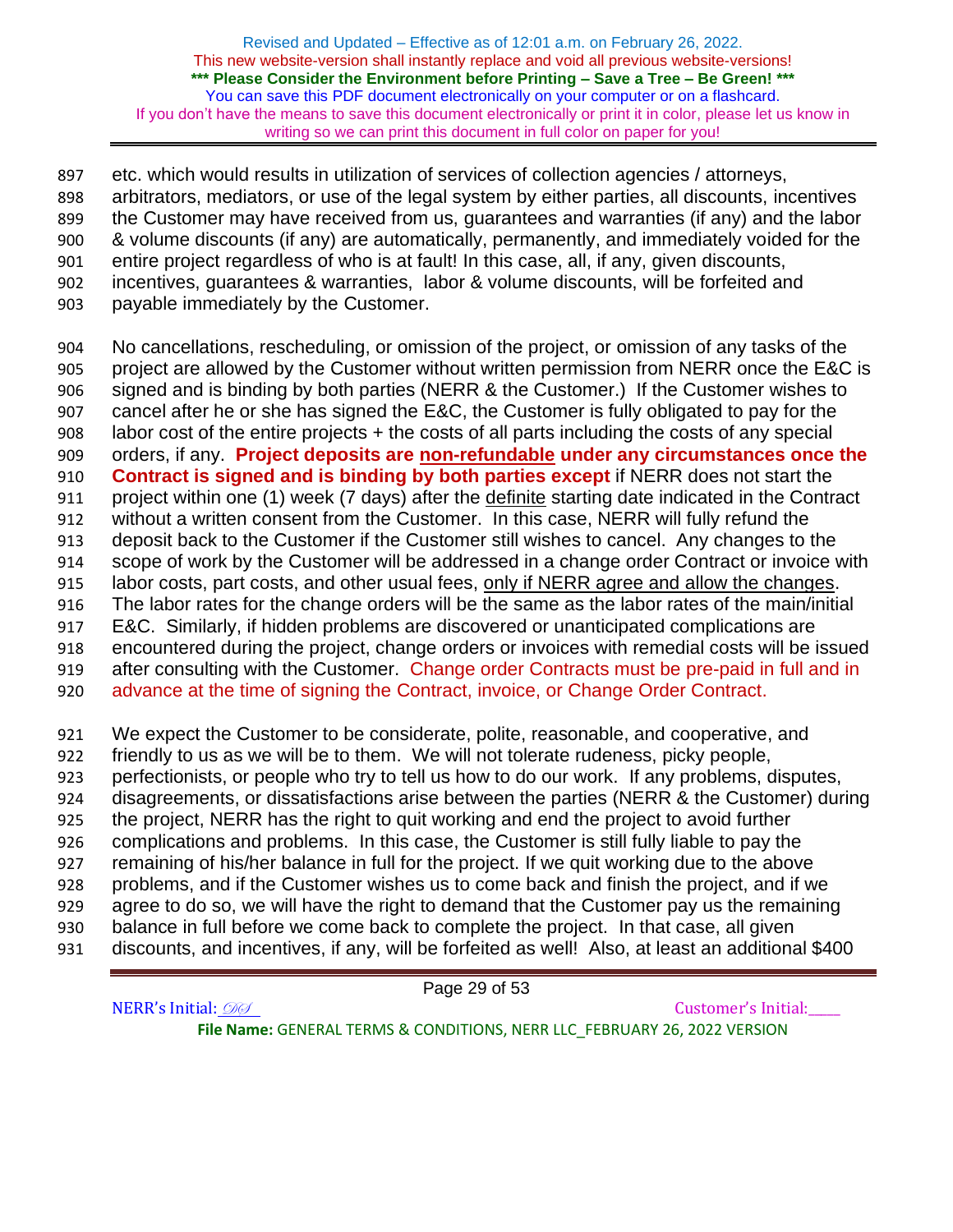will be added to the balance for re-mobilizing tools, equipment, and supplies back to the Jobsite. These amounts must be prepaid by the Customer.

If legally appropriate, we all (NERR & the Customer) agree that all legal actions by the

involved parties be filed and pursued in the county where NERR's business address is

located when the lawsuit is filed. Also, please pay close attention to "Disputes,

 Disagreements, Legal Actions, Late Fees, …Etc." and "Attorneys' & Legal Fees" sections in the following pages.

## **Attorneys' & Legal Fees**:

 In case of disputes, disagreements, lawsuits, arbitration, mediation, legal actions, …etc. by either or involved parties, the prevailing party shall have the right to collect from the losing 943 party all its reasonable legal costs within the laws of the State of Washington and other 944 States if applicable and necessary disbursements and attorneys' fees, mediator's fees, arbitrator's fees ("Costs") incurred in enforcing this GT&C, the E&Cs, Invoices, Change Orders, and other matters. These Costs shall also include, but not limited to, discoveries of given discounts, late fees, late payment penalties, interest on unpaid balances, filing fees, fees for serving the summons, complaint, damages done to NERR's public reputation and/or to NERR business owner's reputation, and other court papers, fees to pay a court reporter to transcribe depositions (pretrial interviews of witnesses) and in-court testimony, private investigator fees, expert testimonies fees, photocopy of court papers and exhibits, postal fees, tools & equipment rentals, and if a jury is involved, to pay the daily stipend of jurors, time spent on preparing and dealing with the lawsuit at a rate of \$50/hr., … etc. The losing party shall be held responsible for **ALL** of both parties' court costs and **ALL** other legal costs if not mentioned above.

# **Payments:**

 For big projects, at least 50% of the total amount is required on the day both parties sign a Contract and the remaining balance is due on the last day of the project. If the Contract includes special orders, NERR will require the Customer to pre-pay for the special orders in addition to the 50% deposit. For all projects, small or large, the last day of the project is when we submit to you the invoice for the remaining balance or when we verbally or in writing announce to you that the project is completed. If the Customer fails to pay his or her invoices or the balances of his or her Contracts **in full** as we request, the Customer instantly loses all

Page 30 of 53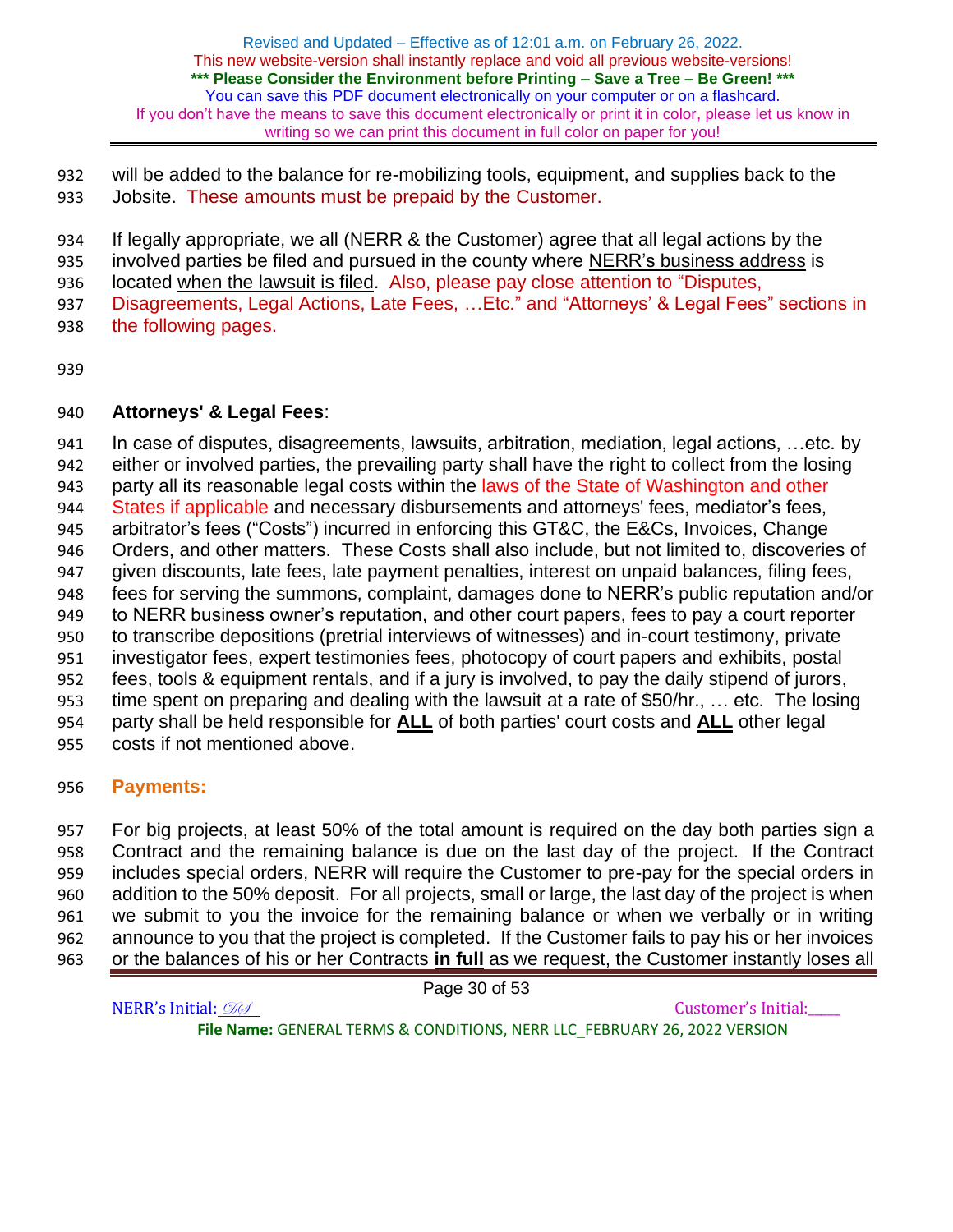discounts, incentives given, workmanship guarantees & warranties, if any. A 15% APR (compounded daily) late fee will be added to each late payment plus additional legal fees (see *Attorneys' & Legal Fees* above*)* for collecting the unpaid balances. Payments are considered late after the due time & date. If you (the Customer) have agreed to write an online review (good or bad) according to the E&C, the Customer's review must be posted on the last day of the project and before the Customer make his/her final balance payment (even if balance payment is paid partially by the Customer.) In this case, the online review is equivalent to the labor discount and volume discount or any other discounts you have received for the project. If you fail to write & post the online review before making your final balance payment, or change your mind about writing & posting the online review, you will lose the labor discount and the other discounts you had received in the E&C you signed. We do not accept promises from our Customers who want to take the discount and write & post the review later!

 **Dealing with Sub-Contractors:** By no means, directly or indirectly, our Customers or Clients are allowed to do business with our sub-contractors, in any shape or forms during any length of time shorter than two (2) years after the last day of any projects and during any ongoing project, without a written consent from NERR. Likewise, NERR's sub- contractors are not allowed, directly or indirectly, or by any means to do business with NERR's Customers & Clients, in any shape or forms during any length of time shorter than two (2) years after the last day of any projects and during any ongoing project, without a written consent from NERR. In case these rules are violated by our Customer and/or by our sub-contractor, **each** violating party is fully and equally liable to pay NERR the full amount (labor & parts) of any unauthorized business conducted including all legal fees (see **Attorneys' & Legal Fees** section above.) The total cost of an unauthorized business conducted will be determined solely by the rates and standards of NERR regardless of the total value of the deal between the violating parties!

 Customers are not allowed to hire other contractors to come and do work at locations where we are working without prior **written** authorization from us. If the Customer violate this rule, then the Customer is liable to compensate NERR if we find out that some of our tools, equipment, or supplies are missing. Also, the Customer is liable to compensate (labor, parts, and other losses) NERR if the act of the hired contractor delays the completion of our project or if their act slowdown the progress of our project in any shape or form. The labor rate of compensation will be the same rate we have been charging the Customer in the ongoing Contract. The compensation amount must be paid by the Customer as soon as we request for payment of the compensation.

Page 31 of 53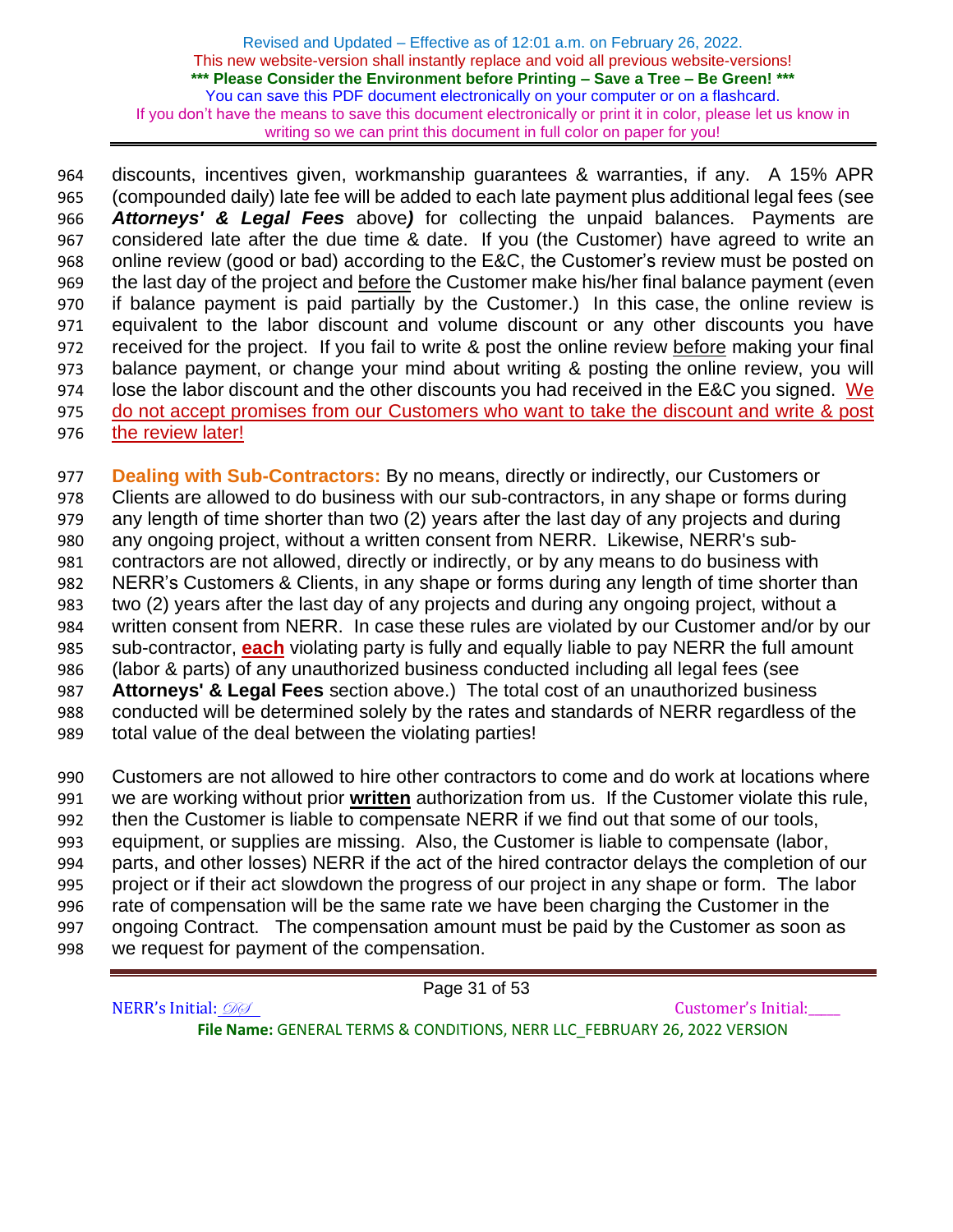## **Other legal Issues:**

 If there are any issues or elements in this GT&C or in the Contracts we sign with a Customer which are mistakenly addressed out of not knowing the laws, rules, and regulations and not according to the laws, rules, and regulations of the land (country, state, county, city, or district,) then what is legally correct shall prevail and be applied equally for all involved parties.

## **Liability Issues:**

 Our maximum liability due to accidental damages to a Customer's property is limited to the total amount of labor fee we have charged a Customer for the task we were performing when the accident happened! For other liability issues, please read the details of our general liability insurance policy and the details of or bond which are available at our NERR Website, on the Home Page, under "License & Insurance" tab before signing any Contract with us. Also, do not sign any Contract with us if you feel like our liability insurance and our bond do not meet your particular needs or concerns. We also strongly suggest that you consult with an insurance lawyer to make sure you understand the details of our general liability insurance policy and our bond and their limitations and exclusions. We will not be liable to pay anything to a Customer, anyone associated with the Customer, any subcontractor, or supplier, in any shape or forms beyond the limits of our bond or what our liability insurance decides to pay, if any!

 **Contraction of Infectious Diseases:** We try to be careful, clean, and conscientious about health and safety of ourselves and all whom we interact with, deal with, and work with. By no means, in any shape or form, or under any circumstances whatsoever, NERR, its subcontractors, employees, contract workers, or suppliers assume liabilities of any kind, if a Customer, Customers' family members and/or pets, and/or other occupants or associates of the Customer get infected by viruses and/or bacteria of any kind by coming into contact with us before, during, and/or after any project or business transactions.

- Similarly, NERR assumes no liabilities of any kind if our employees, contract workers,
- subcontractors, and/or our suppliers get infected by viruses and/or bacteria of any kind by

Page 32 of 53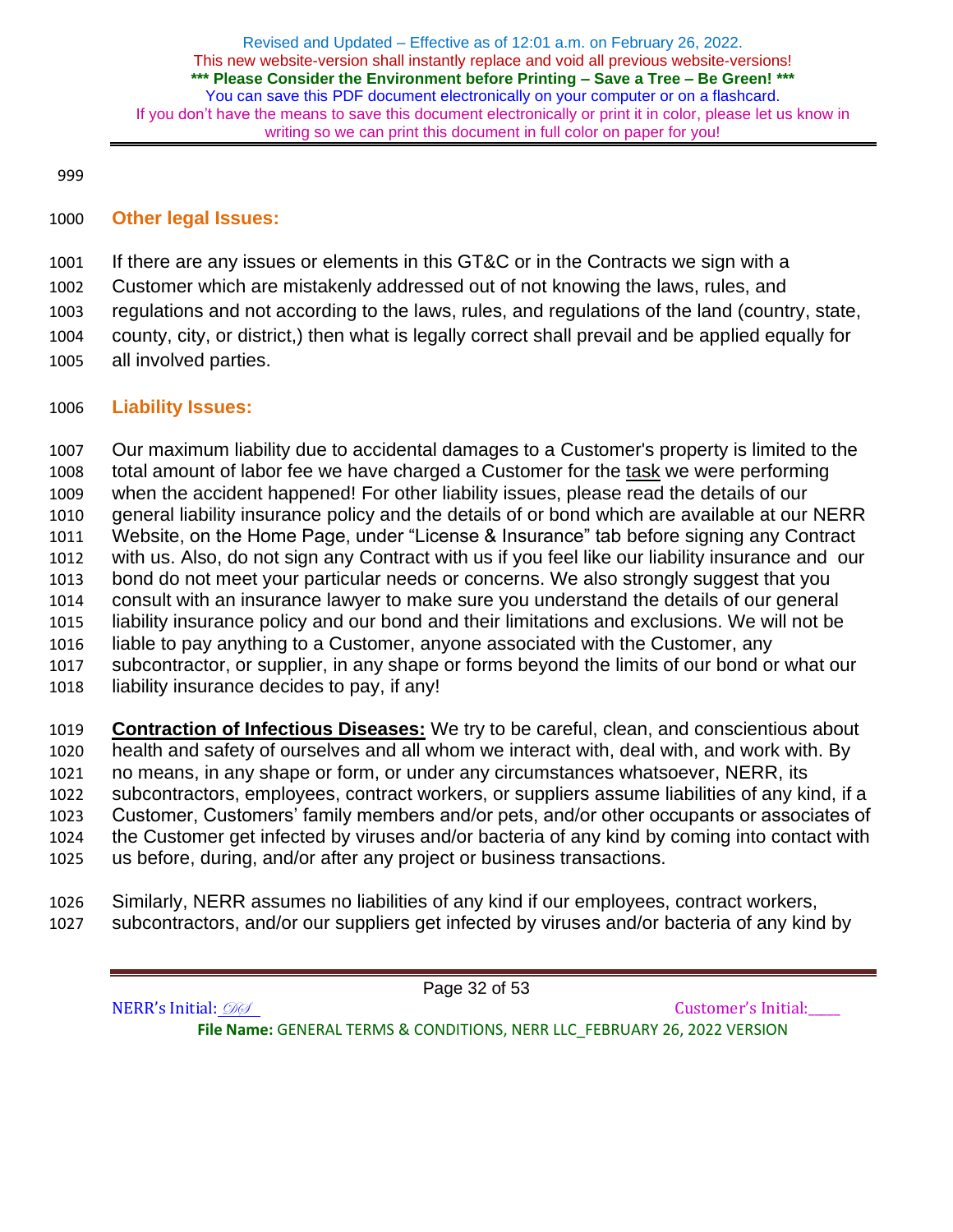coming into contact with us or coming into contact with the Customer for any reasons whatsoever.

### **Any person or entity that wishes to work with us that may get infected by coming into contact with us in any shape or form whatsoever does so at his or her own risk!**

 **Blogs & Posts:** Please consult with your attorney, interior designer, medical doctor, healthcare provider, financial consultant/planner, accountant, other contractors, architect, State or local licensing government offices/agencies, and/or other professional advisor, etc. … for advice concerning your particular circumstances. The information contained in our blogs and posts are for general informational and educational purposes only and should not be construed as professional, financial, or legal advice or an expert opinion on specific facts, issues, or circumstances. The information or opinions contained within our blogs & posts should not be construed by any consumer and/or prospective Customer/client as an offer to sell or the solicitation of an offer to buy any particular product or service. NERR does not guarantee the accuracy of this information or any results and further assume no liability in connection with these publications, including but not limited to any suggestions contained herein. **Any person or entity that, in any shape or form whatsoever, relies on the information contained in our blogs & posts does so at his or her own risk!**

# **Availability:**

 It all depends on the work load we have on hand when you contact us. Generally, we can meet you for an initial consultation a few days after you contact us, if not immediately. How readily we can respond to emergencies depends on our availability, but we can normally accommodate you immediately or quickly.

 For guaranteed repairs during the guarantee period, our availability depends on the work load we have on hand. You must be patient until we find an adequate time frame to come and do the repair work. Please note that most of our projects take 3 to 4 weeks to complete and we are often fully booked for a few months ahead of time. For small guaranteed repairs, we normally can fit your repair needs within our ongoing projects. We do most of the guaranteed repairs during the weekends when we are not working on other projects during the weekends.

Page 33 of 53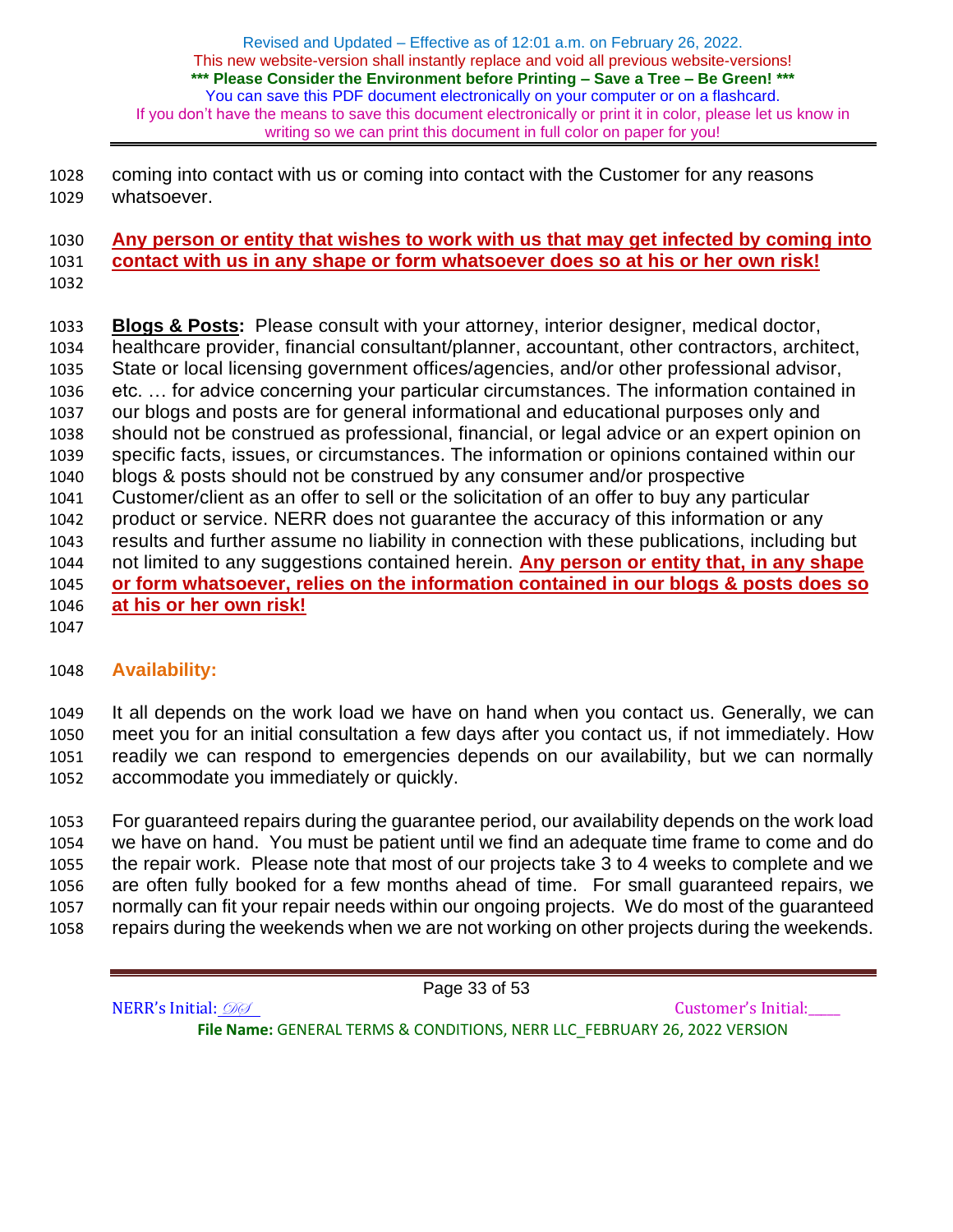### **References:**

 A list of up to three (3) references will be provided to a potential Customer upon a written request before signing a Contract with NERR. Please also read the reviews our formers Customers have posted on Google.com, YP.com, AngiesList.com, Yelp, Better Business Bureau (BBB.org), and other places on the internet. We will only provide references to potential Customers who have studied our E&C and this GT&C and fully agree to them and are potentially ready to sign them.

- **Contact Information:**
- David Sabet
- Business Owner
- Mailing Address:
- 2305 Kildane Way, SE
- Olympia, WA 98501
- 
- Office Tel: 360-706-9097
- Mobile Tel: 360-706-9097
- 
- Normal Business Hours: **Between** 10:00 am and 7:00 pm, Mon-Fri.
- 

 We are normally open 5 days a week to work on projects and occasionally serve potential new Customers on weekends as well at our sole discretion.

- 24 Hour Emergency: Call 360-706-9097
- Email: [ServiceNow@NewEraRemodeling.com](mailto:serviceNow@NewEraRemodeling.Com)
- Website: [www.NewEraRemodeling.com](https://www.neweraremodeling.com/)
- **Additional Fees Before, During, and/or After the Project:**
- Some Typical **Minimum Labor** Charges/Fees Some of these tasks will be done by our licensed expert sub-contractors (Sales Taxes are not included):
- Sampling a wall for paint color matching: \$75
- Building or installing a niche in a shower: \$450

Page 34 of 53

NERR's Initial: 000 **File Name:** GENERAL TERMS & CONDITIONS, NERR LLC\_FEBRUARY 26, 2022 VERSION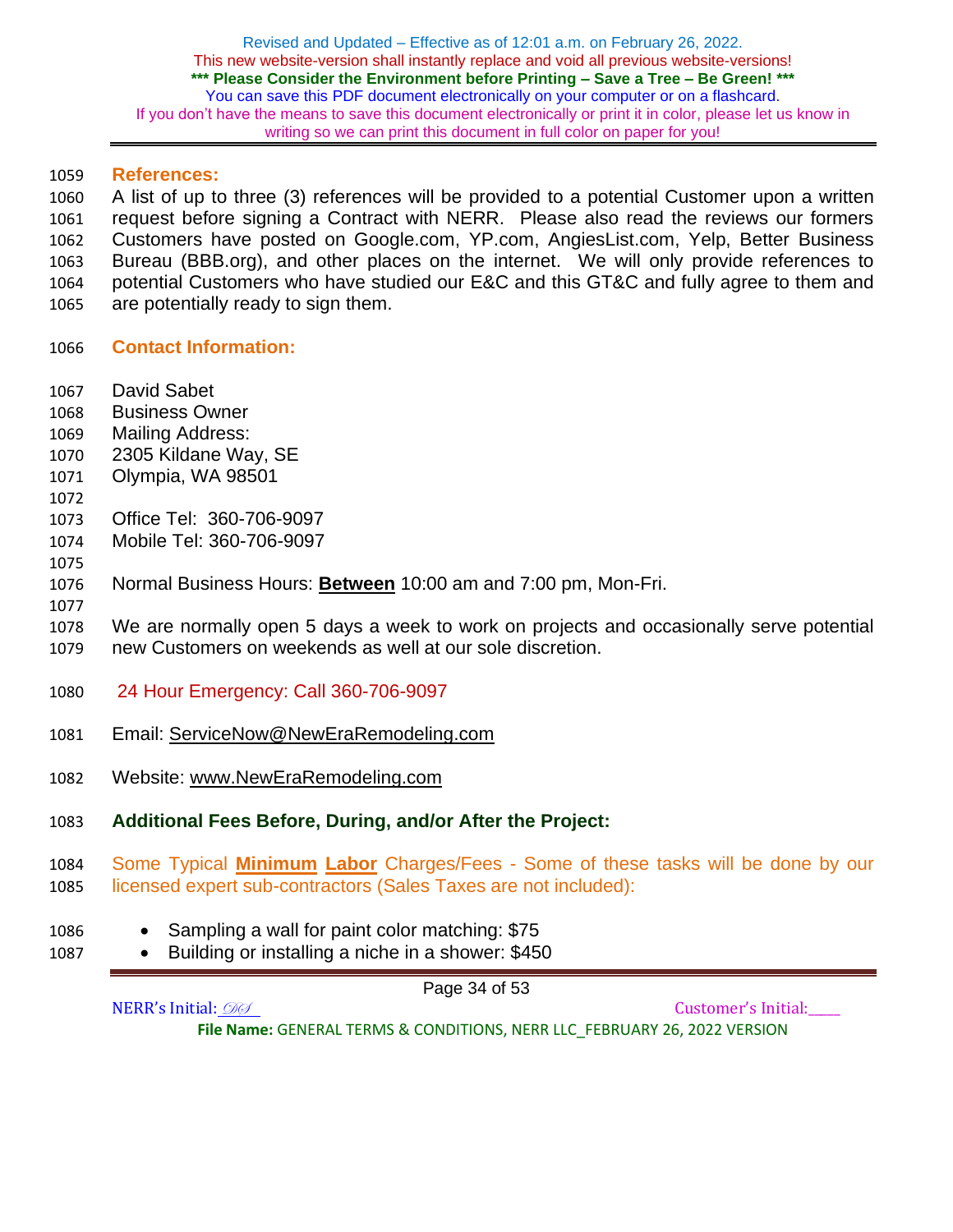| 1088 | Building or installing and tiling a niche in a shower: \$675<br>$\bullet$                                  |  |  |  |
|------|------------------------------------------------------------------------------------------------------------|--|--|--|
| 1089 | Replacing 1 vanity faucet: \$120                                                                           |  |  |  |
| 1090 | General Handyman work: \$90 for the 1 <sup>st</sup> hour, \$45 per hour thereafter in 30 min.<br>$\bullet$ |  |  |  |
| 1091 | increments                                                                                                 |  |  |  |
| 1092 | Installing seamless shower glass guard (up to 30" wide) with correcting the wall and<br>$\bullet$          |  |  |  |
| 1093 | the floor,: $$450$                                                                                         |  |  |  |
| 1094 | Replacing a rusted toilet flange: \$160<br>$\bullet$                                                       |  |  |  |
| 1095 | Replacing 1 wall light fixture above a vanity: \$90<br>$\bullet$                                           |  |  |  |
| 1096 | Replacing an ordinary toilet with a new ordinary one: \$120<br>$\bullet$                                   |  |  |  |
| 1097 | Replacing an ordinary toilet with a new skirted toilet: \$200<br>$\bullet$                                 |  |  |  |
| 1098 | Replacing a skirted toilet with a new skirted one: \$225<br>$\bullet$                                      |  |  |  |
| 1099 | Assembling a toilet before installation: \$60<br>$\bullet$                                                 |  |  |  |
| 1100 | Picking up 1 item from a local store on behalf of a Customer: \$75<br>$\bullet$                            |  |  |  |
| 1101 | Separating the ceiling color from the wall color for 1 average size room: \$80 to \$120<br>$\bullet$       |  |  |  |
| 1102 | Separating 2 colors on walls in 1 average size room: \$160<br>$\bullet$                                    |  |  |  |
| 1103 | Replacing a door lock with a new same/similar lock: \$75<br>$\bullet$                                      |  |  |  |
| 1104 | Adjusting a door's latch/catch: \$65<br>$\bullet$                                                          |  |  |  |
| 1105 | Replacing a weather stripping on a door: \$75<br>$\bullet$                                                 |  |  |  |
| 1106 | Building a small triangular bench at a corner of a shower and tiling it: \$675                             |  |  |  |
| 1107 | Replacing a typical average size flat mirror with 1 framed mirror in a bathroom: \$125<br>$\bullet$        |  |  |  |
| 1108 | Replacing a typical average size flat mirror located above a double sink vanity with 2<br>$\bullet$        |  |  |  |
| 1109 | framed mirrors in a bathroom: \$225 (wall repairs and/or painting not included!)                           |  |  |  |
| 1110 | Replacing an exhaust fan with a new same size in a bathroom: \$400<br>$\bullet$                            |  |  |  |
| 1111 | Installing an exhaust fan with 1 switch on the wall in a bathroom: \$800<br>$\bullet$                      |  |  |  |
| 1112 | Installing 1 recessed ceiling light in a bathroom and connecting it to an existing wall<br>$\bullet$       |  |  |  |
| 1113 | switch: \$450                                                                                              |  |  |  |
| 1114 | Installing 1 recessed ceiling light in a bathroom and connecting it to an independent                      |  |  |  |
| 1115 | new wall switch: \$650                                                                                     |  |  |  |
| 1116 | Wiring & installing an electric outlet on wall without cutting the sheetrock for passing                   |  |  |  |
| 1117 | wires: \$175 to \$350                                                                                      |  |  |  |
| 1118 | Wiring & installing an electric outlet or a wall switch by cutting the sheetrock for passing               |  |  |  |
| 1119 | wires + patching the sheetrock, texturing, and painting the repaired areas only: \$400-                    |  |  |  |
| 1120 | \$650                                                                                                      |  |  |  |
| 1121 | Installing bullnose tiles or metal tile trims or PVC tile trims in shower or shower/tub<br>$\bullet$       |  |  |  |
| 1122 | \$240 to \$360                                                                                             |  |  |  |
|      |                                                                                                            |  |  |  |

Page 35 of 53

NERR's Initial:  $\mathcal{D}\mathcal{D}$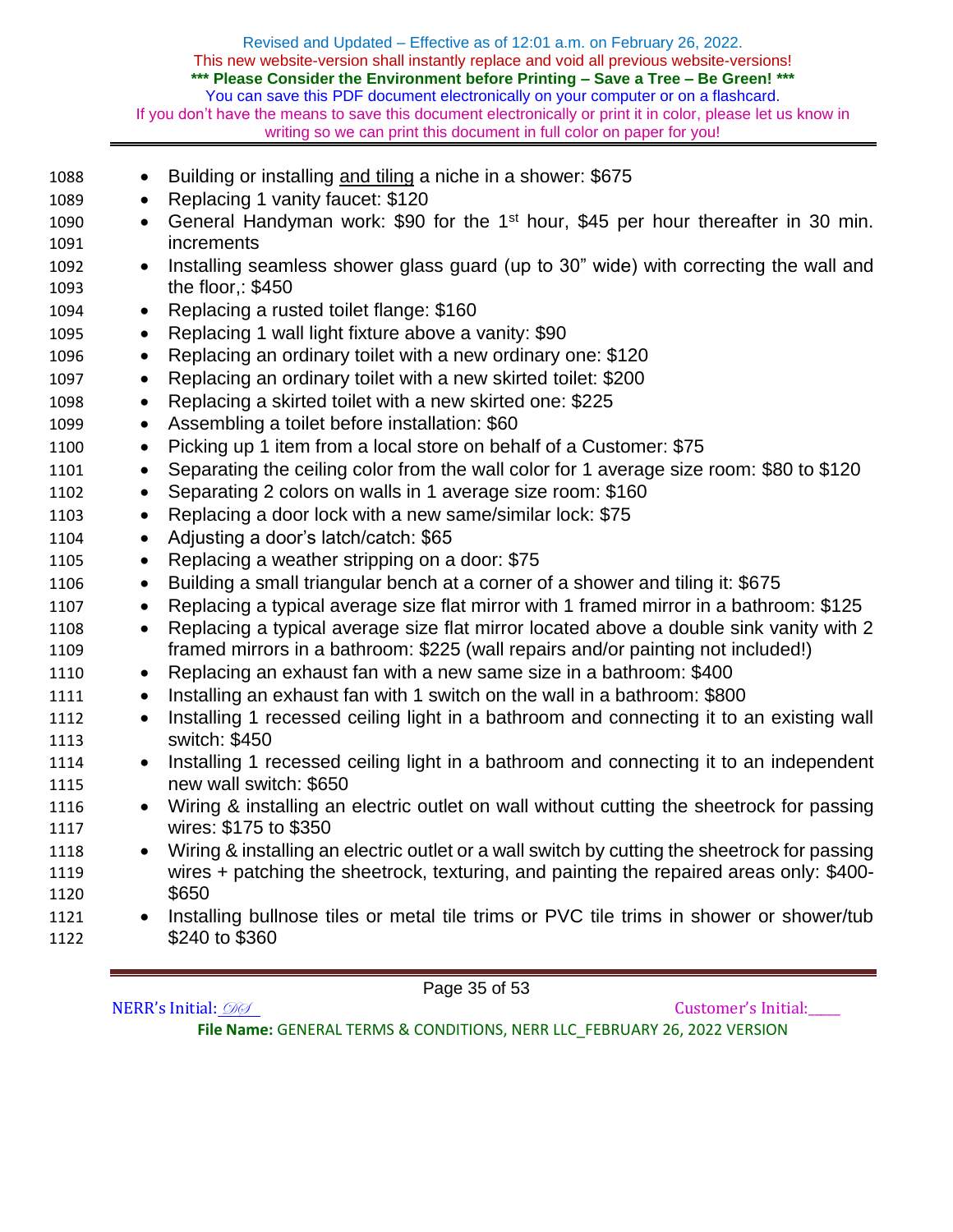| 1123 | $\bullet$ | Revising a contract due to changes made by the Customer: \$50                           |  |
|------|-----------|-----------------------------------------------------------------------------------------|--|
| 1124 | $\bullet$ | Moving an outlet a few inches to a new location: \$120                                  |  |
| 1125 | $\bullet$ | Moving a double gang electric switch box a few inches to a new location: \$320          |  |
| 1126 |           | Installing a grab bar on tiles in a shower: \$75 each                                   |  |
| 1127 |           | Replacing towel bars, towel hooks, toilet paper holder, etc.: \$40 each                 |  |
| 1128 | $\bullet$ | Installing 1 row of accent tile in a shower: \$240                                      |  |
| 1129 | $\bullet$ | Moving location of a wall light fixture located above a vanity: \$280                   |  |
| 1130 |           | Fixing, texturing, and painting a wall where a mirror was removed: \$180                |  |
| 1131 | $\bullet$ | Staining an average size vanity cabinet without changing the color: \$380               |  |
| 1132 | $\bullet$ | Staining an average size vanity cabinet and changing the color: \$680                   |  |
| 1133 | $\bullet$ | Painting an average size vanity cabinet without changing the color: \$175               |  |
| 1134 |           | Painting an average size vanity cabinet and changing the color: \$680                   |  |
| 1135 | $\bullet$ | Installing a Prehung door, caulking and painting it: \$675                              |  |
| 1136 | $\bullet$ | Tiling an average bathroom floor (about 40 Sf) with 12"x24" tiles: \$685                |  |
| 1137 | $\bullet$ | Replacing, caulking, and painting base boards in an average bathroom (about 40 sf in    |  |
| 1138 |           | size): \$165                                                                            |  |
| 1139 | $\bullet$ | Installing a standard size recessed medicine cabinet: \$360                             |  |
| 1140 | $\bullet$ | Installing a spa shower fixture instead of a regular simple fixture: \$250              |  |
| 1141 | $\bullet$ | Fixing, texturing, painting a wall section behind a big mirror after the big mirror was |  |
| 1142 |           | removed in preparation to install 2 framed mirrors: \$225                               |  |
| 1143 | $\bullet$ | Painting walls & ceiling of an average size guest bathroom (1 color): \$300             |  |
| 1144 |           | Painting walls & ceiling of an average size master bathroom (1 color): \$600            |  |
| 1145 | $\bullet$ | Painting walls & ceiling of a small size closet (1 color): \$240                        |  |
| 1146 |           | Painting walls & ceiling of an average size master closet (1 color): \$600 to \$900     |  |
| 1147 | $\bullet$ | Painting walls, ceiling, and shelves of an average size pantry (1 semi-gloss color):    |  |
| 1148 |           | \$500 to \$800                                                                          |  |
| 1149 | $\bullet$ | Drywall repairs, less than 2 sf, texture & paint: \$275                                 |  |
| 1150 | $\bullet$ | Replacing a bathroom door with a same size pre-hung door + caulking & painting the      |  |
| 1151 |           | door on both sides: \$650                                                               |  |
| 1152 | $\bullet$ | Replacing an exterior entry door, including caulking & painting the jamb and the        |  |
| 1153 |           | casings: 700                                                                            |  |
| 1154 | $\bullet$ | Texturing & painting an average guest bathroom (1 color for ceiling & walls): \$675     |  |
| 1155 | $\bullet$ | Texturing & painting an average master bathroom (1 color for ceiling & walls): \$1,200  |  |
| 1156 | $\bullet$ | Install a 1/2 glass wall / splash guard for a shower (parts & labor): \$1,200           |  |
| 1157 | $\bullet$ | Barn Door: Installation of a pre-finished, pre-painted, or pre-stained barn door: \$475 |  |
|      |           |                                                                                         |  |

Page 36 of 53

NERR's Initial:  $\mathcal{D}\mathcal{D}$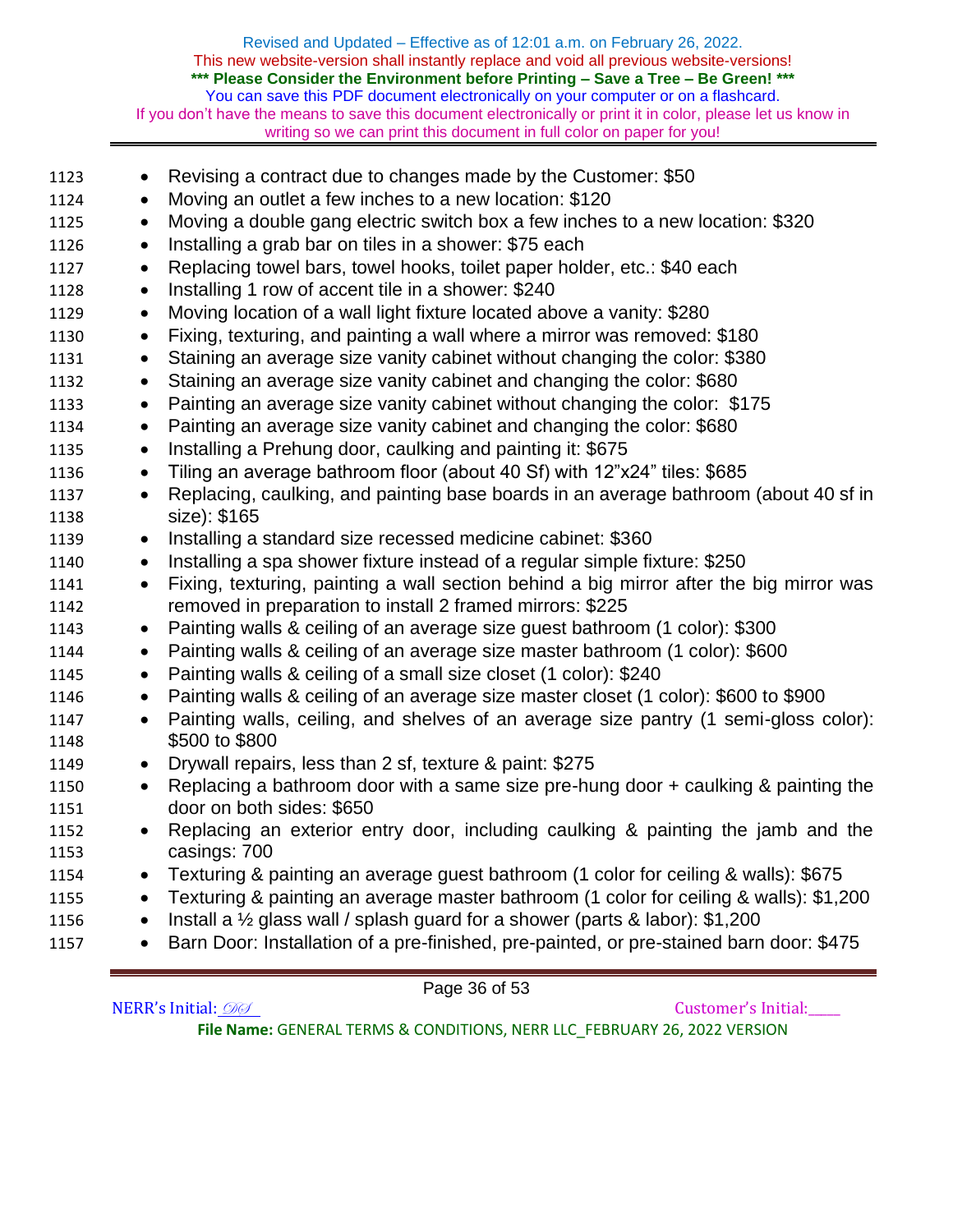| 1158 |           | • 1 Glass Shower Guard (up to 30" wide) installation without correcting the wall and the  |  |
|------|-----------|-------------------------------------------------------------------------------------------|--|
| 1159 |           | floor: $$300$                                                                             |  |
| 1160 | $\bullet$ | Clearing a bathroom sink's drainpipes: \$225                                              |  |
| 1161 | $\bullet$ | Clearing a kitchen sink's drainpipes: \$325                                               |  |
| 1162 |           | Replacing a bathroom water fixture without replacing the water valves or the water        |  |
| 1163 |           | supply hoses: \$120                                                                       |  |
| 1164 |           | Replacing a bathroom water fixture and replacing the water valves and the water           |  |
| 1165 |           | supply hoses: \$160                                                                       |  |
| 1166 | $\bullet$ | Plumbing for replacing a simple shower water fixture with 1 handle and 1 shower head:     |  |
| 1167 |           | \$400. This price does not include breaking the wall and fixing the wall after the        |  |
| 1168 |           | plumbing work is done.                                                                    |  |
| 1169 |           | • Plumbing for replacing a simple shower water fixture with a spa shower fixture with 1   |  |
| 1170 |           | handle and 1 shower head: \$600 or more depending on the complexity of the                |  |
| 1171 |           | installation. This price does not include breaking the wall and fixing the wall after the |  |
| 1172 |           | plumbing work is done.                                                                    |  |
| 1173 | $\bullet$ | Adjusting the location of a drain in a shower after demolition: \$320                     |  |
| 1174 |           | Adjusting the location of a drain in a shower including initial demolition: \$480         |  |
| 1175 |           |                                                                                           |  |

# 1176 Privacy Policy

 You are welcomed to use our NERR internet Website(s). NERR wants you to know what information we learn about you when you visit our Website(s), what we do with that information and any other information you voluntarily provide us through our Website(s) or by other means and how you can view or change the information we have. This privacy policy describes our information collection and use practices on our Website(s). It does not apply to information you might provide on one of our possible partners or affiliates, nor does it apply to information you may provide to us through other forums, including offline or through electronic mail.

- We do not share or resell any information you provide to us. We are dedicated to ensuring your privacy and the confidentiality of any personal information.
- 

# **Information Collected at NERR's Website(s):**

Page 37 of 53

NERR's Initial: 000 **File Name:** GENERAL TERMS & CONDITIONS, NERR LLC\_FEBRUARY 26, 2022 VERSION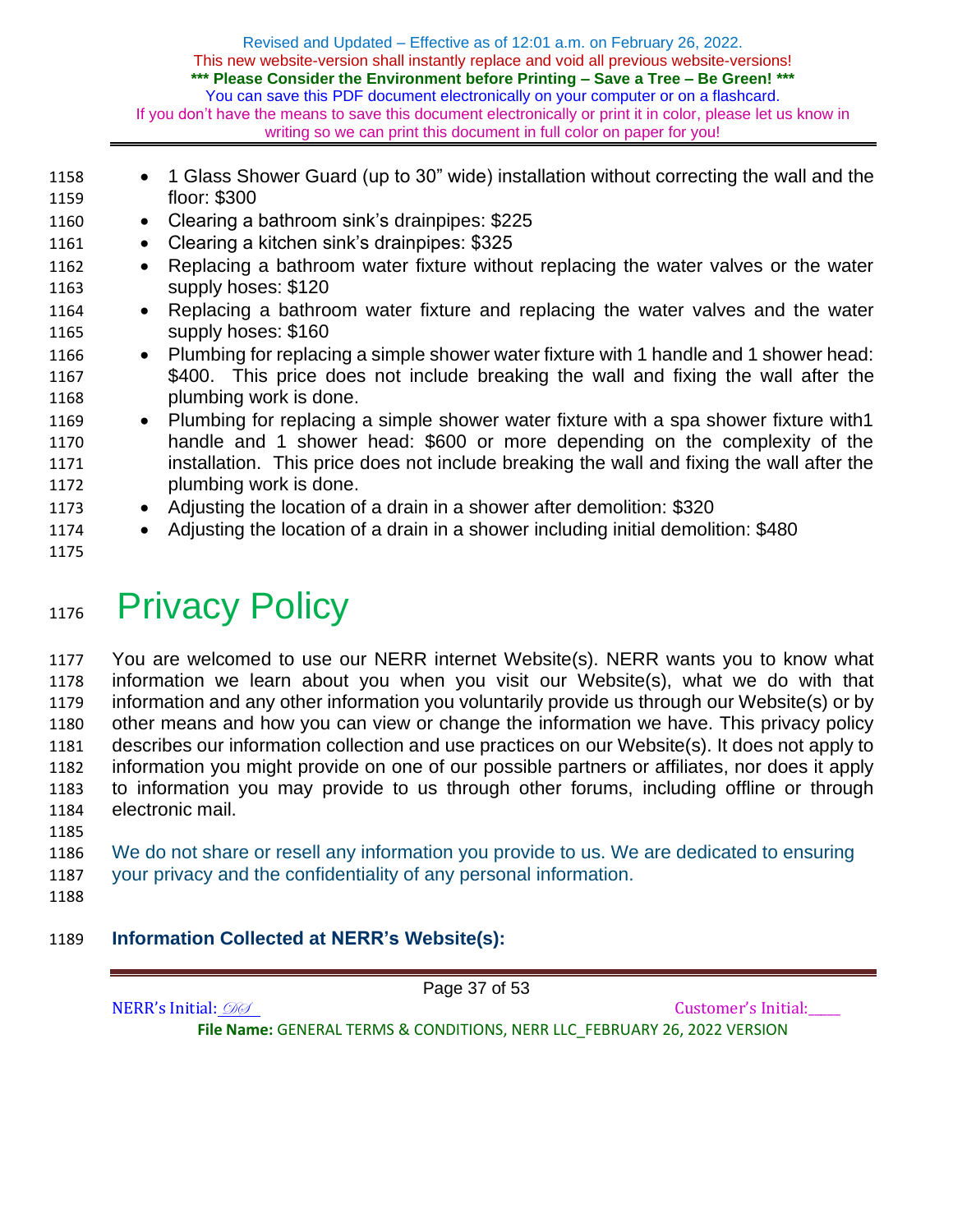There are two types of information that we can learn about you as you browse and use NERR's Website(s.) Each type of information can be used in a different way.

 1. Internet-related Information - generic statistical and demographic information that we may gather passively from visitors to the Website(s).

 2. Personal Information that you provide when registering, ordering online, entering a promotion, or contacting us.

## **Internet-Related Information Gathered Passively:**

 We may collect Internet-related Information from visitors to our Website(s), including the referring URL, your IP address, which browser you used to come to the Website(s), the country, state or province, the pages of our Website(s) that you viewed during your visit and any search terms entered on our Website(s), etc. for the purposes of system administration, to gather broad demographic information, and to monitor the level of activity on our Website(s). We may track Customers' traffic patterns throughout their online sessions, including which pages or specific URLs a Customer views while using the Website(s). We may use your Internet-related Information to diagnose problems with our servers and software and to administer our Website(s). We may share aggregated statistics about pages viewed on our Website(s), demographic information and sales and other shopping information with third parties to enrich your visitor experience.

## **Actively Collected Personal Information You Provide:**

 If you provide information about yourself by registering at our Website(s), ordering a product, requesting services, filling out a survey, entering a promotion (including contests, sweepstakes, offers and rebates) or otherwise voluntarily telling us about yourself or your activities, we will collect and use that Personal Information to respond to your request, and for other internal business purposes, including identifying consumer preferences and improving our products and services and the content of our Website(s). This information may be disclosed to our staff and to third parties involved in the completion of your transaction, the delivery of your order, requested services, or the analysis and support of your use of the Website(s). Please note that if you provide an email address and chose to access our Website(s) through links we send to that email account, NERR and to third-parties NERR has Contracted with may collect personally identifiable information about your behavior, including purchasing behavior, time spent on the Websites, and any downloaded materials. This

Page 38 of 53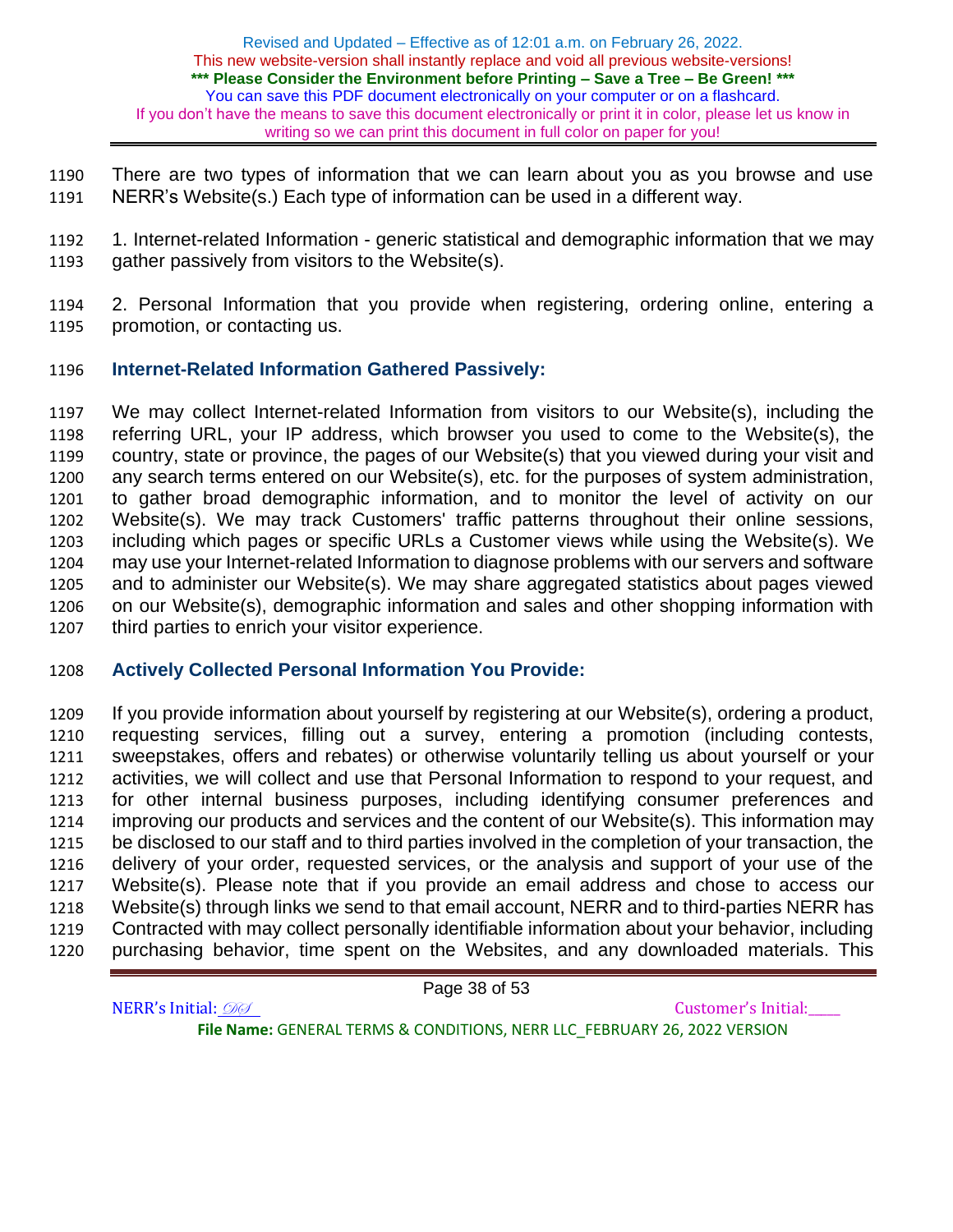information will only be used for re-marketing purposes by NERR and will not be sold to any third party. We may also contact you by email, regular mail, fax, text message, or telephone from time to time with information about our new products and services, special offers, upcoming events, and changes to our Website(s.) If you do not wish to be contacted by all or any of these methods, you may let us know by sending an email message to us at [UpdateNow@NewEraRemodeling.com.](mailto:UpdateNow@NewEraRemodeling.com) Please be sure to give us your exact name and address, and your detailed request so we can respond appropriately.

## **How to Access or Modify Your Personal Information:**

 You have the right to access and modify your Personal Information if we store them at our Website(s). If you have registered with our Website(s), you can access or modify your stored Personal Information by accessing the "My Account" areas of the Websites, or you can access and change your Personal Information by contacting us at [UpdateNow@NewEraRemodeling.com.](mailto:UpdateNow@NewEraRemodeling.com) Your information will be updated within 10 business days.

## **Sharing Information:**

 If you provide us with your consent, we may share your Personal Information with our affiliates and business partners with whom we have joint marketing arrangements. We may also give you the opportunity, at the time that you provide us with your contact information, to have your information shared with other third parties or posted on our Website(s) for reasons we will describe at the time we make the request. If you do not want us to share your Personal Information with our marketing affiliates and business partners, then please let us know by contacting us at [UpdateNow@NewEraRemodeling.com](mailto:UpdateNow@NewEraRemodeling.com) or via mail at NERR, Website Privacy, 2305 Kildane Way, SE, Olympia, WA 98501, or via telephone at 360-706-9097.

 We employ other companies to perform certain functions on our behalf, such as fulfilling orders, delivering packages, re-marketing services and services related to the design, maintenance and improvement of our Website(s) and our database and related systems. These companies have access to your information. We may arrange with a payment processing company to process your credit card related purchases. They use SSL encryption of your credit card information. Please let us know if you wish to access this company's Website(s) and privacy policy to read more about the security measures they employ. We have arranged with third party providers to help us with marketing services and information gathering. They may collect anonymous information about your visits to our Website(s), and

Page 39 of 53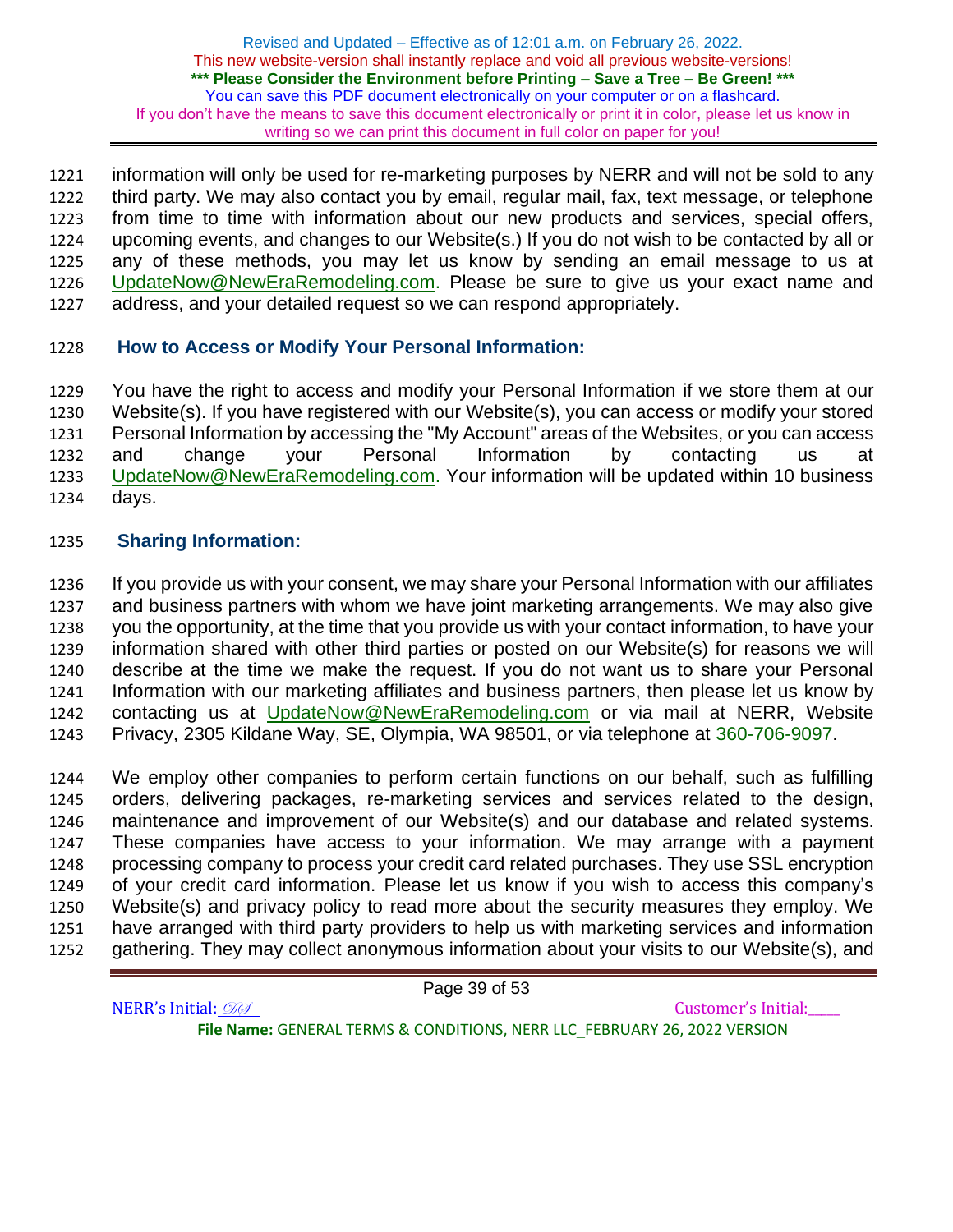your interaction with our products and services. They may also use information about your visits to this and other Web Websites to target information for goods and services. This anonymous information is collected using a pixel tag, which is industry standard technology used by most major web Websites. No personally identifiable information is collected or used in this process. They do not know the name, phone number, address, email address, or any personally identifying information about the user.

 Regardless of whether you have provided us with consent, we will share your information with those companies that perform certain functions on our behalf under Contract to us, and as may be necessary to comply with applicable laws, police investigations, or in legal proceedings where disclosure of such information is relevant and permitted by law. NERR will also assign, sell, license, or otherwise transfer to a third party your name, address, e-mail address, member name and any other Personal Information in connection with an assignment, sale, joint venture, or other transfer or disposition of a portion or all of the NERR 1266 service, or the assets, business or stock of (if any) NERR.

## **Links to Other Websites:**

 On our Website(s), we may provide as a convenience to you links to other Websites, including Websites operated by us, our partners, associates, or independent third parties. These links are provided as a convenience to you. Each Website has its own privacy practices, as described in that Website's privacy policy. Those practices may be different than the practices described herein, and we urge you to read each Website's privacy policy carefully before you use or submit information to that Website. Additionally, to the extent that you follow a link to a Website operated by an independent third party, please be aware that we exercise no authority or control over that third party, and cannot and are not responsible for any information that you may submit at that Website.

# **Where We Store and How We Secure Your Personal Information:**

 Your Personal Information may be kept in a database held on servers kept in a physically and technologically secure environments located outside our local business location accessed only by authorized personnel or Contractors who are required to keep your information confidential. All transmissions of your credit card information are encrypted. We also have in place internal procedures to confirm general company compliance with this Policy.

Page 40 of 53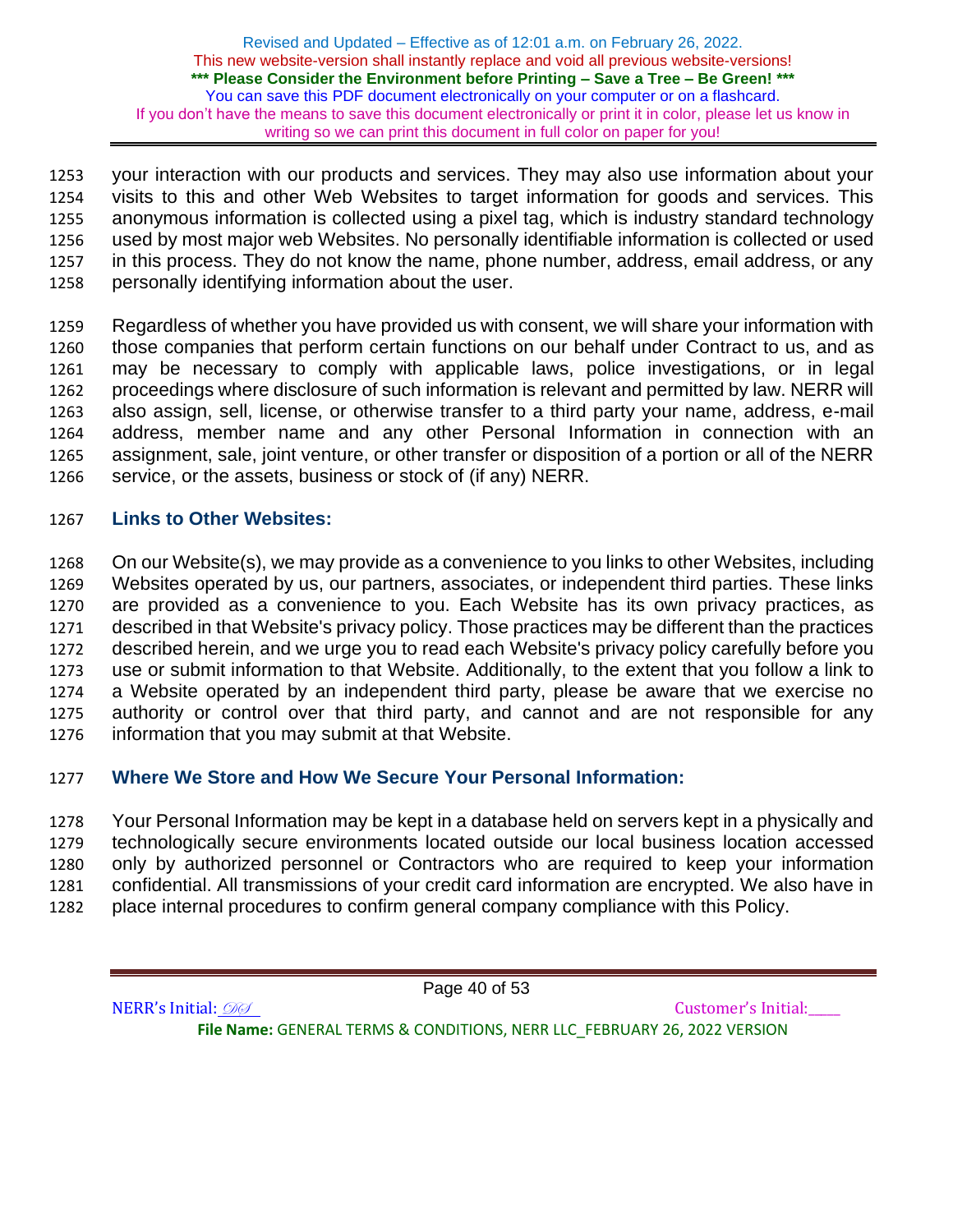1283 Your information may be transferred to NERR, located in Olympia, the State of Washington, United States of America, which location may be outside of your own state and/or country, and by providing us with your information, you are consenting to such transfer. Although we will use all reasonable efforts to safeguard the confidentiality of any Personal Information collected, we will not be liable for disclosure of Personal Information obtained due to errors in transmission or the unauthorized acts of third parties.

## **Important Note to Kids:**

 We do not wish to obtain personal information from children under 18 who are using our Website(s) unsupervised. Before providing us your name, address, e-mail address or any other personal information, be sure to ask your parents or guardian for permission. Parents and/or guardians are responsible for supervising the activities of their children while their children use our Website(s).

## **Username and Password:**

 You are responsible for maintaining the confidentiality of your username and password. You shall be responsible for all uses of your membership, whether or not authorized by you. You agree to immediately notify NERR of any unauthorized use of your username or password.

### **Cookies:**

 Like many other commercial Websites, we may utilize a standard technology called a "cookie" to collect information about how our Website(s) is/are used. A cookie is a small data text file, which a Website stores on your computer's hard drive (if your Web browser permits) that can later be retrieved to identify you to us. Cookies were designed to help a Website recognize a user's browser as a previous visitor and thus save and remember any preferences that may have been set while the user was browsing the Website. A cookie cannot be read by a Website other than the one that set the cookie. Cookies can track that you are authenticated to the Website, personalize home pages, identify which parts of a Website may have been visited or keep track of selections, such as those selected in a "shopping cart." Our cookies may collect your domain name and track your selections through our Website(s). A cookie cannot retrieve any other data from your hard drive, pass on a computer virus, or capture your e-mail address. The cookies make your use of the Websites easier, make the Websites run more smoothly and help us to maintain secure Website.

Page 41 of 53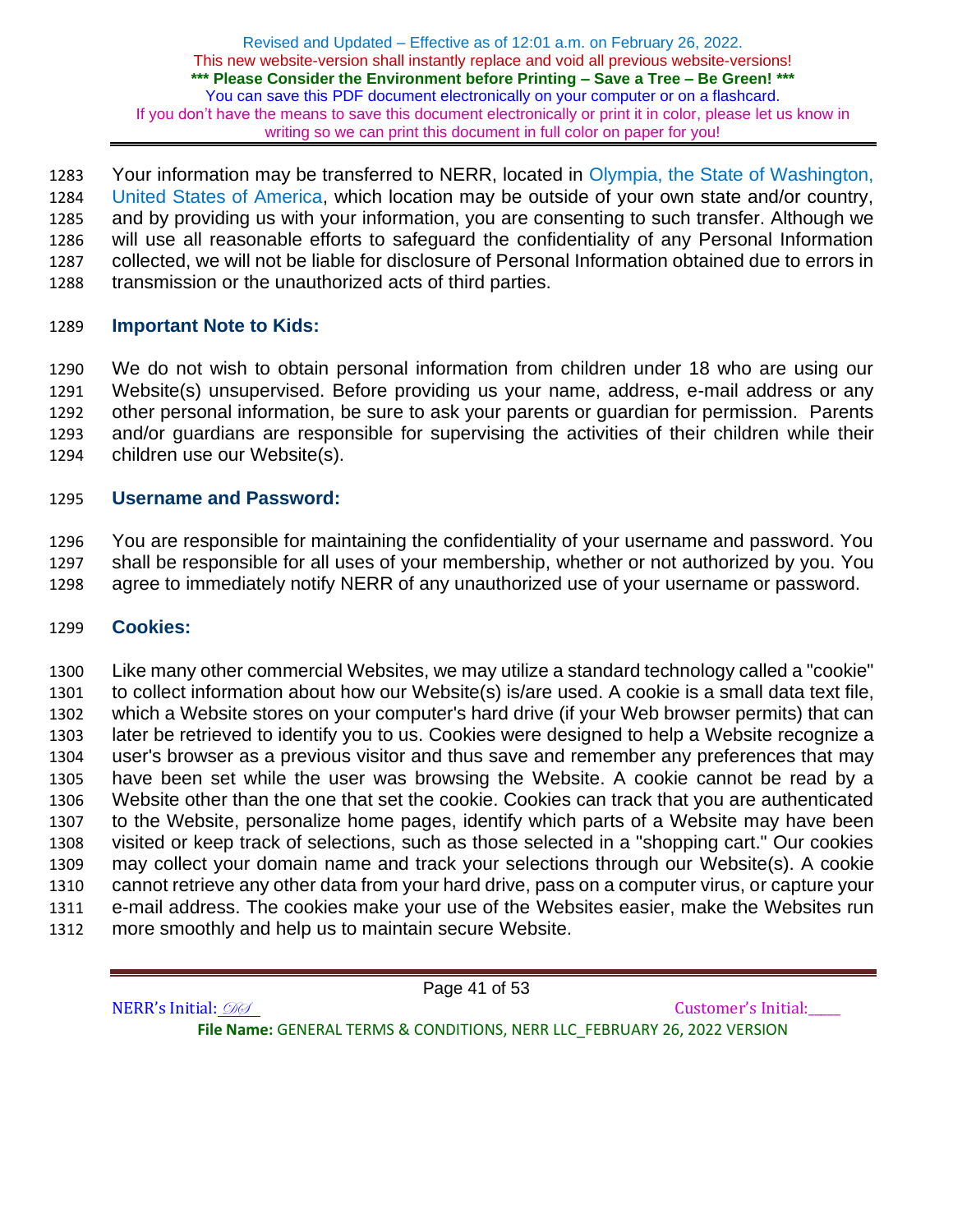To make a purchase at the NERR Online Store (if there is one,) you need to have all cookies enabled. Cookies are tiny text files stored on your computer when you visit certain web pages. We use cookies to keep track of what you have in your basket and to remember you when you return to our stores. Cookies cannot harm your computer and do not contain any personal or private information. For information about how to disable cookies, please consult your web browser's help menu or seek help elsewhere.

 **We reserve the right to change or update this GT&C at any time we wish. We will send an e-mail message to previously registered visitors and inform them of the update. We also reserve the right to change or update our GT&C again before we sign a Contract with a Customer even if we have already given the Customer a copy of our older version of the GT&C. In this case, the updated version automatically voids the older versions!!!**

# **What to Do If You Have Questions or Concerns about Your Information, or If You Need to Contact Us:**

If you are a registered user of our Website)s), and If you need information or have any

questions or concerns about this Privacy Policy or our use of your Personal Information, or

wish to review all of your Personal Information, you may contact our Director of E-

Commerce Solutions & Data via e-mail at contactus@neweraremodeling.com.

 In order to facilitate the transfer of data between the United States Of America (USA) and European Union (EU) countries, the USA and the EU have entered into a "safe harbor program," under which data can be transferred from the EU to participating non-EU companies. The program has a set of seven principles, to which NERR complies with respect to the data collected and used as described in this Privacy Policy. As part of that program, while we strive to respond to your concerns, we recognize that we may not always answer all of your questions, and as such if you are an EU resident, we will participate with the Data Protection Authority in the country in which you reside. Thus, to the extent that you feel that your questions have not been answered, and you are a resident of an EU Member country, you should feel free to contact the Data Protection Authority of the country in which you reside.

# **Call Monitoring and Recording, Conversation Recording, Privacy Statement:**

 As part of our commitment to providing the best possible service, NERR may monitor and record phone calls answered by NERR or by its hired answering service company and

NERR's Initial: 000 **File Name:** GENERAL TERMS & CONDITIONS, NERR LLC\_FEBRUARY 26, 2022 VERSION

Page 42 of 53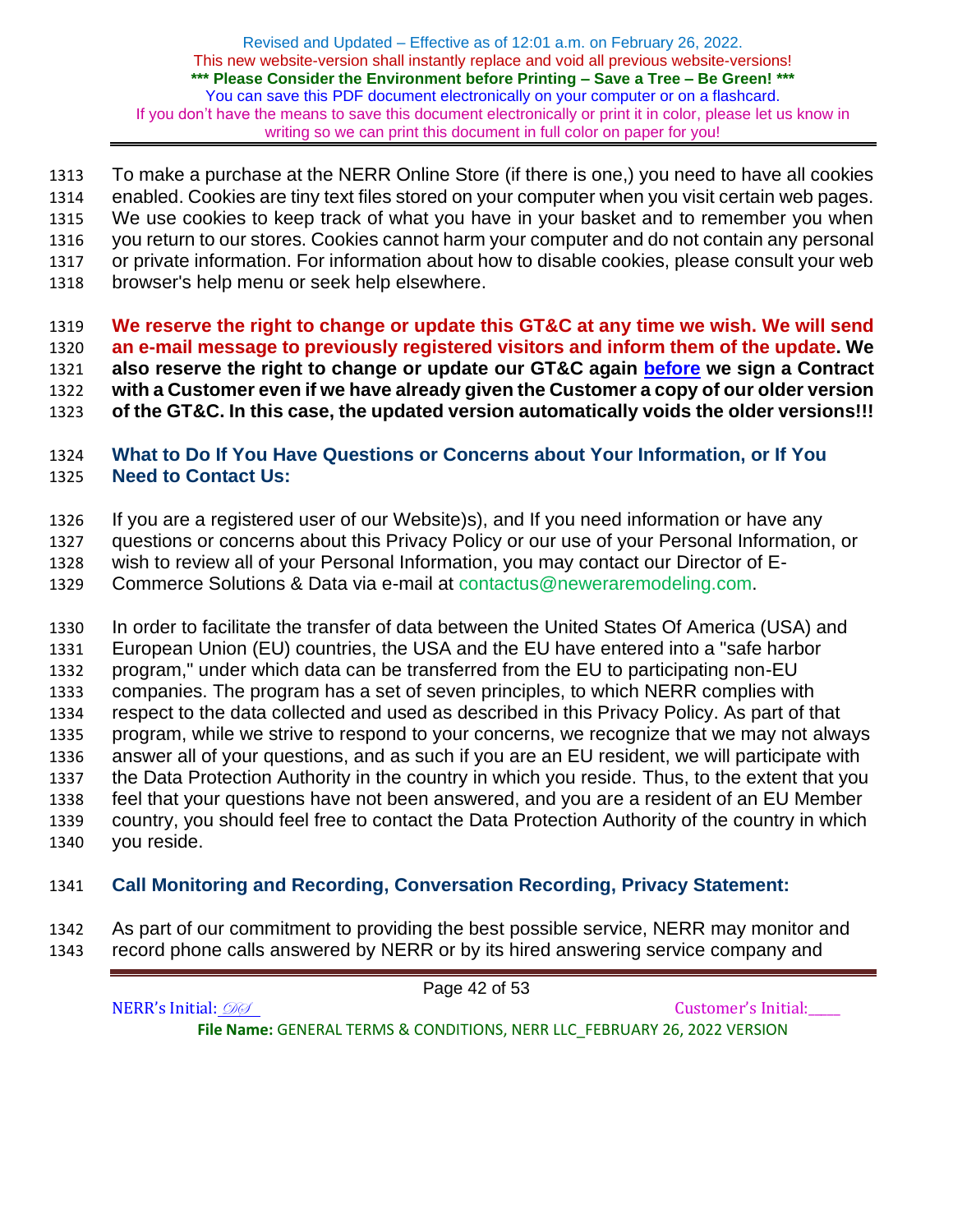made by NERR or by its hired answering service company. NERR may also archive recorded voice mail messages. NERR records calls for training purposes, to improve Customer service, and to ensure an accurate record of Client/Customer calls, which may be needed to support transactions that take place over the phone or by voice mail messages. This allows NERR to identify how NERR can better serve its Customers and/or clients. Within the law, NERR may also record conversations with current Customers, former Customers, subcontractors, suppliers, or potential Customers for future reference.

# 1352 Legal Notice

 **Intellectual Property:** Unless otherwise noted, product or service names, designs, logos, titles, text, images, audio, and video within our Website(s) and within our internet profiles are the trademarks, service marks, trade names, copyrights, or other property of **NERR** ("**NERR's** Intellectual Property.") All other unregistered and registered trademarks are the property of their respective owners. Nothing contained on our Website(s) or our internet profiles should be construed as granting, by implication, stopple, or otherwise, any license or right to use any of **NERR's** Intellectual Property displayed on our Website(s) and internet profiles without the written permission of **NERR**.

 **Emails & Text Messages:** Although e-mail & text messages and all attachments, if any, are believed to be free of any virus or other defect that might affect any computer system into which it is received and opened, it is the responsibility of the recipient to ensure that it is virus-free before opening it and we bear no responsibility for any loss or damage arising in any way from its use.

 **Use of Our Website(s) and NERR's Internet Profiles: NERR** maintains our Website(s) and its internet profiles for your personal entertainment, information, education, use, and communication. Please feel free to browse our Website(s) and our internet profiles. You may download material displayed on our Website(s) or internet profiles for non-commercial or personal use only provided you also retain all copyright and other proprietary notices contained on the materials. You may not, however, distribute, modify, transmit, reuse, copy, re-post, or use the content of our Website(s) and internet profiles for public or commercial purposes, including the text, images, audio, and video without NERR's written permission.

Page 43 of 53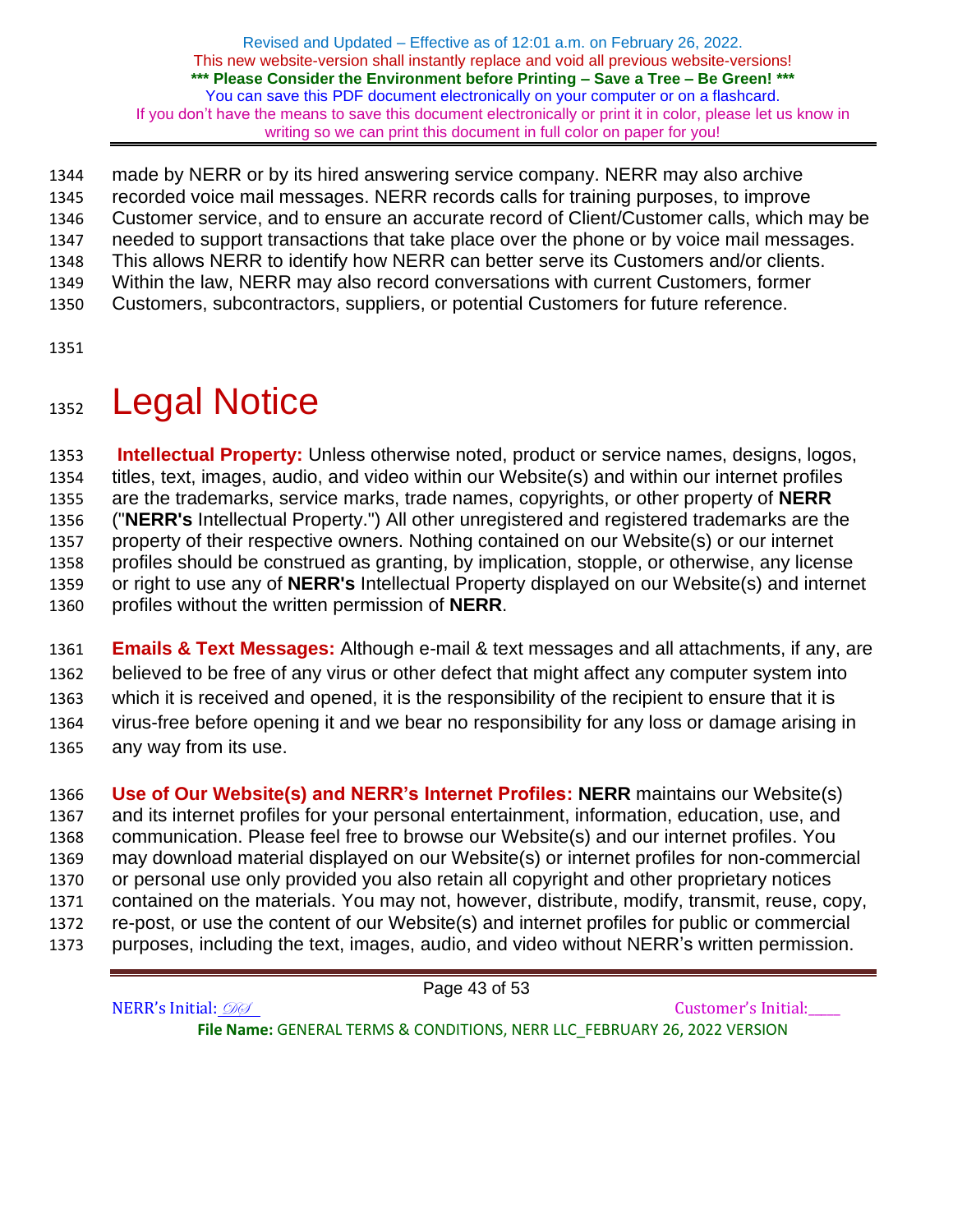Changes periodically are made to the information contained in our Website(s) and internet profiles.

 While NERR makes every effort to post accurate and reliable information, it does not guarantee or warrant that the information on its websites or its internet profiles are complete, accurate, or up to date. Any person or entity that relies on any information obtained from these sites does so at his or her own sole risk.

 NERR assumes no responsibility for the use or application of any blogs or posted materials. Our website and internet profiles are intended solely for the purpose of electronically providing the public with general business-related information and convenient access to information resources.

 NERR assumes no responsibility for any error, omissions, inaccuracies, or other discrepancies between the electronic and printed versions of documents.

 *When reading and using information contained in ours Website(s) or contained in our internet profiles, please consult with your attorney, financial consultant/planner, accountant, other contractors, architect, State or local licensing government offices/agencies, tax advisor, and/or other professionals for advice concerning your particular circumstances. The information contained in our Website(s) and internet profiles are for general informational and casual educational purposes only and should not be construed as professional, tax, financial or legal advice or a legal or professional opinion on specific facts or circumstances. The information or opinions contained at the above-mentioned sites should not be construed by any consumer, potential Customer, Customer, and/or prospective client as an offer to sell or the solicitation of an offer to buy any particular product or service. NERR does not guarantee the accuracy of this information or any results and further assume no liability in connection with these publications & claims, including but not limited to any suggestions contained within them.* 

 **No Warranties; Limitation of Liability:** OUR WEBSITE(S) AND INTERNET PROFILES ARE PROVIDED **"AS IS"** WITHOUT WARRANTIES OR GUARANTEES OF ANY KIND, EITHER EXPRESSED OR IMPLIED, INCLUDING BUT NOT LIMITED TO THE IMPLIED WARRANTIES OF MERCHANTABILITY, FITNESS FOR A PARTICULAR PURPOSES, OR NON-INFRINGEMENT. **NERR** also assumes no responsibility, and shall not be liable for any such damages to or viruses that may infect, your computer equipment, software, data or other property on account of your access to, use of, or browsing in our Website(s), internet

Page 44 of 53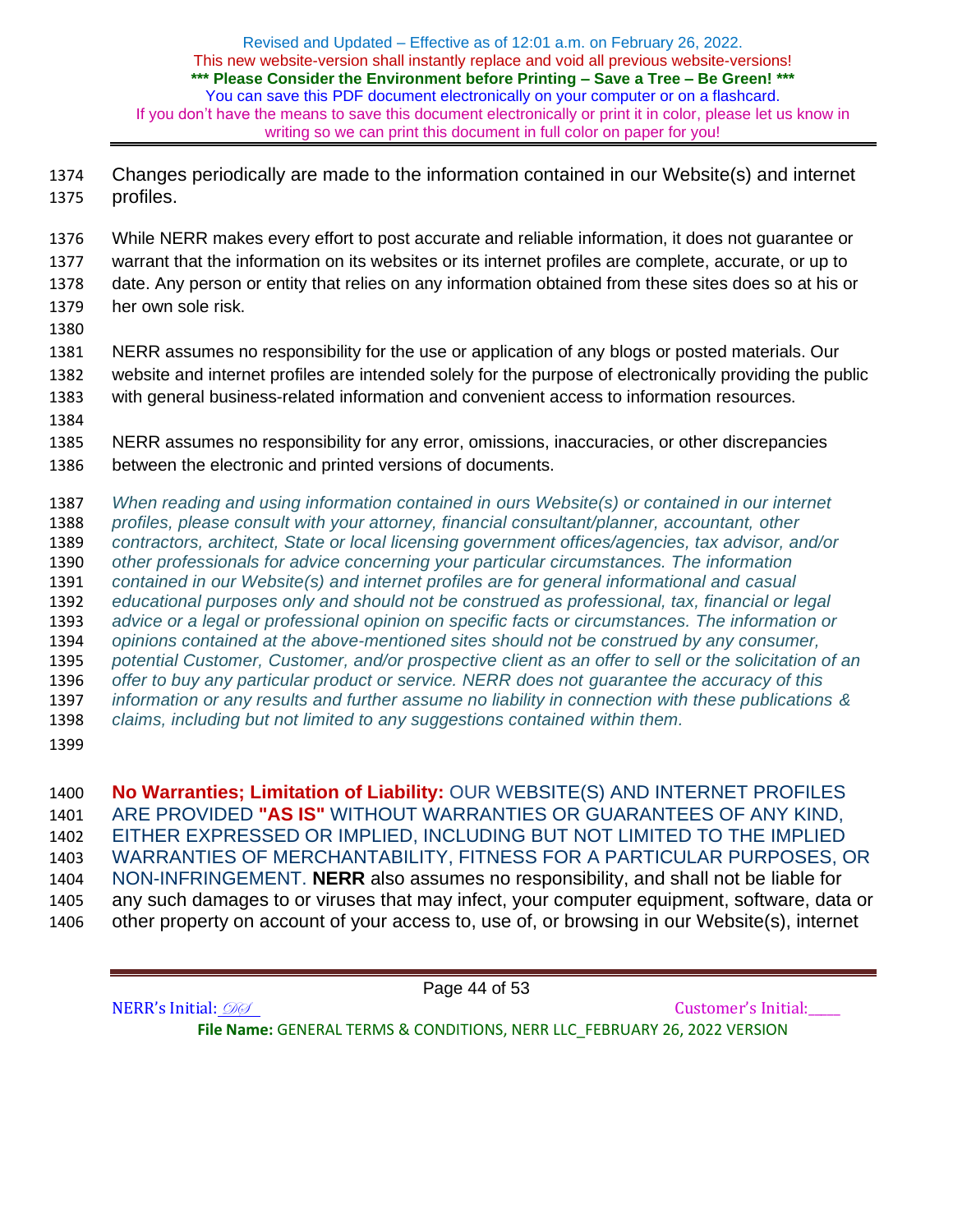profiles, or your downloading of any materials, data, text, images, video or audio from our Website(s), internet profiles, or any linked Websites.

 In no event shall **NERR**, its employees, agents, officers, shareholders, or owners, or any other party, involved in creating, producing, maintaining or delivering our Website(s), internet profiles, or any of their affiliates, or the officers, directors, employees, shareholders, or agents of each of them, be liable for any damages of any kind, including without limitation any direct, special, incidental, indirect, exemplary, punitive or consequential damages, whether or not advised of the possibility of such damages, and on any theory of liability whatsoever, arising out of or in connection with the use or performance of, or your browsing in, or your links to other Websites from our Website(s) or internet profiles.

 **Unaffiliated Products and Websites:** Descriptions of, or references to, products, services, publications, or Websites not owned by **NERR** or its affiliates do not imply endorsement of those product, publication, service, or Websites. **NERR** has not reviewed all material linked to our Website(s) and internet profiles and is not responsible for the content of any such material. Your linking to any other Websites is at your own risk.

 **Communications with our Website(s):** You are prohibited from posting or transmitting any unlawful, threatening, libelous, defamatory, obscene, scandalous, inflammatory, pornographic, or profane material or any material that could constitute or encourage conduct that would be considered a criminal offense, give rise to civil liability, or otherwise violate any law. **NERR** will fully cooperate with any law enforcement authorities or court order requesting or directing **NERR** to disclose the identity of or help identify or locate anyone posting any such information or materials.

 Any communication or material you transmit to our Website(s) or our internet profiles by e- mail or otherwise, including any data, questions, comments, reviews, suggestions, or the like is, and will be treated as, non-confidential and non-proprietary. **NERR** cannot prevent the "harvesting" of information from our Website(s) or internet profiles, and you may be contacted by **NERR** or unrelated third parties, by e-mail or otherwise, within or outside of our Website(s) or internet profiles. Anything you transmit may be edited by or may not be posted to our Website(s) or internet profiles at the sole discretion of **NERR;** and may be used by **NERR** or its affiliates for any purpose, including, but not limited to, reproduction, disclosure, transmission, publication, broadcast and posting. Furthermore, **NERR** is free to use any ideas, concepts, know-how, or techniques contained in any communication you send to our Website(s) or internet profiles for any purpose whatsoever including, but not

Page 45 of 53

NERR's Initial: 000 **File Name:** GENERAL TERMS & CONDITIONS, NERR LLC\_FEBRUARY 26, 2022 VERSION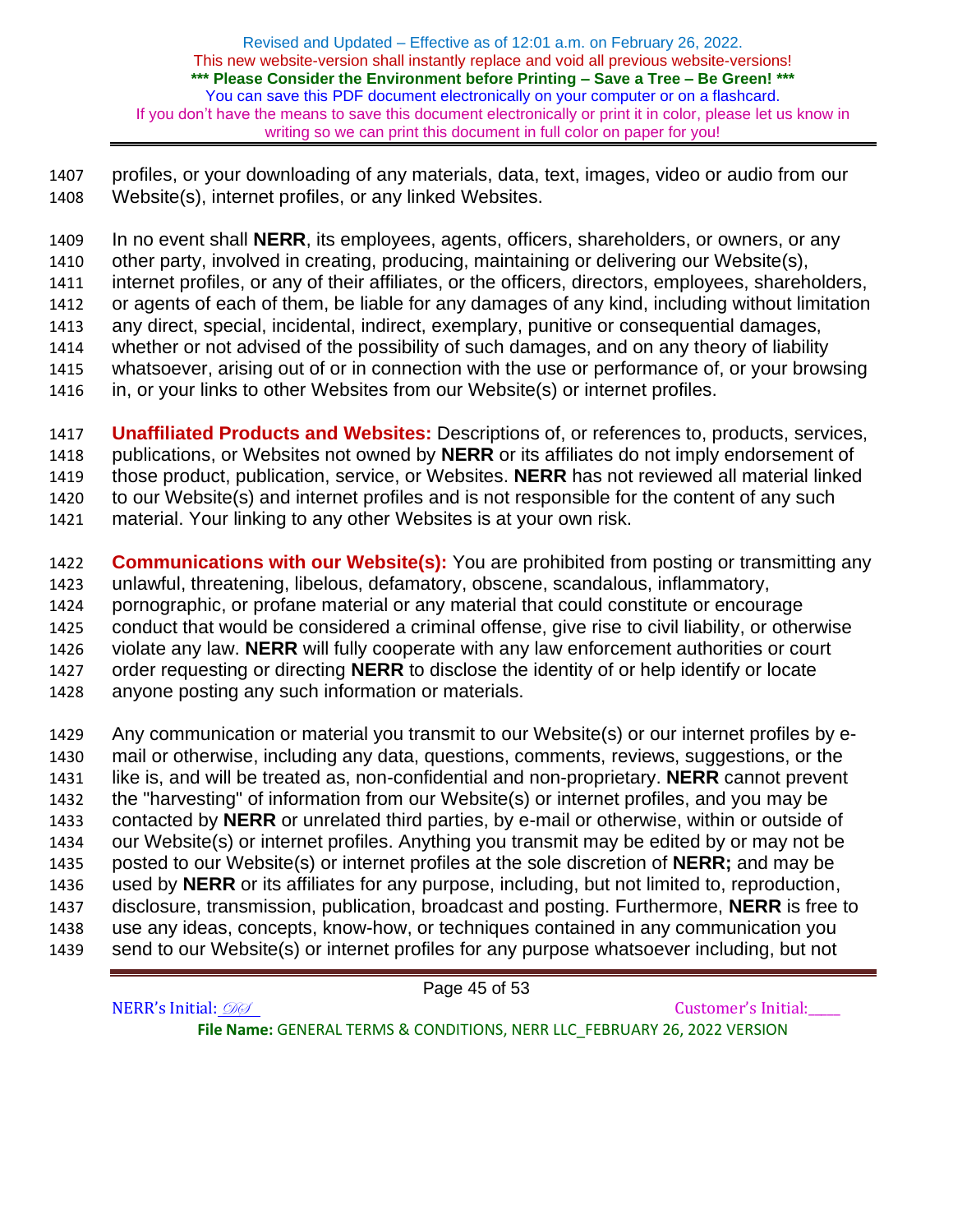limited to, developing, manufacturing, and marketing products or services using such information.

 Although **NERR** may from time to time monitor or review discussion, chats, postings, transmissions, bulletin boards, and the like on our Website(s) or internet profiles, **NERR** is under no obligation to do so and assumes no responsibility or liability arising from the content of any such locations nor for any error, defamation, libel, slander, omission, falsehood, obscenity, pornography, profanity, danger, or inaccuracy contained in any information within such locations on our Website(s) or internet profiles. **NERR** assumes no responsibility or liability for any actions or communications by you or any unrelated third party within or outside of our Website(s) or internet profiles.

 **United States Governing Law:** NERR LLC's Website(s) and internet profiles were developed in the United States of America in accordance with and shall be governed by, and your browsing in and use of our Website(s) and internet profiles shall be deemed acceptance of, the laws of the State of Washington, United States of America. Notwithstanding the foregoing, our Website(s) and internet profiles may be viewed in other parts of America or internationally and may contain references to products or services not available in all countries or regions. References to a particular product or service do not imply that **NERR** intends to make such products or services available in such countries or regions.

Department of Labor and Industries Contractor Registration **Example of**



**Disclosure Statement Notice to Customers**

| 1462<br>1463         |                       | 1889                              |  |
|----------------------|-----------------------|-----------------------------------|--|
| 1464<br>1465<br>1466 | <b>Business Name:</b> | New Era Remodeling & Repairs, LLC |  |
|                      |                       | Page 46 of 53                     |  |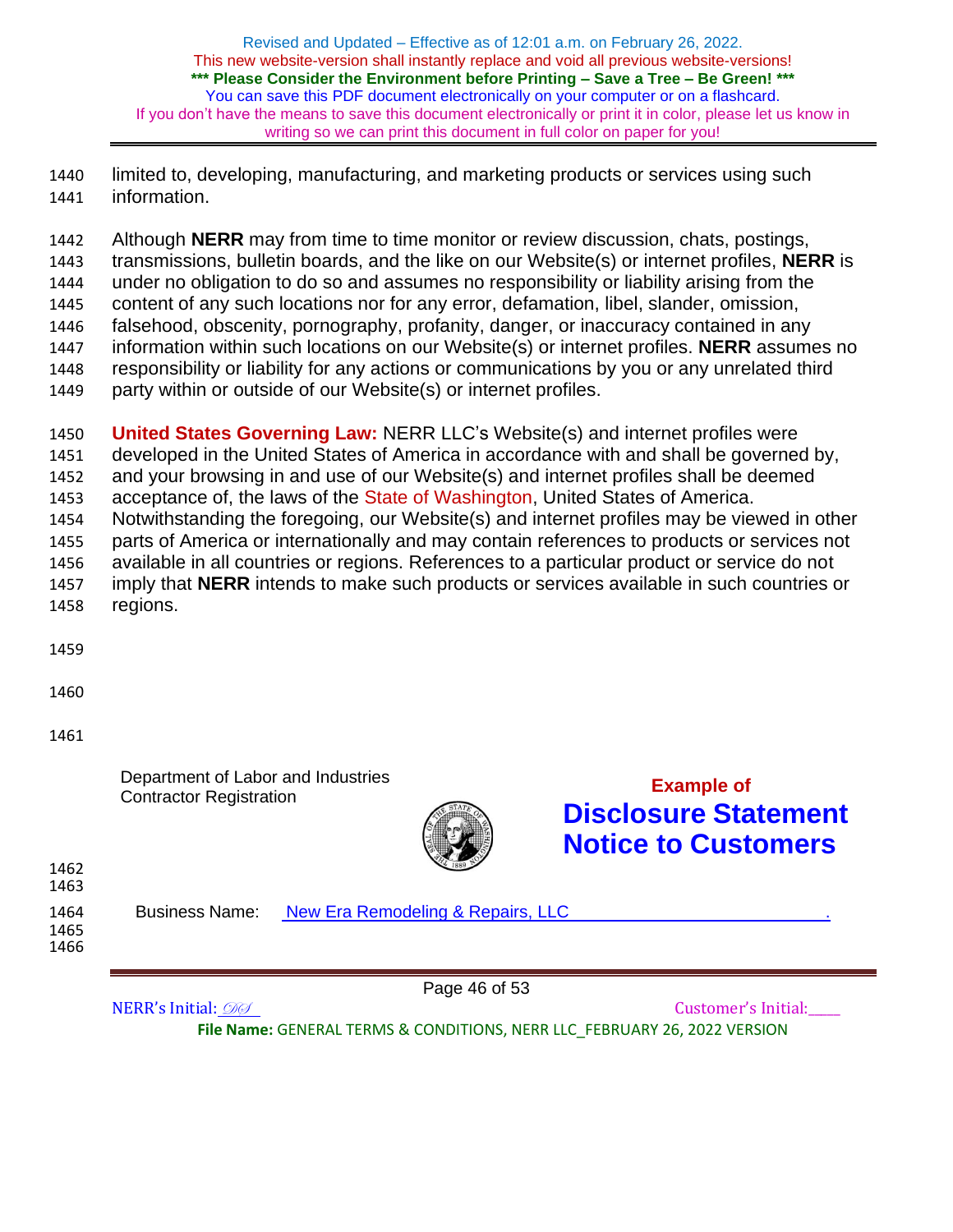- This Contractor is registered with the state of Washington, registration no. NEWERER818OP
- 1468 has posted with the state a bond or deposit of  $$12,000$  for the purpose of
- satisfying claims against the Contractor for breach of Contract including negligent or improper
- work in the conduct of the Contractor's business. The expiration date of this Contractor's
- 1471 registration is  $\frac{09}{17}{2021}$
- 

1492<br>1493

### *THIS BOND OR DEPOSIT MIGHT NOT BE SUFFICIENT TO COVER A CLAIM THAT MIGHT ARISE FROM THE WORK DONE UNDER YOUR CONTRACT.*

- This bond or deposit is not for your exclusive use because it covers all work performed by
- 1477 this Contractor. The bond or deposit is intended to pay valid claims up to  $$12,000$  that you
- and other Customers, suppliers, subcontractors, or taxing authorities may have.

### *FOR GREATER PROTECTION YOU MAY WITHHOLD A PERCENTAGE OF YOUR CONTRACT.*

 You may withhold a Contractually defined percentage of your construction Contract as retainage for a stated period of time to provide protection to you and help ensure that your project will be completed as required by your Contract.

## *YOUR PROPERTY MAY BE LIENED.*

1489 If a supplier of materials used in your construction project or an employee or subcontractor of your Contractor or subcontractors is not paid, your property may be liened to payment 1491 and you could pay twice for the same work.

Page 1 of 2

### *FOR ADDITIONAL PROTECTION, YOU MAY REQUEST THE CONTRACTOR TO PROVIDE YOU WITH ORIGINAL "LIEN RELEASE" DOCUMENTS FROM EACH SUPPLIER OR SUBCONTRACTOR ON YOUR PROJECT.*

 The Contractor is required to provide you with further information about lien release documents if you request it. General information is also available from the state Department of Labor and Industries.

Page 47 of 53

NERR's Initial: 000 **File Name:** GENERAL TERMS & CONDITIONS, NERR LLC\_FEBRUARY 26, 2022 VERSION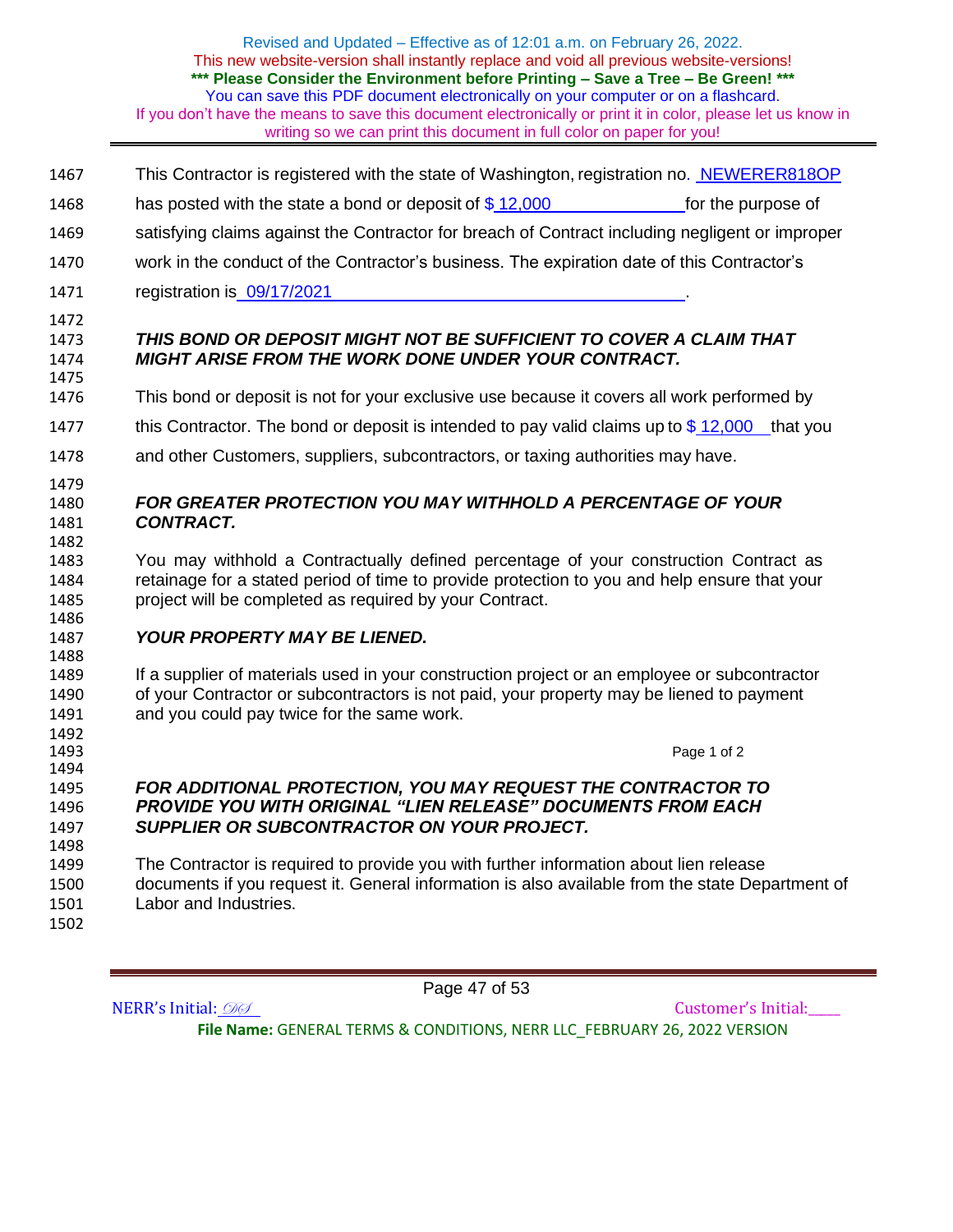| Revised and Updated - Effective as of 12:01 a.m. on February 26, 2022.<br>This new website-version shall instantly replace and void all previous website-versions!<br>*** Please Consider the Environment before Printing - Save a Tree - Be Green! ***<br>You can save this PDF document electronically on your computer or on a flashcard.<br>If you don't have the means to save this document electronically or print it in color, please let us know in<br>writing so we can print this document in full color on paper for you! |
|---------------------------------------------------------------------------------------------------------------------------------------------------------------------------------------------------------------------------------------------------------------------------------------------------------------------------------------------------------------------------------------------------------------------------------------------------------------------------------------------------------------------------------------|
|                                                                                                                                                                                                                                                                                                                                                                                                                                                                                                                                       |

| X<br>Date Signed<br>X<br>Signature of Customer<br>The Contractor must retain a signed copy of this disclosure statement in his or her files for a minimum of three years<br>and produce a signed or electronic signature copy of the disclosure statement to the department upon request.<br>For more information, please refer to RCW 18.27.114<br>F625-030-000 Disclosure Statement Notice to Customer 12-2015 |
|------------------------------------------------------------------------------------------------------------------------------------------------------------------------------------------------------------------------------------------------------------------------------------------------------------------------------------------------------------------------------------------------------------------|
|                                                                                                                                                                                                                                                                                                                                                                                                                  |
|                                                                                                                                                                                                                                                                                                                                                                                                                  |
|                                                                                                                                                                                                                                                                                                                                                                                                                  |
|                                                                                                                                                                                                                                                                                                                                                                                                                  |
|                                                                                                                                                                                                                                                                                                                                                                                                                  |
|                                                                                                                                                                                                                                                                                                                                                                                                                  |
|                                                                                                                                                                                                                                                                                                                                                                                                                  |
|                                                                                                                                                                                                                                                                                                                                                                                                                  |
|                                                                                                                                                                                                                                                                                                                                                                                                                  |
|                                                                                                                                                                                                                                                                                                                                                                                                                  |
|                                                                                                                                                                                                                                                                                                                                                                                                                  |
|                                                                                                                                                                                                                                                                                                                                                                                                                  |
|                                                                                                                                                                                                                                                                                                                                                                                                                  |
|                                                                                                                                                                                                                                                                                                                                                                                                                  |
|                                                                                                                                                                                                                                                                                                                                                                                                                  |
|                                                                                                                                                                                                                                                                                                                                                                                                                  |
|                                                                                                                                                                                                                                                                                                                                                                                                                  |
|                                                                                                                                                                                                                                                                                                                                                                                                                  |
|                                                                                                                                                                                                                                                                                                                                                                                                                  |
|                                                                                                                                                                                                                                                                                                                                                                                                                  |
|                                                                                                                                                                                                                                                                                                                                                                                                                  |
|                                                                                                                                                                                                                                                                                                                                                                                                                  |
|                                                                                                                                                                                                                                                                                                                                                                                                                  |
|                                                                                                                                                                                                                                                                                                                                                                                                                  |
|                                                                                                                                                                                                                                                                                                                                                                                                                  |
| Page 2 of 2                                                                                                                                                                                                                                                                                                                                                                                                      |
| <b>Example of</b>                                                                                                                                                                                                                                                                                                                                                                                                |
| <b>CONSTRUCTION LIEN NOTICE TO OWNER</b>                                                                                                                                                                                                                                                                                                                                                                         |
| <b>IMPORTANT: READ BOTH PAGES OF THIS NOTICE CAREFULLY</b>                                                                                                                                                                                                                                                                                                                                                       |
| PROTECT YOURSELF FROM PAYING TWICE                                                                                                                                                                                                                                                                                                                                                                               |
|                                                                                                                                                                                                                                                                                                                                                                                                                  |
| To: Customer's name Date: dd/mm/20yy                                                                                                                                                                                                                                                                                                                                                                             |
| Re: Customer's address example and the contract of the contract of the contract of the contract of the contract of the contract of the contract of the contract of the contract of the contract of the contract of the contrac                                                                                                                                                                                   |
| (Description of property: street address or general location)                                                                                                                                                                                                                                                                                                                                                    |
|                                                                                                                                                                                                                                                                                                                                                                                                                  |

NERR's Initial: <u>(2004)</u> and the Customer's Initial: <u>Conserversity</u> Customer's Initial:

 $\overline{\phantom{0}}$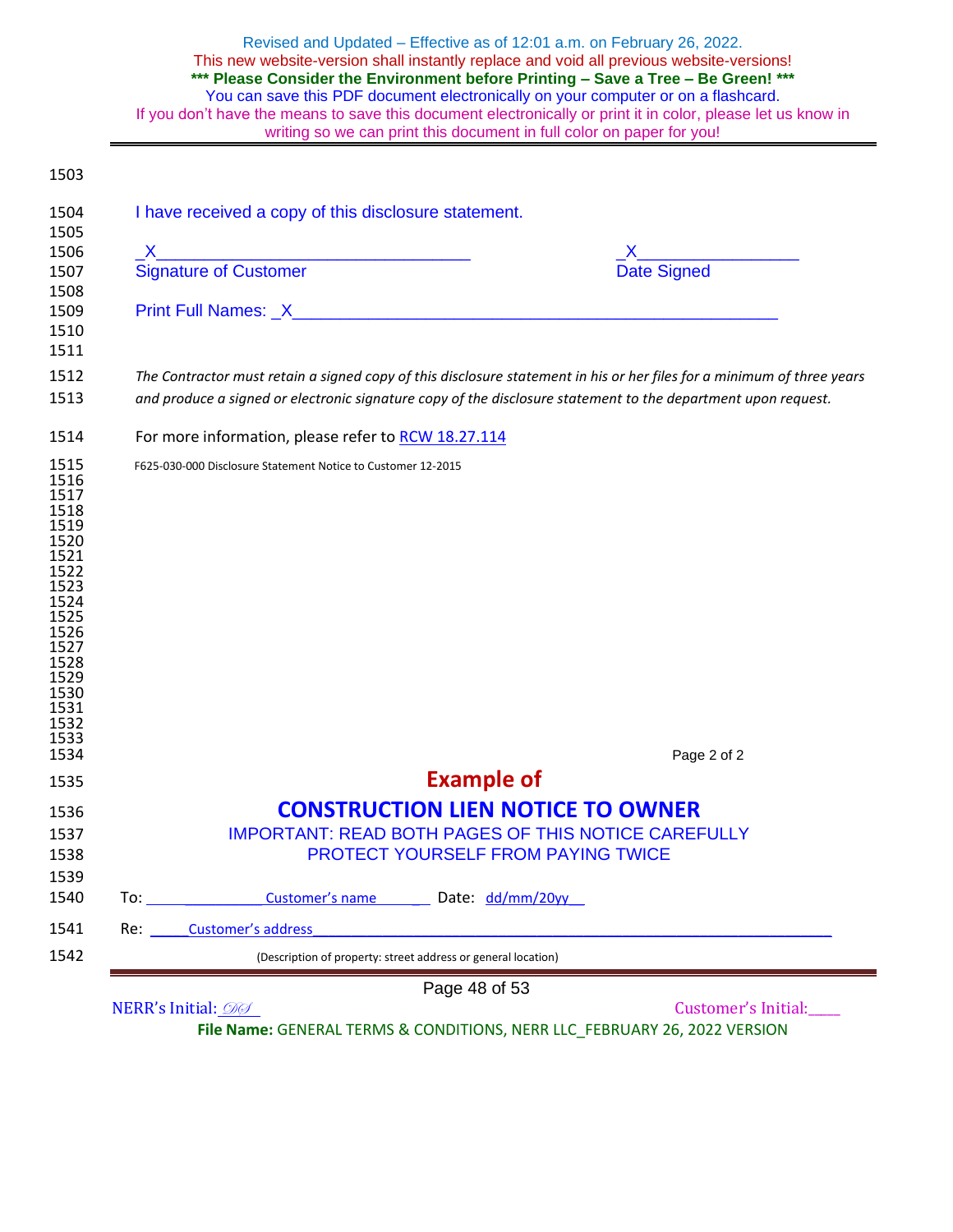- 1543 From: New Era Remodeling & Repairs, LLC 1544 At the Request of: Lawid Sabet, Business Owner 1545 Name of person ordering their professional services, materials, or equipment.
- 1546 **THIS IS NOT A LIEN:** This notice is sent to you to tell you who are providing professional services, 1547 materials, or equipment for the improvement of your property and to advise you of the rights of 1548 these persons and your responsibilities. Also take notice that laborers on your project may claim a
- 1549 lien without sending you a notice.

### 1550 *OWNER/OCCUPIER OF EXISTING RESIDENTIAL PROPERTY*

 Under Washington law, those who furnish labor, professional services, materials, or equipment for the repair, remodel, or alteration of you owner-occupied principal residence and who are not paid, have a right to enforce their claim for payment against your property. This claim is known as a construction lien. The law limits the amount that a lien claimant can claim against your property. Claims may only be made against that portion of the Contract price you have not yet paid to your prime Contractor as of the time this notice was given to you or three days after this notice was mailed to you. Review page 2 of this notice for more information and ways to avoid lien claims.

### 1558 *COMMERCIAL AND/OR NEW RESIDENTIAL PROPERTY*

 We have or will be providing professional services, materials, or equipment for the improvement of your commercial or new residential project. In the event you or your Contractors fail to pay us, we may file a lien against your property. A lien may be claimed for all professional services, materials, or equipment furnished after a date that is sixty days before this notice was given to you or mailed to you, unless the improvement to you property is the construction of a new single-family residence, then ten days before this notice was given to you or mailed to you. Sender: \_\_\_\_\_\_\_\_\_\_\_\_\_\_\_\_\_\_\_\_\_\_\_\_\_\_\_\_\_\_\_\_\_\_\_\_\_\_\_\_\_\_\_\_\_\_\_\_\_\_\_\_\_\_\_\_\_\_\_\_\_\_\_\_\_\_\_\_\_\_\_\_\_\_\_\_\_\_\_\_\_\_\_\_

- 1566 Address: \_\_\_\_\_\_\_\_\_\_\_\_\_\_\_\_\_\_\_\_\_\_\_\_\_\_\_\_\_\_\_\_\_\_\_\_\_\_\_\_\_\_\_\_\_\_\_\_\_\_\_\_\_\_\_\_\_\_\_\_\_\_\_\_\_\_\_\_\_\_\_\_\_\_\_\_\_\_\_\_\_\_
- 1567 Telephone: \_\_\_\_\_\_\_\_\_\_\_\_\_\_\_\_\_\_\_\_\_\_\_\_\_\_\_\_\_\_\_\_\_\_\_\_\_\_\_\_\_\_\_\_
- 1568 Brief description of professional services, materials, or equipment provided or to be provided:
- 1569 \_\_\_\_\_\_\_\_\_\_\_\_\_\_\_\_\_\_\_\_\_\_\_\_\_\_\_\_\_\_\_\_\_\_\_\_\_\_\_\_\_\_\_\_\_\_\_\_\_\_\_\_\_\_\_\_\_\_\_\_\_\_\_\_\_\_\_\_\_\_\_\_\_\_\_\_\_\_\_\_\_\_\_\_\_\_\_\_\_\_\_\_

<sup>1570</sup> **Important Information for your Protection**

- 1571 This notice is sent to inform you that we have or will provide professional services,<br>1572 materials or equipment for the repair, remodel, or alteration of your property. We example materials or equipment for the repair, remodel, or alteration of your property. We expect 1573 to be paid by the person who ordered our services, but if we are not paid, we have the 1574 to enforce our claim by filing a construction lien against your property. right to enforce our claim by filing a construction lien against your property.
- 1575

Page 49 of 53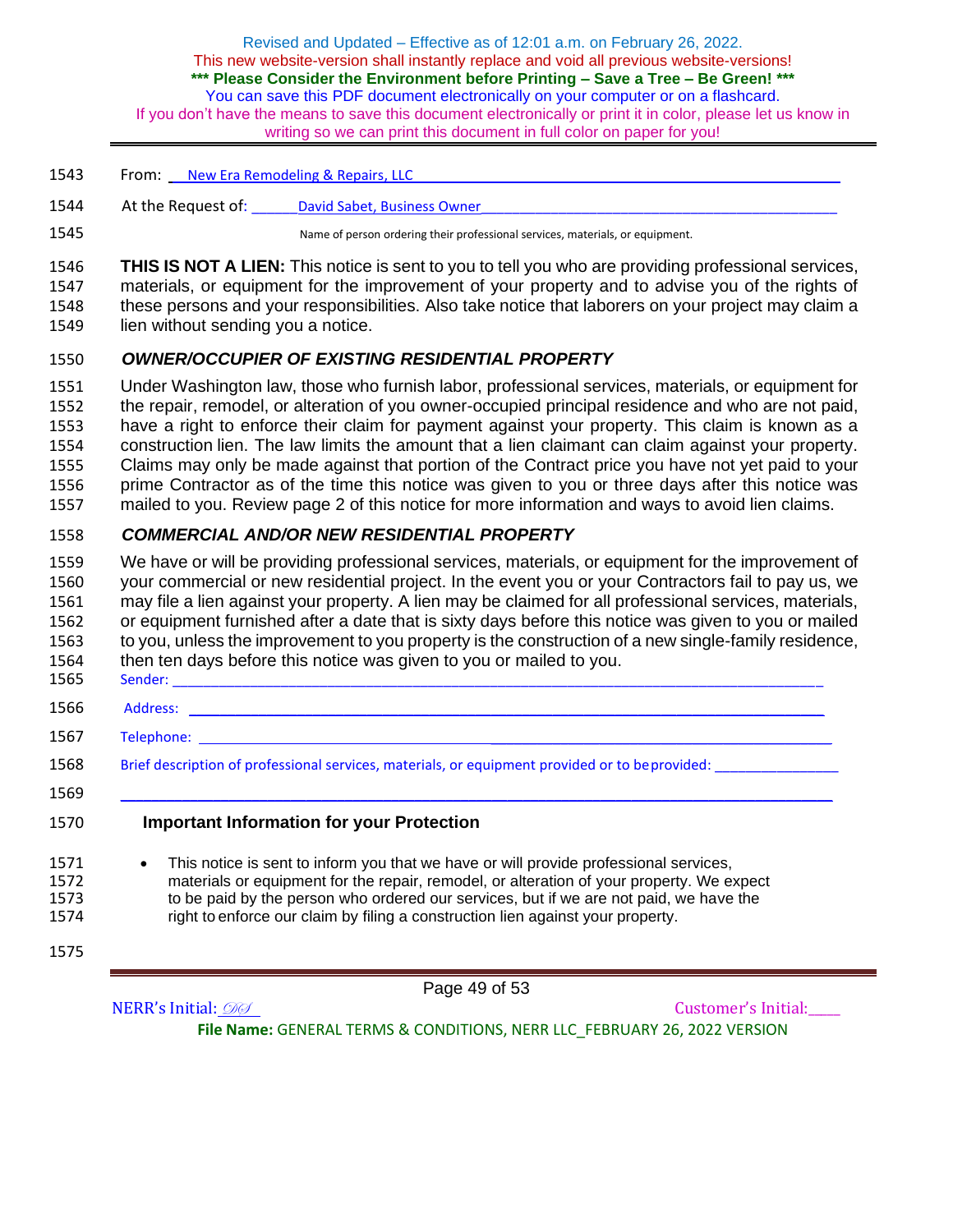|                                      |           | Revised and Updated - Effective as of 12:01 a.m. on February 26, 2022.<br>This new website-version shall instantly replace and void all previous website-versions!<br>*** Please Consider the Environment before Printing - Save a Tree - Be Green! ***<br>You can save this PDF document electronically on your computer or on a flashcard. |
|--------------------------------------|-----------|----------------------------------------------------------------------------------------------------------------------------------------------------------------------------------------------------------------------------------------------------------------------------------------------------------------------------------------------|
|                                      |           | If you don't have the means to save this document electronically or print it in color, please let us know in<br>writing so we can print this document in full color on paper for you!                                                                                                                                                        |
| 1576<br>1577<br>1578<br>1579         | $\bullet$ | <b>LEARN</b> more about the lien laws and the meaning of this notice by discussing them<br>with our Contractor, suppliers, Department of Labor and Industries, the firm sending<br>you this notice, your lender, or your attorney.                                                                                                           |
| 1580<br>1581<br>1582<br>1583         | $\bullet$ | <b>COMMON METHODS TO AVOID CONSTRUCTION LIENS:</b> There are several<br>methods available to protect your property from construction liens. The following are<br>two of the more commonly used methods.                                                                                                                                      |
| 1584<br>1585<br>1586<br>1587         | $\bullet$ | <b>DUAL PAYCHECKS</b> (Joint Checks): When paying your Contractor for services or<br>materials, you may make checks payable jointly to the Contractor and the firms<br>furnishing you this notice.                                                                                                                                           |
| 1588<br>1589<br>1590<br>1591<br>1592 | $\bullet$ | LIEN RELEASES: You may require your Contractor to provide lien releases signed<br>by all the suppliers and subcontractors from whom you have received this notice. If<br>they cannot obtain lien releases because you have not paid them, you may use the<br>dual payee check method to protect yourself.                                    |
| 1593<br>1594                         | $\bullet$ | You should take appropriate steps to protect your property from liens.                                                                                                                                                                                                                                                                       |
| 1595<br>1596<br>1597<br>1598         | $\bullet$ | Your prime Contractor and your construction lender are required by law to give<br>you this written information about lien claims.<br>I have received a copy of this important information & this "Notice to Owner."                                                                                                                          |
| 1599                                 |           |                                                                                                                                                                                                                                                                                                                                              |
| 1600<br>1601<br>1602<br>1603         |           |                                                                                                                                                                                                                                                                                                                                              |
| 1604                                 |           | F625-054-000 / construction lien notice / page 2 of 2 / 11-05                                                                                                                                                                                                                                                                                |
| 1605                                 |           |                                                                                                                                                                                                                                                                                                                                              |

#### 1607 *Example of*  1608 *LIEN RELEASE FORM* 1609 *BY CONTRACTOR, SUBCONTRACTOR(S,) AND SUPPLIER*

| 1611 | We, the undersigned, acknowledge receipt of the amounts stated below as full payment for all labor, professional |
|------|------------------------------------------------------------------------------------------------------------------|
| 1612 | services, materials, or equipment furnished for use on or about the property of                                  |

| 1613<br>1614<br>1615<br>1616 | <b>Customer's Full Names</b><br>the<br>dd | (owner) in Thurston County, Washington, through<br>(month), 20yy (year).<br>day of<br>mm |
|------------------------------|-------------------------------------------|------------------------------------------------------------------------------------------|
|                              |                                           |                                                                                          |

## Page 50 of 53

1606

1608<br>1609<br>1610

NERR's Initial: 000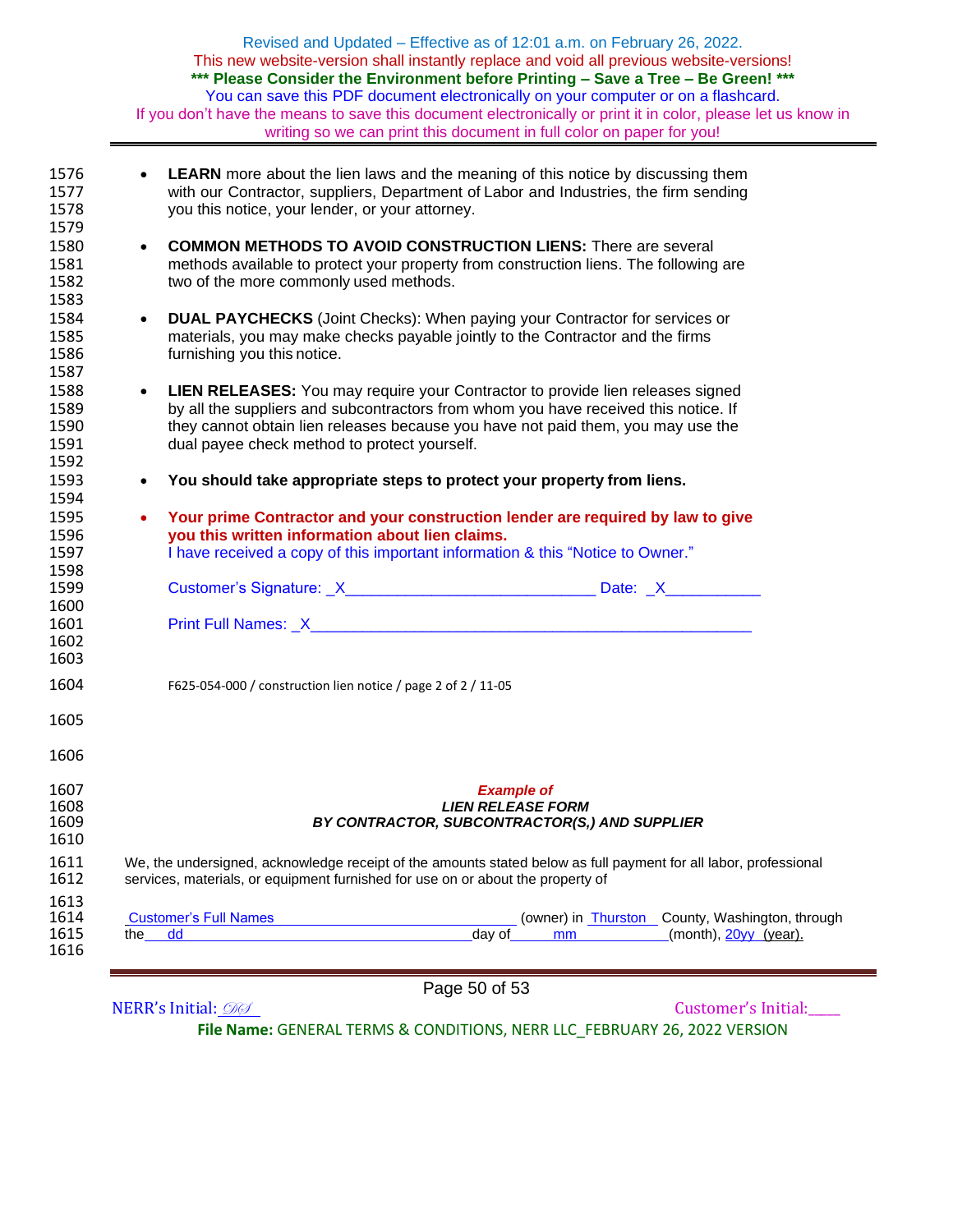| Revised and Updated – Effective as of 12:01 a.m. on February 26, 2022.                                       |
|--------------------------------------------------------------------------------------------------------------|
| This new website-version shall instantly replace and void all previous website-versions!                     |
| *** Please Consider the Environment before Printing - Save a Tree - Be Green! ***                            |
| You can save this PDF document electronically on your computer or on a flashcard.                            |
| If you don't have the means to save this document electronically or print it in color, please let us know in |
| writing so we can print this document in full color on paper for you!                                        |

1617 The property is described as follows (give legal description):

| equipment provided through the date listed above. Each person or entity signing this release form reserves the right to<br>claim a lien for any labor, professional services, materials, or equipment provided after that date, to the extent allowed<br>by law. |                             |             |           |                        |
|------------------------------------------------------------------------------------------------------------------------------------------------------------------------------------------------------------------------------------------------------------------|-----------------------------|-------------|-----------|------------------------|
|                                                                                                                                                                                                                                                                  |                             |             |           |                        |
| The consideration received by each person or entity for this release is as follows:                                                                                                                                                                              |                             |             |           |                        |
| New Era Remodeling & Repairs, LLC                                                                                                                                                                                                                                | x 9<br>Authorized Signature |             | \$ 77,777 |                        |
| Company Name                                                                                                                                                                                                                                                     |                             |             |           | <b>Amount Received</b> |
| <b>David Sabet</b>                                                                                                                                                                                                                                               | Business Owner dd/mm/20yy   |             |           |                        |
| Print Name of Person Signing Release<br>Title                                                                                                                                                                                                                    |                             |             | Date      |                        |
| This is a $(\sqrt{})$ Contractor, () Subcontractor, $(\sqrt{})$ Supplier                                                                                                                                                                                         |                             |             |           |                        |
| Indicate all that apply with checkmark(s)                                                                                                                                                                                                                        |                             |             |           |                        |
| N/A and the contract of the contract of the contract of the contract of the contract of the contract of the contract of the contract of the contract of the contract of the contract of the contract of the contract of the co                                   |                             |             | \$        |                        |
| Company Name                                                                                                                                                                                                                                                     | Authorized Signature        |             |           | <b>Amount Received</b> |
| Print Name of Person Signing Release<br><b>Title</b>                                                                                                                                                                                                             |                             |             | Date      |                        |
|                                                                                                                                                                                                                                                                  |                             |             |           |                        |
| This is a ( ) Contractor, ( ) Subcontractor, ( ) Supplier                                                                                                                                                                                                        |                             |             |           |                        |
| Indicate all that apply with checkmark(s)                                                                                                                                                                                                                        |                             |             |           |                        |
| I have received a copy of this Lien Release Form.                                                                                                                                                                                                                |                             |             |           |                        |
| (Signature of Customer)                                                                                                                                                                                                                                          |                             | Date Signed |           |                        |
| <b>Full Customer's Names (Print)</b>                                                                                                                                                                                                                             |                             |             |           |                        |
|                                                                                                                                                                                                                                                                  |                             |             |           |                        |
|                                                                                                                                                                                                                                                                  |                             |             |           |                        |
| This Lien Release form is provided as required under RCW 60.04.250.<br>F625-029-000 Release of lien form 04-2012                                                                                                                                                 |                             |             |           |                        |
|                                                                                                                                                                                                                                                                  |                             |             |           |                        |
| <b>NOTICE TO BE POSTED BY PRIME CONTRACTOR</b>                                                                                                                                                                                                                   |                             |             |           |                        |
| *** For any construction project costing more than five thousand dollars ***                                                                                                                                                                                     |                             |             |           |                        |
| *** For any construction project which requires a building permit ***                                                                                                                                                                                            |                             |             |           |                        |
|                                                                                                                                                                                                                                                                  |                             |             |           |                        |
| <b>Jobsite Information:</b>                                                                                                                                                                                                                                      |                             |             |           |                        |
| <b>Single Family Home</b><br>Owner's/Customer's Name:                                                                                                                                                                                                            |                             |             |           |                        |

NERR's Initial: 200 Customer's Initial:

Page 51 of 53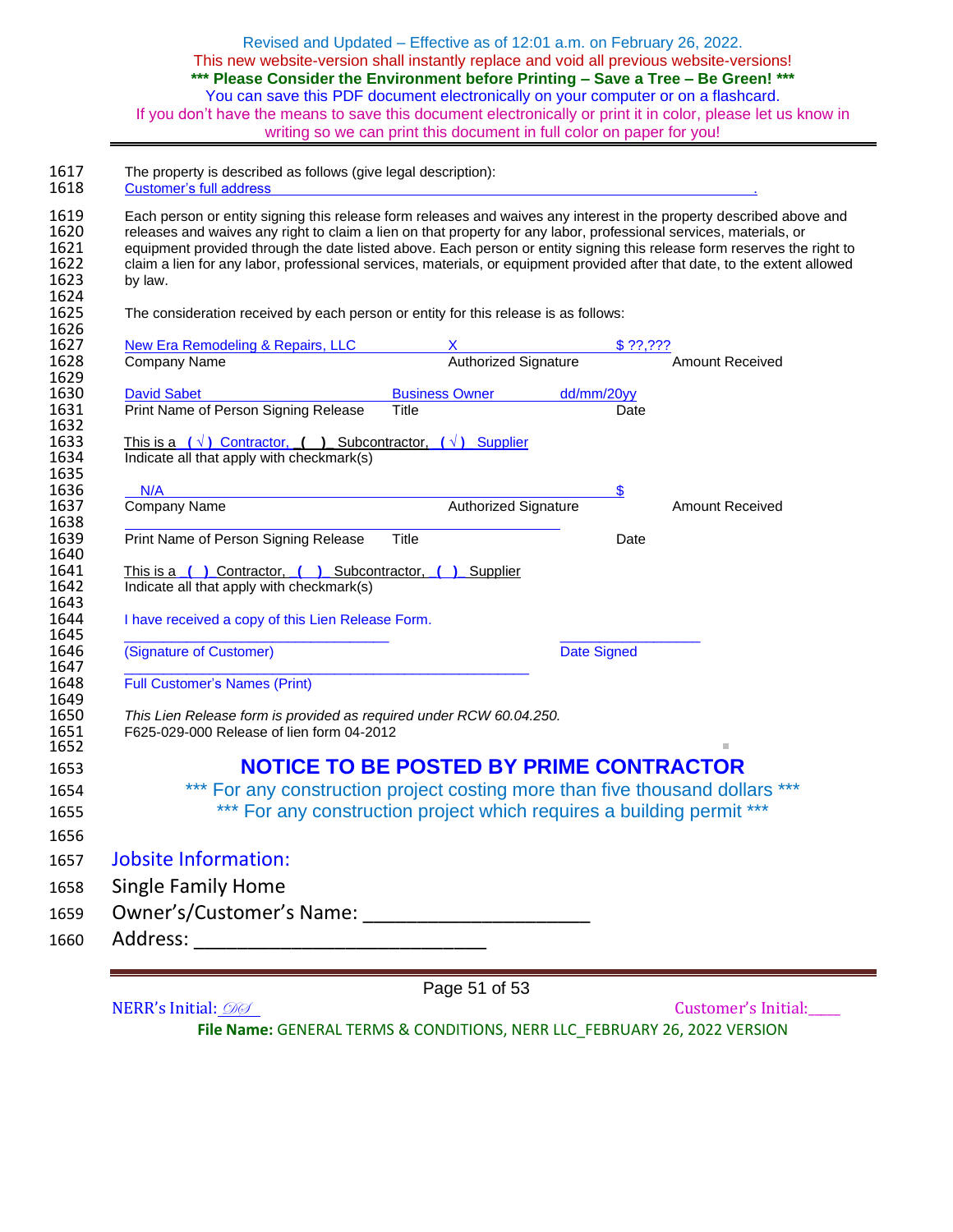- 1661 Tel:
- 
- Contractor's Information:
- New Era Remodeling & Repairs, LLC
- 2305 Kildane Way, SE
- Olympia, WA 98501
- Tel: 360-706-9097
- UBI #: 604502342; Contractor's License #: NEWERER818OP
- 
- Surety Bond:
- **Bond Type:** Continuous Contractor's Bond
- **Agency:** SuretyBonds.com
- **Bond Number:** 64787115
- **State:** Washington
- **Bond Amount:** \$12,000.00
- **Term Dates:** 9/6/2021 10/6/2022
- Tel: [1 \(800\) 308-4358](tel:8003084358) Mon-Fri 7am-7pm CST
- Fax: (573)303-0131
- 3514 Interstate 70 Drive SE, Ste 102 Columbia, MO 65201
- Email: [CustomerCare@SuretyBonds.com](mailto:CustomerCare@SuretyBonds.com)
- 
- \*\*\* SAFETY NOTICE TO ALL CUSTOMER \*\*\*
- 

1685 DATE: dd/mm/20yy

- YOUR SAFETY IS VERY IMPORTANT TO US.
- 

Page 52 of 53